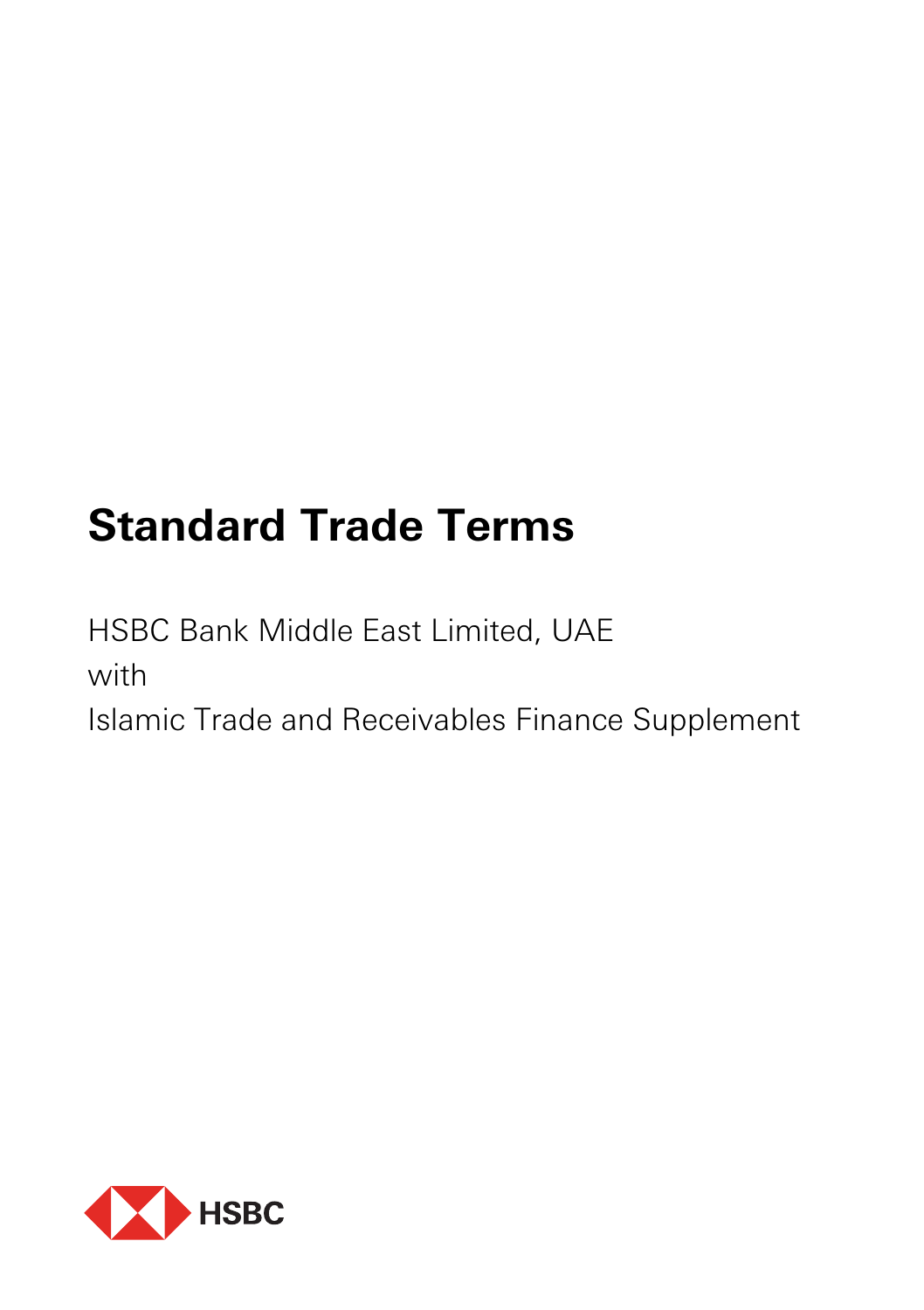# **CONTENTS**

| 1.  | APPLICATION                                                  | 3              |
|-----|--------------------------------------------------------------|----------------|
|     | <b>SECTION 1 - TRADE SERVICES</b>                            | 4              |
| 2.  | <b>ICC RULES</b>                                             | $\overline{4}$ |
| 3.  | DOCUMENTARY CREDITS                                          | 4              |
| 4.  | <b>INSTRUMENTS</b>                                           | $\overline{7}$ |
| 5.  | <b>COLLECTIONS</b>                                           | 9              |
| 6.  | <b>FINANCE</b>                                               | 10             |
| 7.  | <b>TRADE FINANCE LOANS</b>                                   | 11             |
| 8.  | APPLICATIONS FOR RELEASE OF GOODS, SHIPPING GUARANTEES       |                |
|     | AND LETTERS OF INDEMNITY                                     | 13             |
|     | <b>SECTION 2 - REIMBURSEMENT, INDEMNITY AND OTHER RIGHTS</b> | 14             |
| 9.  | REIMBURSEMENT AND INDEMNITY                                  | 14             |
| 10. | CASH COLLATERAL                                              | 14             |
| 11. | <b>PLEDGE</b>                                                | 15             |
| 12. | <b>TRUST RECEIPTS</b>                                        | 16             |
| 13. | SET-OFF                                                      | 17             |
| 14. | SUPPLEMENTARY RIGHTS                                         | 17             |
|     | <b>SECTION 3 - FEES AND PAYMENTS</b>                         | 17             |
| 15. | FEES, COMMISSION, INTEREST AND CHARGES                       | 17             |
| 16. | <b>PAYMENTS</b>                                              | 18             |
|     | SECTION 4 - REPRESENTATIONS, UNDERTAKINGS AND SANCTIONS      | 19             |
|     | 17. REPRESENTATIONS AND WARRANTIES                           | 19             |
|     | 18. UNDERTAKINGS                                             | 21             |
| 19. | COMPLIANCE WITH LAWS AND SANCTIONS                           | 23             |
|     | <b>SECTION 5 - INSTRUCTIONS AND ELECTRONIC PLATFORMS</b>     | 24             |
| 20. | INSTRUCTIONS                                                 | 24             |
| 21. | PLATFORMS                                                    | 26             |
|     | <b>SECTION 6 - OTHER</b>                                     | 27             |
| 22. | <b>LIMITATION ON LIABILITY</b>                               | 27             |
| 23. | DISCLOSURE, CONFIDENTIALITY AND PRIVACY                      | 29             |
| 24. | <b>MISCELLANEOUS</b>                                         | 30             |
| 25. | <b>GOVERNING LAW AND JURISDICTION</b>                        | 31             |
|     | <b>SECTION 7 - DEFINITIONS AND INTERPRETATION</b>            | 32             |
| 26. | DEFINITIONS AND INTERPRETATION                               | 32             |
| 27. | <b>COUNTRY CONDITIONS</b>                                    | 38             |
|     |                                                              |                |

ISLAMIC TRADE AND RECEIVABLES FINANCE SUPPLEMENT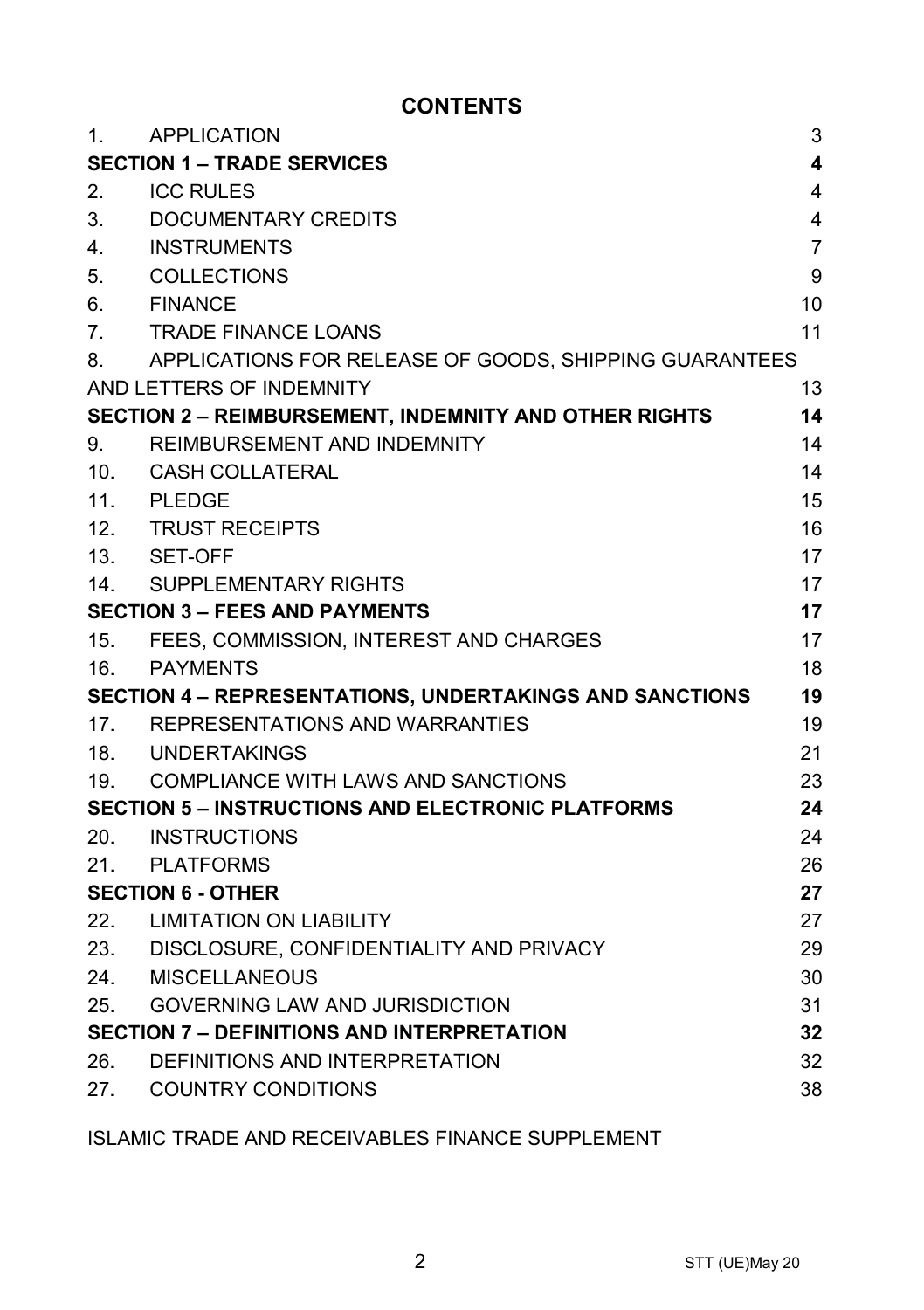# **STANDARD TRADE TERMS (THESE TERMS)**

## **1. APPLICATION**

1.1 These Terms shall apply to any Trade Service which HSBC may agree to make available or procure at the request of the Customer and shall include any relevant Country Conditions.

1.2 These Terms shall, where applicable, be subject to other terms and conditions in relation to services provided by HSBC to the Customer (including any banking service or account operating agreement) from time to time. In relation to any Trade Service, where any conflict arises between these Terms and any other applicable terms and conditions, the terms and conditions shall apply in the following order of priority:

- (a) the Application;
- (b) the Facility Agreement (if any) and/or any applicable Security Agreement;
- (c) the Country Conditions (if any);
- (d) these Terms; and
- (e) such other terms.

1.3 HSBC does not offer any advice to the Customer in relation to any Trade Service. Whilst HSBC may provide information or express opinions from time to time, such information or opinions are not offered as advice. Before applying for, or accepting, any Trade Service, the Customer shall make such enquiries and assessments as the Customer considers appropriate and the Customer should place no reliance on HSBC to give advice or make recommendations. If the Customer is in doubt of any Trade Service, the Customer should seek independent professional advice.

1.4 Each Trade Service is separate and independent from the Trade Transaction to which such Trade Service relates and HSBC is in no way concerned with, subject to, or bound by, the terms of such Trade Transaction, even if a reference is included in any document relating to that Trade Service.

1.5 HSBC may name, instruct or procure any correspondent bank (including any HSBC Group member) to be the issuing, advising, nominated or confirming bank in respect of any Trade Service (and may restrict such correspondent bank to an HSBC Group member or a correspondent bank acceptable to HSBC) and is authorised to issue a counter-guarantee or counter-SBLC in such form and content as determined by HSBC in favour of the correspondent bank. HSBC may pay to, or receive from any correspondent bank, charges, commissions, fees or other payments.

1.6 Nothing in these Terms shall oblige HSBC to enter into or provide any Trade Service at any time.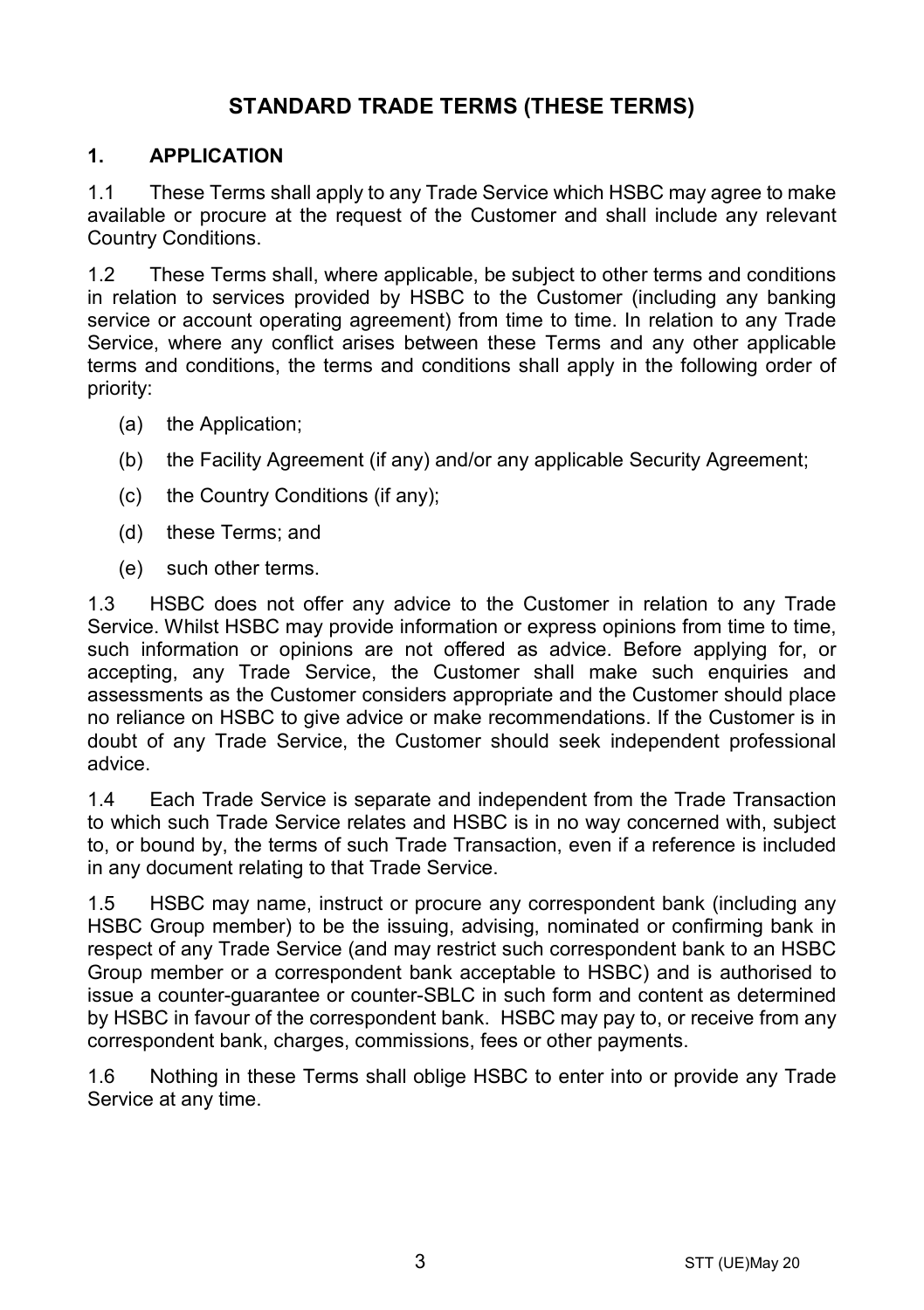# **SECTION 1 – TRADE SERVICES**

## **2. ICC RULES**

2.1 Unless the Customer otherwise requests (and HSBC agrees with such request):

(a) all Documentary Credits issued by HSBC will be issued subject to the Uniform Customs and Practice for Documentary Credits, 2007 Revision, ICC Publication No. 600 (UCP600) and, if required by HSBC, the Uniform Customs and Practice for Documentary Credits (UCP600) Supplement for Electronic Presentation (eUCP);

(b) all SBLCs issued by HSBC will be issued subject to the International Standby Practices 1998, ICC Publication No. 590 (ISP98);

(c) all bonds and guarantees issued by HSBC will be issued subject to the Uniform Rules for Demand Guarantees, ICC Publication No.758 (URDG 758); and

(d) all Collections will be undertaken subject to the Uniform Rules for Collections 1995, ICC Publication No. 522 (URC 522) and, if required by HSBC, the Uniform Rules for Collections (URC 522) Supplement for Electronic Presentation (eURC),

in each case, as may be revised from time to time (together the ICC Rules), and the rights and obligations of the Customer will be subject to the applicable ICC Rules in addition to these Terms.

2.2 If there is any conflict between any ICC Rule and these Terms, these Terms shall prevail.

## <span id="page-3-0"></span>**3. DOCUMENTARY CREDITS**

- 3.1 The terms in this Claus[e 3](#page-3-0) apply to any Documentary Credits.
- 3.2 The Customer:
	- (a) undertakes to examine the customer copy of each Documentary Credit issued by HSBC in order to check its consistency with the relevant Application; and
	- (b) agrees to give immediate notice to HSBC of any objection to its contents.

#### **Imports**

3.3 HSBC is authorised to honour and pay any Claim made under a Documentary Credit which appears on its face to comply with its terms and/or any Documents drawn (or purporting to be drawn) and presented under such Documentary Credit in accordance with its terms, without reference to or further authority from the Customer or any other party, and without enquiring whether any Claim has been properly made, and notwithstanding that the validity of any such Claim, or the amount of it, may be in dispute. The Customer accepts any such Claim as conclusive evidence that HSBC was liable to honour and pay it, and any payment made, or any steps taken by HSBC in good faith under or in connection with it, shall be binding on the Customer.

3.4 The presentation of any Documents under a Documentary Credit shall be deemed to be in compliance with the terms of the Documentary Credit if HSBC determines that they appear to be in order and, taken as a whole, conform with the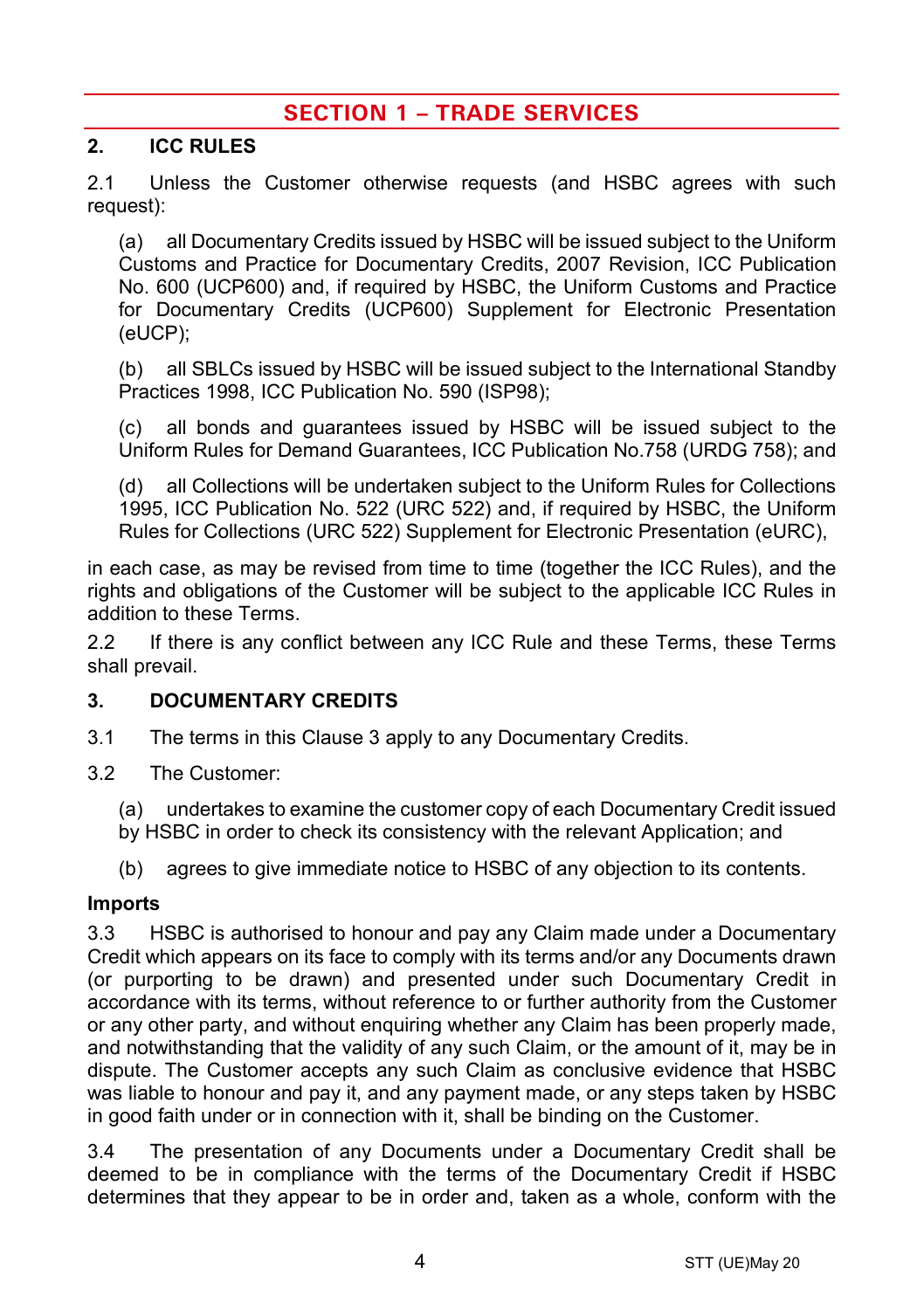requirements of the Documentary Credit. The Customer waives all claims against HSBC for any delay that may result in examining such Documents or any failure to identify any discrepancies that may exist.

3.5 Notwithstanding any contrary instruction from the Customer, HSBC may reject any Claim which HSBC determines does not comply with the terms of the relevant Documentary Credit. HSBC is not obliged to notify the Customer or to seek the Customer's waiver of any discrepancy before refusing the Claim. Where HSBC does seek a waiver in respect of any discrepancy, the taking of such action does not oblige HSBC to seek a waiver of any discrepancy at any other time.

3.6 If HSBC notifies the Customer of a discrepancy with respect to a Claim and the Customer requests HSBC and/or its correspondent bank or its agent to:

(a) effect payment under the Documentary Credit, notwithstanding the discrepancy; or

(b) countersign or issue any quarantee or indemnity covering the discrepancy,

the Customer confirms that its reimbursement obligations and the indemnity set out in Claus[e 9](#page-13-0) (*[REIMBURSEMENT AND INDEMNITY](#page-13-0)*) shall apply to such Claim and/or any such guarantee or indemnity.

3.7 HSBC may at any time amend or insert additional terms and conditions into a Documentary Credit as HSBC may consider appropriate, provided that any such amendment or additional terms and conditions shall not increase the Customer Liabilities in relation to such Documentary Credit. HSBC may, subject to the beneficiary's consent, cancel the whole or any unused balance of a Documentary Credit.

3.8 Notwithstanding any instruction in an Application, HSBC may restrict the availability of any Documentary Credit, or any advising or confirming, to its own offices or to any correspondent bank or agent of its choice and, in such case, HSBC may refuse to honour, or make payment for, any Document drawn or purporting to be drawn on any office, bank or other person other than such office, correspondent bank or agent.

3.9 If HSBC effects payment under a Documentary Credit prior to the maturity date of such Documentary Credit:

(a) (in the case where the Documentary Credit beneficiary bears interest) the Customer shall be liable to pay to HSBC the full amount of the Documentary Credit on the maturity date, even if HSBC only paid a discounted amount under the Documentary Credit; and

(b) (in the case where the Customer is required to bear interest under the Documentary Credit pursuant to any other agreement with HSBC) the Customer shall, on the maturity date of such Documentary Credit or such earlier date as may be demanded by HSBC, pay to HSBC the full amount of the Claim together with interest accruing on such Claim for the period from and including the date of HSBC's payment to and including the maturity date, such interest payable in accordance with Clause [15](#page-16-0) [\(FEES, COMMISSION, INTEREST AND CHARGES\)](#page-16-0).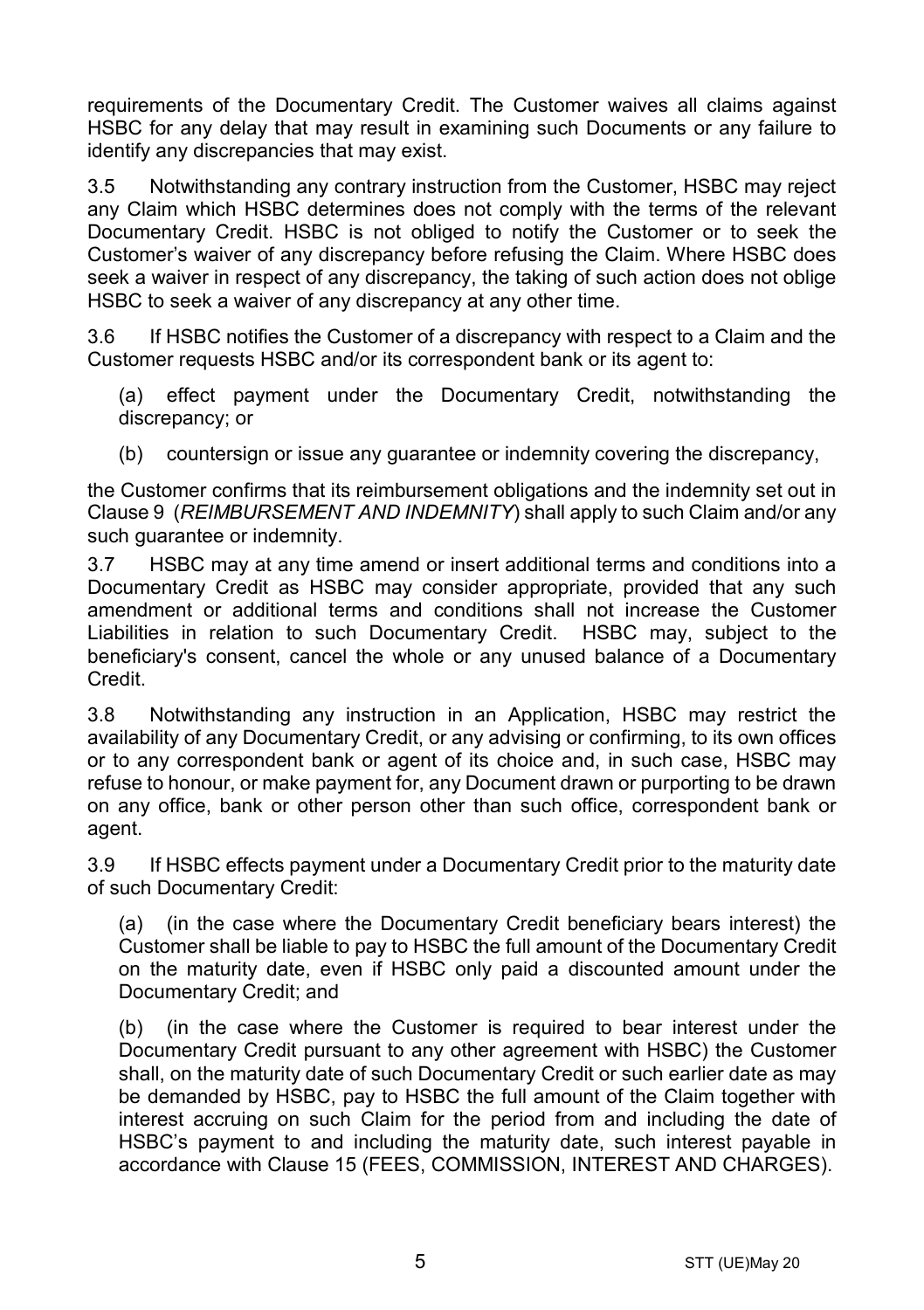3.10 If the terms of a Documentary Credit (whether expressly or impliedly) permits payment to be effected to the beneficiary prior to receipt of the Documents required to be delivered under such Documentary Credit, the Customer shall, on the maturity date of such Documentary Credit or such earlier date as may be demanded by HSBC, pay to HSBC the full amount of the Claim (whether or not the Documents subsequently delivered are compliant with the terms of the Documentary Credit) together with interest accruing on such Claim for the period from and including the date of HSBC's payment to and including the maturity date, such interest payable in accordance with Clause [15](#page-16-0) (*[FEES, COMMISSION, INTEREST AND CHARGES](#page-16-0)*).

3.11 If any Documentary Credit stipulates that certain specific Documents be forwarded by the beneficiary directly to the Customer at or prior to the time the beneficiary makes any Claim, all remaining Documents must be produced to HSBC in respect of any Claim under such Documentary Credit. If the Customer uses the Documents forwarded directly to it to obtain possession of the Goods, HSBC is authorised to accept all Documents presented under such Documentary Credit and pay or accept upon presentation and pay at maturity all Documents drawn in respect of the Goods, notwithstanding any discrepancy or any other matter or thing that might otherwise have relieved or affected the Customer's or HSBC's obligations. The Customer confirms that its reimbursement obligations and the indemnity set out in Clause [9](#page-13-0) (*[REIMBURSEMENT AND INDEMNITY](#page-13-0)*) shall apply to any amount paid by HSBC in respect of such Documentary Credit.

3.12 If any Documentary Credit stipulates that the Goods be insured under insurance policies/certificates containing "Institute Cargo Clauses" or other industry standard clauses, HSBC may accept insurance policies/certificates which contain "American Institute Cargo Clauses" or any other industry standard clauses that HSBC determines appropriate.

3.13 HSBC will not be bound at any time to release any Documents or Goods to the Customer unless the Customer has fully discharged its Customer Liabilities in respect of the Documentary Credit relating to such Documents or Goods.

<span id="page-5-0"></span>3.14 If HSBC issues a Documentary Credit back-to-back (a **Back-to-Back Documentary Credit**) to another Documentary Credit (a **Master Documentary Credit**) the Customer:

(a) acknowledges that its Customer Liabilities in respect of the Back-to-Back Documentary Credit are not dependent or conditional on the performance of the Master Documentary Credit;

(b) unconditionally and irrevocably assigns or transfers absolutely to HSBC all of its payment rights in the Master Documentary Credit;

(c) shall not amend or accept any amendment to the Master Documentary Credit without the consent of HSBC or take any action which might result in HSBC not receiving the full amount under the Master Documentary Credit; and

(d) authorises HSBC to use the Documents presented under the Back-to-Back Documentary Credit to make a Claim under the Master Documentary Credit irrespective of any discrepancies or irregularities in the Documents presented.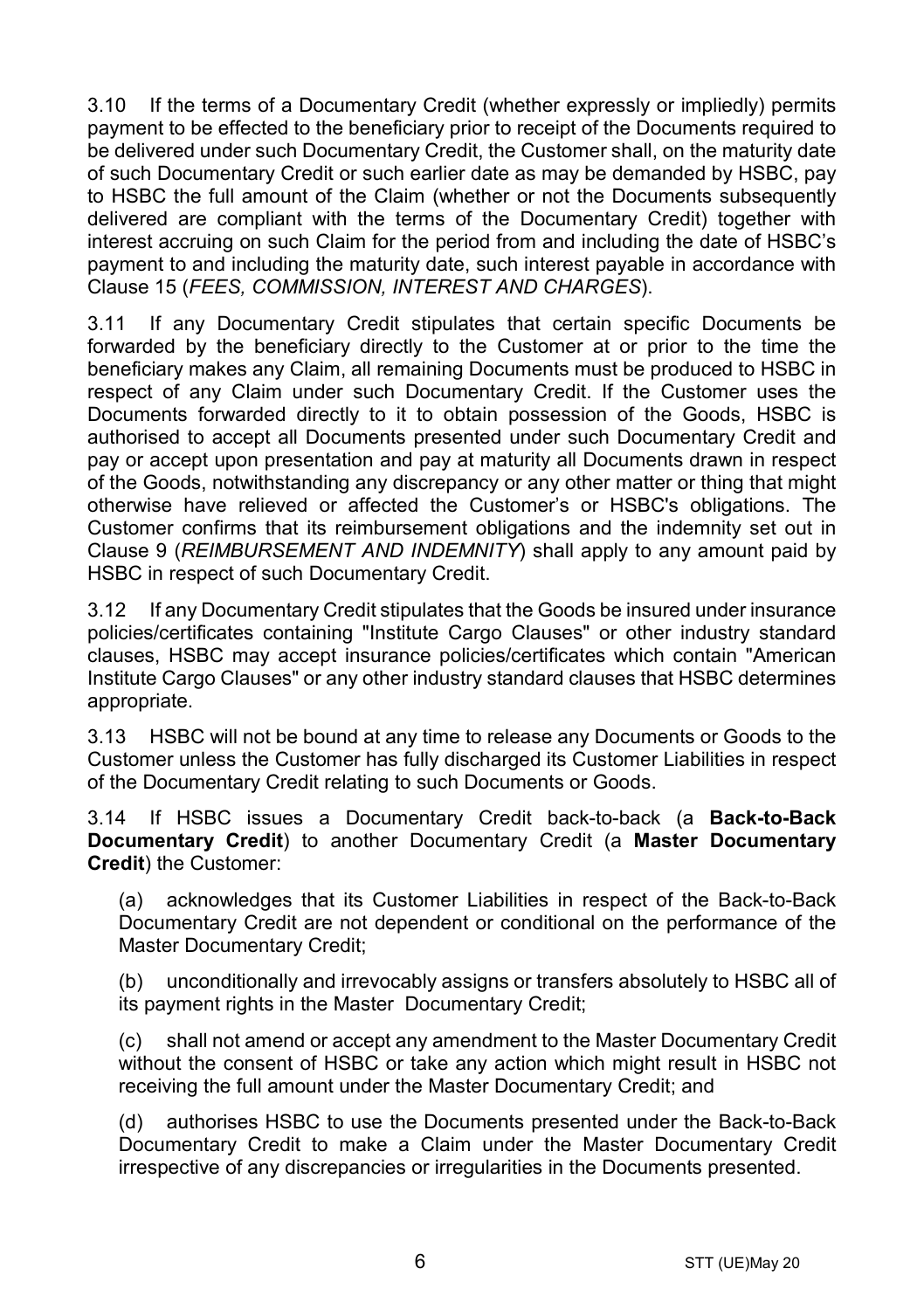3.15 HSBC is not obliged to notify the Customer of any incompatibility between the terms of a Back-to-Back Documentary Credit and the relevant Master Documentary Credit.

## **Exports**

3.16 If HSBC confirms a Documentary Credit or SBLC (whether on a disclosed or undisclosed basis) and payment in full or part is not received by HSBC from the relevant issuing bank, the Customer is only required to reimburse HSBC for amounts not received if the non-payment was due to a Recourse Event. Such reimbursement by the Customer is payable immediately upon HSBC's demand together with any interest payable in accordance with Clause [15](#page-16-0) (*[FEES, COMMISSION, INTEREST](#page-16-0)  [AND CHARGES](#page-16-0)*) and the Customer shall reimburse HSBC for any loss or damage suffered by HSBC as a result of the non-payment.

3.17 HSBC will not be bound by a confirmation (whether on a disclosed or undisclosed basis) and will not be obliged to negotiate a Documentary Credit or SBLC if it is amended without HSBC's consent, the Documents presented do not fully comply with the terms of the Documentary Credit or SBLC, the original Documentary Credit or SBLC is different from the copy of the Documentary Credit or SBLC upon which HSBC based its confirmation, the Customer does not comply with any of its obligations under this Clause [3,](#page-3-0) or if payment in full or part is not received by HSBC (or cannot be accepted by HSBC) from the relevant issuing bank as a result of a Recourse Event.

3.18 If HSBC confirms a Documentary Credit or SBLC on an undisclosed basis, the Customer shall not make a presentation in respect of the Documentary Credit or SBLC to any person other than HSBC and shall promptly provide to HSBC the original Documentary Credit or SBLC, any operative documents and any amendments issued by the relevant issuing bank.

3.19 If HSBC confirms a Documentary Credit or SBLC (whether on a disclosed or undisclosed basis), the Customer:

(a) unconditionally and irrevocably assigns or transfers absolutely to HSBC all of its payment rights in such Documentary Credit or SBLC; and

(b) shall not take any action which might result in HSBC not receiving the full amount under the Documentary Credit or SBLC.

## <span id="page-6-0"></span>**4. INSTRUMENTS**

4.1 The terms in this Claus[e 4](#page-6-0) apply to any SBLC, demand guarantee (including an avalisation, co-acceptance or acceptance of a Document), bond, counter-guarantee, counter-SBLC, or similar independent payment obligation (including any extension, renewal or amendment of the same)(each an **Instrument**) issued, confirmed or provided by HSBC.

4.2 The Customer:

(a) undertakes to examine the customer copy of each Instrument issued or entered into by HSBC in order to check its consistency with the relevant Application; and

(b) agrees to give immediate notice to HSBC of any objection to its contents.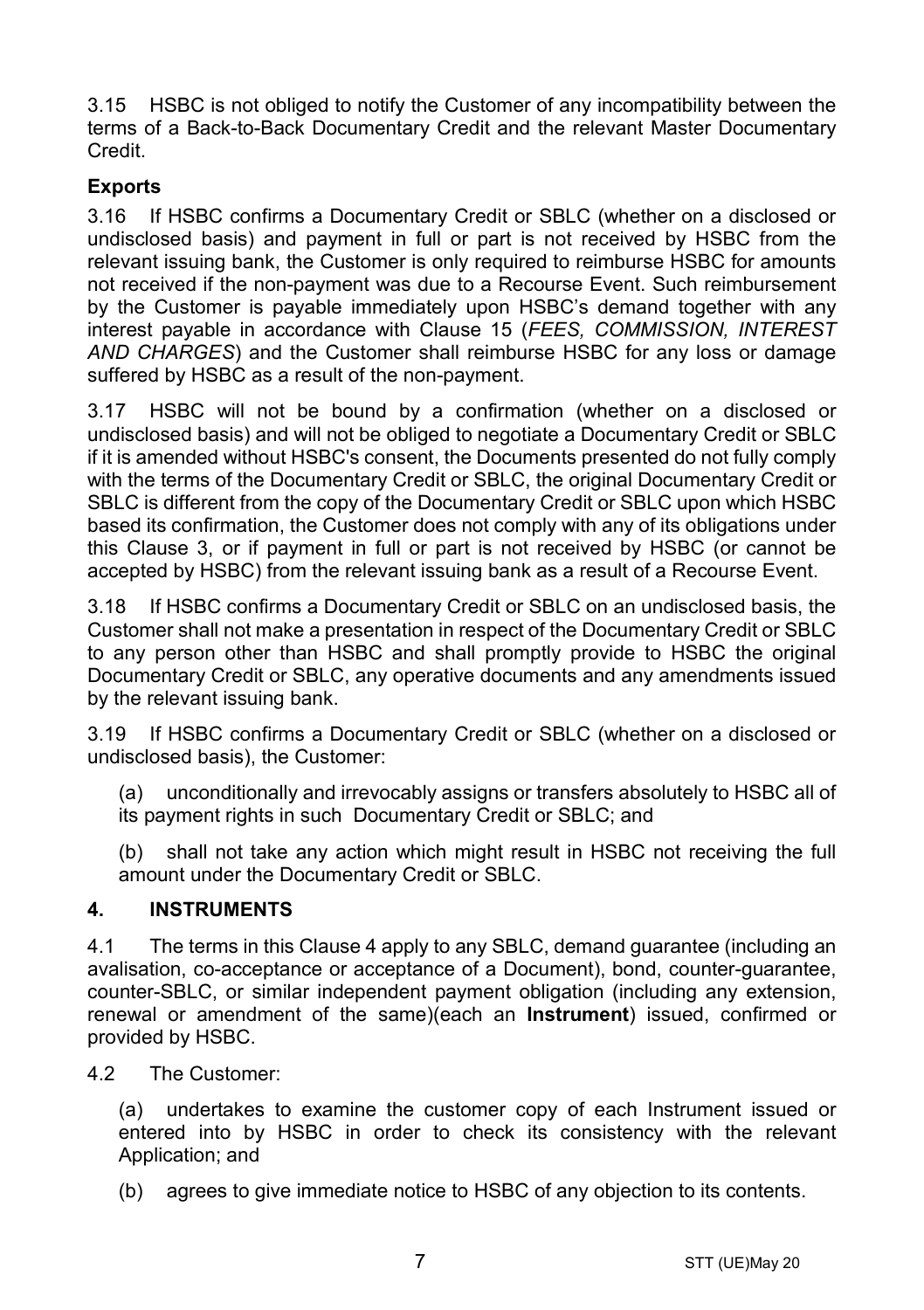4.3 HSBC is authorised to accept, pay or honour any Claim made under any Instrument which appears on its face to comply with its terms, without reference to or further authority from the Customer or any other party, and without enquiring whether any such Claim on HSBC has been properly made, notwithstanding that the validity of any such Claim, or the amount of it, may be in dispute. The Customer accepts any such Claim as conclusive evidence that HSBC was liable to pay or comply with it, and any payment made, or any steps taken by HSBC in good faith under or in connection with it, shall be binding upon the Customer.

4.4 The presentation of any documents under an Instrument shall be deemed to be in compliance with the terms of the Instrument if HSBC determines that they appear on their face to be in order and, taken as a whole, conform with the requirements of the Instrument. The Customer waives all claims against HSBC for any delay that may result in examining such documents or any failure to identify any discrepancies that may exist.

4.5 Notwithstanding any contrary instruction from the Customer, HSBC is entitled to reject any Claim which HSBC determines does not comply with the terms of the relevant Instrument. HSBC is not obliged to notify the Customer or to seek the Customer's waiver of any discrepancy before refusing the Claim. Where HSBC does seek a waiver in respect of any discrepancy, the taking of such action does not oblige HSBC to seek a waiver of discrepancy at any other time.

4.6 If HSBC notifies the Customer of a discrepancy with respect to a Claim and the Customer requests HSBC and/or its correspondent bank or its agent to:

- (a) effect payment under the Instrument, notwithstanding the discrepancy; or
- (b) countersign or issue any guarantee or indemnity covering the discrepancy,

the Customer confirms that its reimbursement obligations and the indemnity set out in Clause [9](#page-13-0) (*[REIMBURSEMENT AND INDEMNITY](#page-13-0)*) shall apply to such Claim and/or any such quarantee or indemnity.

4.7 HSBC may at any time amend or insert additional terms and conditions into an Instrument as HSBC may consider appropriate, provided that any such amendment or additional terms and conditions shall not increase the Customer Liabilities in relation to such Instrument. HSBC may, subject to the beneficiary's consent, cancel the whole or any unused balance of an Instrument.

4.8 Notwithstanding any instruction in an Application, HSBC may restrict the availability of any SBLC, or any advising or confirming, to its own offices or to any correspondent bank or agent of its choice and, in such case, HSBC may refuse to honour, or make payment for, any Document drawn or purporting to be drawn on any office, bank or other person other than such office, correspondent bank or agent.

4.9 If the terms of an SBLC (whether expressly or impliedly) permits payment to be effected to the beneficiary prior to receipt of the documents required to be delivered under such SBLC, the Customer shall, on the maturity date of such SBLC or such earlier date as may be demanded by HSBC, pay to HSBC the full amount of the Claim (whether or not the documents subsequently delivered are compliant with the terms of the SBLC) together with interest accruing on such Claim for the period from and including the date of HSBC's payment to and including the maturity date, such interest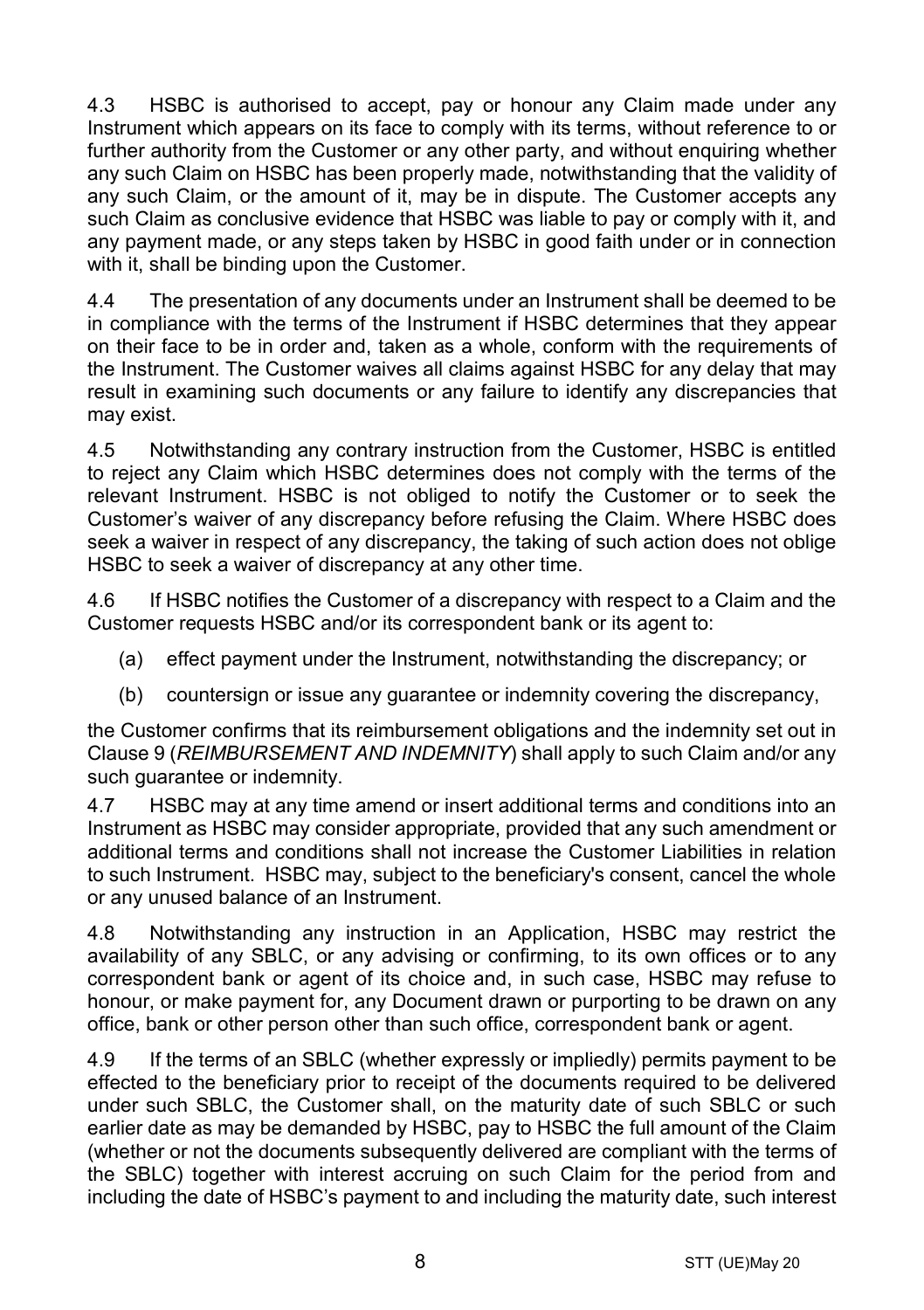payable in accordance with Clause [15](#page-16-0) (*[FEES, COMMISSION, INTEREST AND](#page-16-0)  [CHARGES](#page-16-0)*).

4.10 Notwithstanding the foregoing, if the Customer has requested HSBC to issue or arrange for the issuance of an Instrument by a correspondent bank for which a counter-guarantee or counter-SBLC must be issued by HSBC, HSBC may include such terms in the counter-guarantee or counter-SBLC that HSBC considers are required to support the issuance of such Instrument. Without limitation, the validity period and Claim period (if applicable) of the counter-guarantee or counter-SBLC shall be longer than the validity period and Claim period (if applicable) of the Instrument and other terms may be added to reflect the laws under which the Instrument is governed.

4.11 If any Instrument contemplates renewal or extension and the Customer does not advise HSBC at least 5 Business Days prior to the time required for HSBC to provide notice of cancellation as required by the Instrument, HSBC may renew or extend for an additional year or such other term as HSBC may so select. HSBC shall however be under no obligation to issue, extend or renew any Instrument and may at any time:

(a) cancel or revoke any Instrument without prior notice to or authorisation from the Customer if such Instrument or the beneficiary of such Instrument permits cancellation or revocation; or

(b) pay any Instrument without prior notice to or authorisation from the Customer if the Instrument or any relevant law permits or requires payment to be made if such Instrument is cancelled, withdrawn, not extended or not renewed.

4.12 Any cancellation, payment or revocation by HSBC of any Instrument at any time shall be without prejudice to the rights and obligations of HSBC and the Customer under these Terms.

4.13 Unless an Instrument expressly provides that the original Instrument must be presented to HSBC to support a Claim, HSBC may pay and/or comply with any Claim, whether or not the original of the Instrument is presented to HSBC.

4.14 Notwithstanding that the Customer may claim that an Instrument has been reduced, cancelled or terminated, HSBC may determine that, due to the governing law of the Instrument, it is has not been reduced, cancelled or terminated, or HSBC may determine that it is necessary to obtain or require the relevant beneficiary's confirmation of the reduction, release or discharge of HSBC's and/or any correspondent bank's liabilities under such Instrument. Subject to such determination, or until such confirmation is received by HSBC, such Instrument shall not be treated or deemed as reduced, cancelled or terminated.

# <span id="page-8-0"></span>**5. COLLECTIONS**

5.1 The terms in this Claus[e 5](#page-8-0) apply to any Collection transaction.

5.2 If HSBC is requested by the Customer to handle a Collection as the remitting bank, HSBC shall be under no obligation to make any payment to the Customer in respect of the Collection until HSBC has received full payment from the collecting or presenting bank.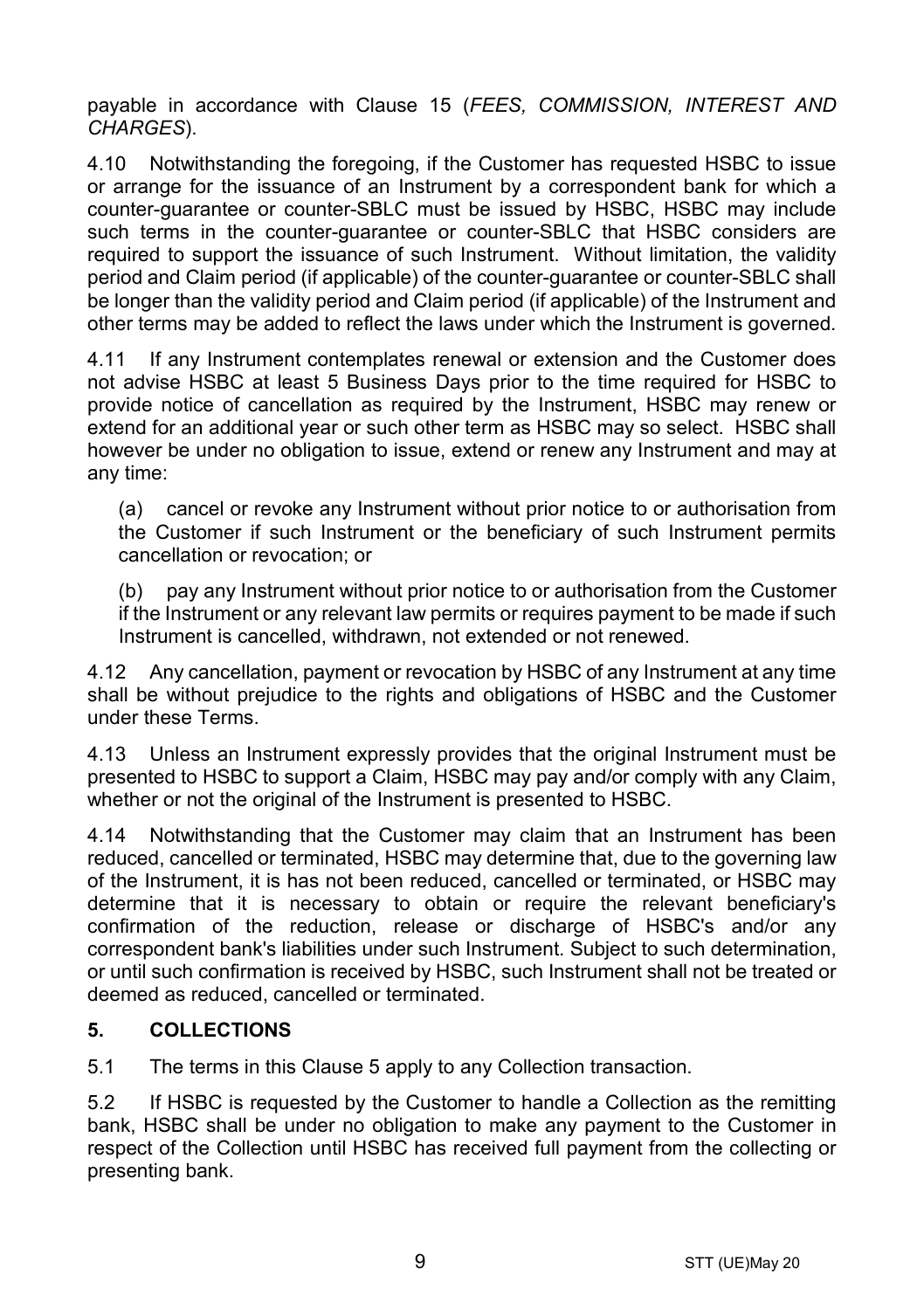5.3 HSBC is not obliged to check the Documents before sending them to the collecting or presenting bank.

5.4 HSBC is not obliged to check the Documents that it receives from a remitting bank.

## <span id="page-9-0"></span>**6. FINANCE**

6.1 The terms in this Clause [6](#page-9-0) apply where HSBC Finances any Document or Documentary Credit.

6.2 Upon HSBC Financing a Document or Documentary Credit, the Customer unconditionally and irrevocably:

(a) transfers ownership of the Document or Documentary Credit to HSBC and undertakes to endorse the relevant Document in favour of HSBC (if not already endorsed in favour of HSBC as a condition to such Finance) and deliver the original endorsed Document to HSBC;

(b) assigns or transfers absolutely to HSBC all of its rights to receive the proceeds of such Documentary Credit or Document; and

(c) assigns or transfers absolutely to HSBC all of its rights, title and interest in the associated underlying receivable (and related rights and proceeds) (if any) arising from the underlying Trade Transaction,

and where the amount of the Finance was calculated by applying an advance rate to the face value of the Document or Documentary Credit, upon receipt by HSBC of any proceeds of that Document or Documentary Credit in excess of the amount of the Finance, HSBC shall pay those proceeds to the Customer (after deducting any outstanding Customer Liabilities).

6.3 If HSBC has Financed a Document or Documentary Credit and payment in full or part is not received by HSBC for any reason (or cannot, for any reason whatsoever, be accepted by HSBC) from the relevant issuing bank, confirming bank, collecting bank, presenting bank, drawee or obligor (as applicable), then unless otherwise agreed in writing by HSBC:

- (a) such Trade Service is provided with full recourse against the Customer; and
- (b) the Customer is required to reimburse HSBC for amounts not received.

Such reimbursement is payable immediately upon HSBC's demand together with any interest payable in accordance with Clause [15](#page-16-0) (*[FEES, COMMISSION, INTEREST](#page-16-0)  [AND CHARGES](#page-16-0)*) and the Customer shall reimburse HSBC for any loss or damage suffered by HSBC as a result of the non-payment.

6.4 If HSBC has agreed to Finance a Document or Documentary Credit on a nonrecourse basis and payment in full or part is not received by HSBC (or cannot be accepted by HSBC) from the relevant issuing bank, confirming bank, collecting bank, presenting bank, drawee or obligor (as applicable), the Customer is only required to reimburse HSBC for amounts not received if the non-payment was due to a Recourse Event. Such reimbursement is payable immediately upon HSBC's demand together with any interest payable in accordance with Clause [15](#page-16-0) (*[FEES, COMMISSION,](#page-16-0)*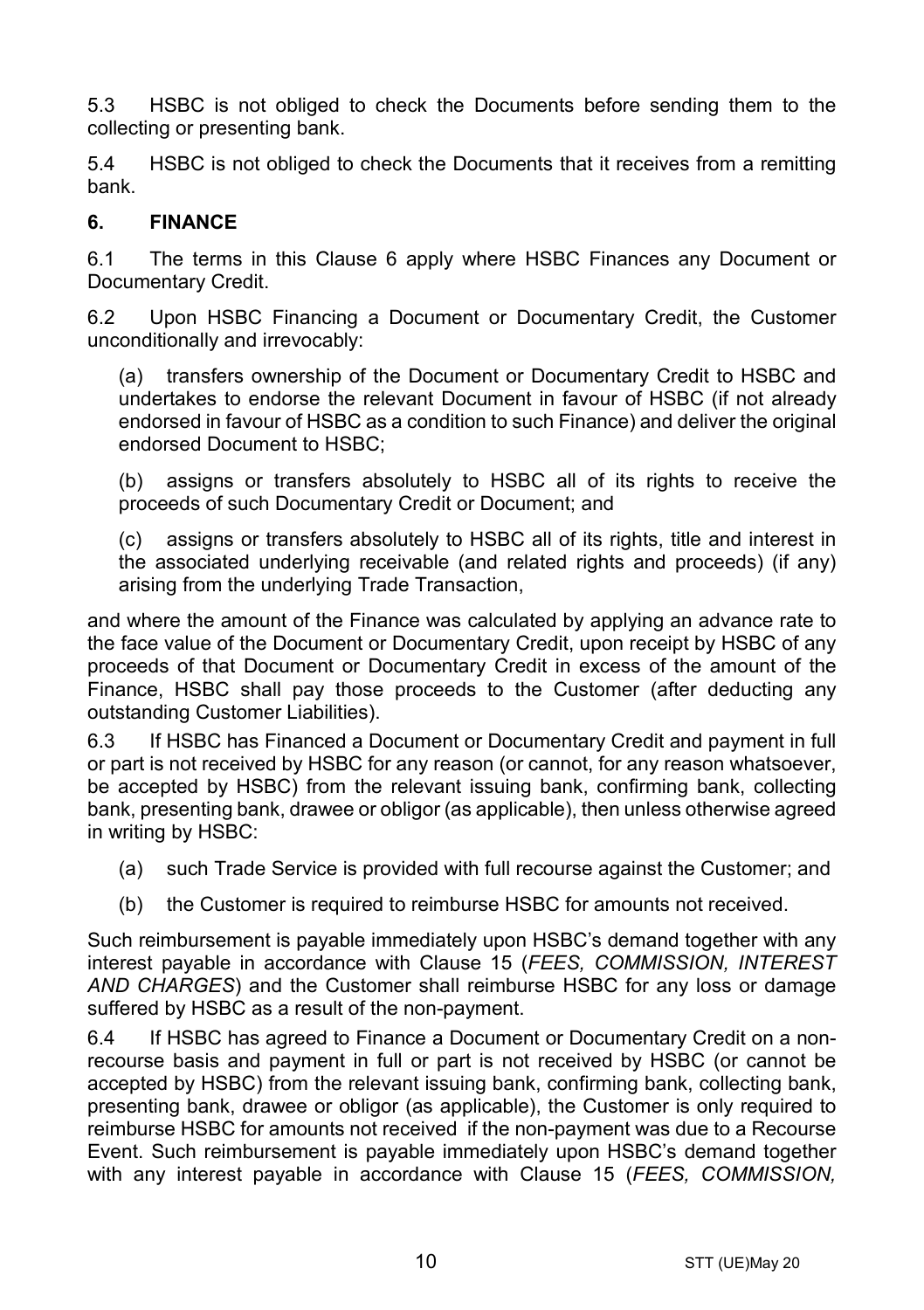*[INTEREST AND CHARGES](#page-16-0)*) and the Customer shall reimburse HSBC for any loss or damage suffered by HSBC as a result of the non-payment.

6.5 Where HSBC has Financed a Document or Documentary Credit, HSBC may at its discretion:

(a) take conditional acceptances and/or acceptances for honour and/or to extend the due date for payment in relation to any such Document or Documentary Credit;

(b) accept payment from any drawee or acceptor before maturity under rebate or discount;

(c) accept part payment before maturity and deliver a proportionate part of the Goods to any drawee or acceptor of such Document or Documentary Credit or the consignee of the related Goods;

(d) at the request of any drawee, delay presentation of such Document or Documentary Credit for payment or acceptance without affecting the liability of the Customer to HSBC in respect of such Document or Documentary Credit;

(e) give an indemnity against any loss arising from any discrepancies in order to obtain acceptance or payment of a Document and the Customer confirms that its reimbursement obligations and the indemnity set out in Clause [9](#page-13-0) (*[REIMBURSEMENT AND INDEMNITY](#page-13-0)*) shall apply to any such indemnity; and

(f) institute proceedings and take steps for the recovery from the acceptors or endorsers of any such Document or Documentary Credit of any amount due in respect of such Document or Documentary Credit, despite HSBC having debited the bank account of the Customer with the amount of such Document or Documentary Credit.

## <span id="page-10-0"></span>**7. TRADE FINANCE LOANS**

7.1 The terms in this Claus[e 7](#page-10-0) apply to any Trade Finance Loans which HSBC may provide to the Customer from time to time.

7.2 Subject to the terms of any applicable Facility Agreement which may apply, any Trade Finance Loan which HSBC provides to the Customer shall be on an uncommitted basis and HSBC may terminate or cancel such Trade Finance Loan at any time without providing reasons to the Customer.

7.3 Interest shall accrue on the Trade Finance Loan and shall be payable in accordance with Clause [15](#page-16-0) (*[FEES, COMMISSION, INTEREST AND CHARGES](#page-16-0)*).

7.4 The Customer shall repay each Trade Finance Loan together with accrued interest and any outstanding fees, commissions, charges and expenses incurred by HSBC on demand unless HSBC agrees otherwise in writing. In any event the Customer shall repay a Trade Finance Loan no later than:

(a) its maturity date;

(b) if it is for financing goods or services, the date on which the Customer receives the proceeds of sale of those goods or services (in full or part); and/or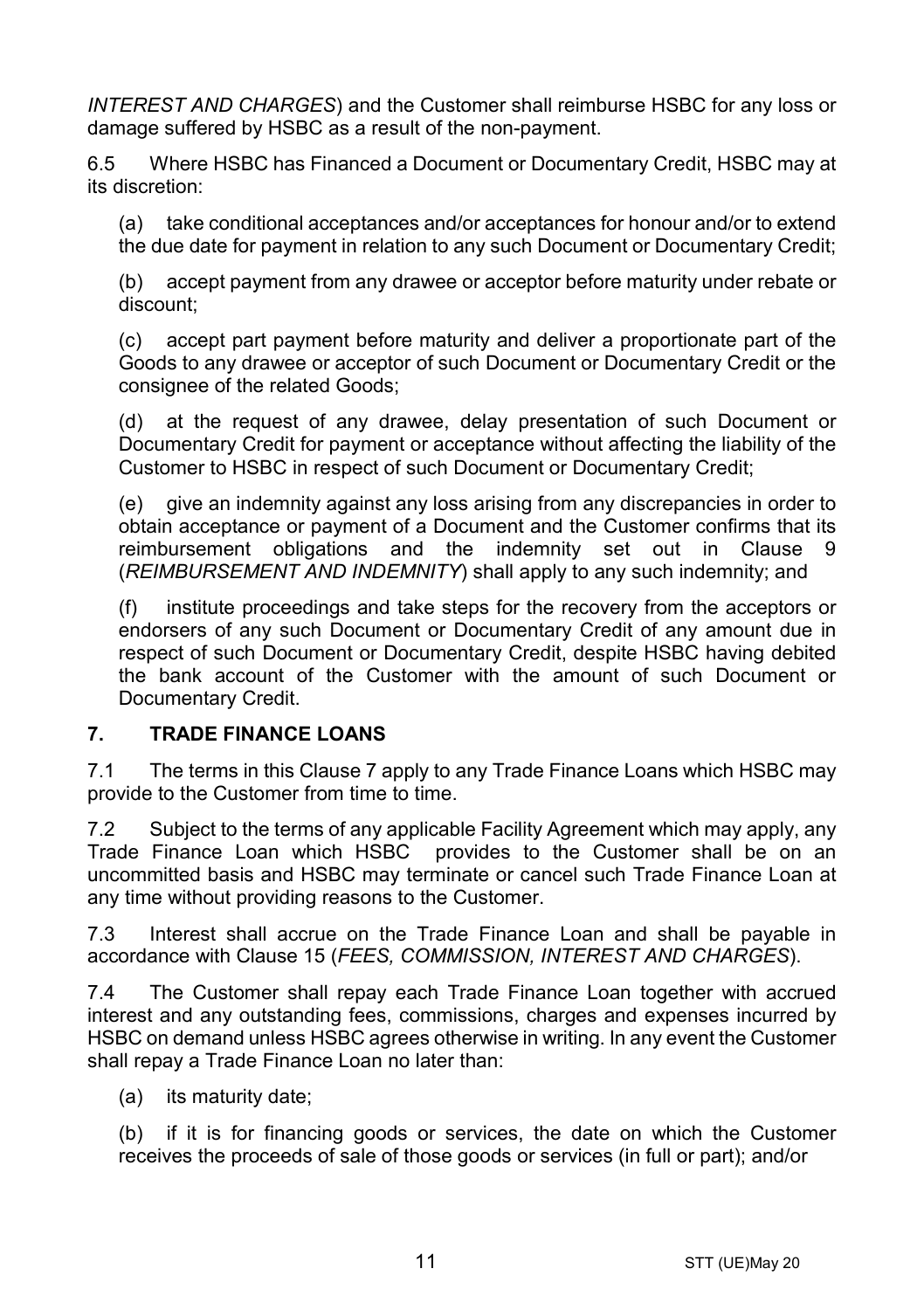(c) if it is for the financing of a debt owed to the Customer, the date on which the Customer receives payment of the debt (in full or part),

and, upon the request of HSBC, the Customer will arrange for all monies payable to the Customer under or in connection with the relevant Trade Transaction to be paid directly to a bank account as specified by HSBC to be used towards the repayment of that Trade Finance Loan and any other outstanding Customer Liabilities.

7.5 If a Trade Finance Loan is due for repayment on a day when the Customer is entitled to make a drawing under another Trade Finance Loan, HSBC may require:

(a) the amount of the Trade Finance Loan that is to be repaid to be deducted from the amount of the drawing to be made; and

(b) only the difference in amounts (if any) to be paid to the Customer.

7.6 Where the Customer requests a Trade Finance Loan and it is to be backed by a Documentary Credit or a confirmed purchase order, pro-forma invoice or such other supporting document specified in the Application, the Customer shall, at or before the time when the Customer submits the Application for that Trade Finance Loan, lodge with HSBC the original Documentary Credit (including all amendments (if any)) or a copy of the confirmed purchase order, pro-forma invoice or other such supporting document referred to in the Application (as applicable), in each case in the format required by HSBC (the **Supporting Document**).

7.7 Where HSBC provides to the Customer a Trade Finance Loan backed by a Supporting Document, the Customer shall:

(a) only use the proceeds of that Trade Finance Loan for the purpose of purchasing, producing, processing, manufacturing, storing, insuring and/or preparing for the sale or shipment of the Goods referred to in the Supporting Document;

(b) not accept any amendment to or cancellation of the Supporting Document without HSBC's prior written consent;

(c) promptly notify HSBC if the value of the relevant Goods or the proceeds due under the Supporting Document at any time falls below the amount of the Trade Finance Loan;

(d) promptly notify HSBC if the relevant Goods are not shipped in accordance with the terms of the Supporting Document;

(e) where the Supporting Document is a Documentary Credit, present all Documents to HSBC in strict compliance with the terms and conditions of the Documentary Credit before the expiry of the time limit(s) prescribed in the Documentary Credit; and

where the Supporting Document is not a Documentary Credit, promptly following shipment of the relevant Goods, provide HSBC with the invoice and other documents evidencing that the relevant Goods have been supplied to the relevant buyer in accordance with the terms and conditions of the relevant sales contract.

7.8 Where HSBC provides to the Customer a Trade Finance Loan backed by a Documentary Credit and HSBC presents the required Documents to the issuing bank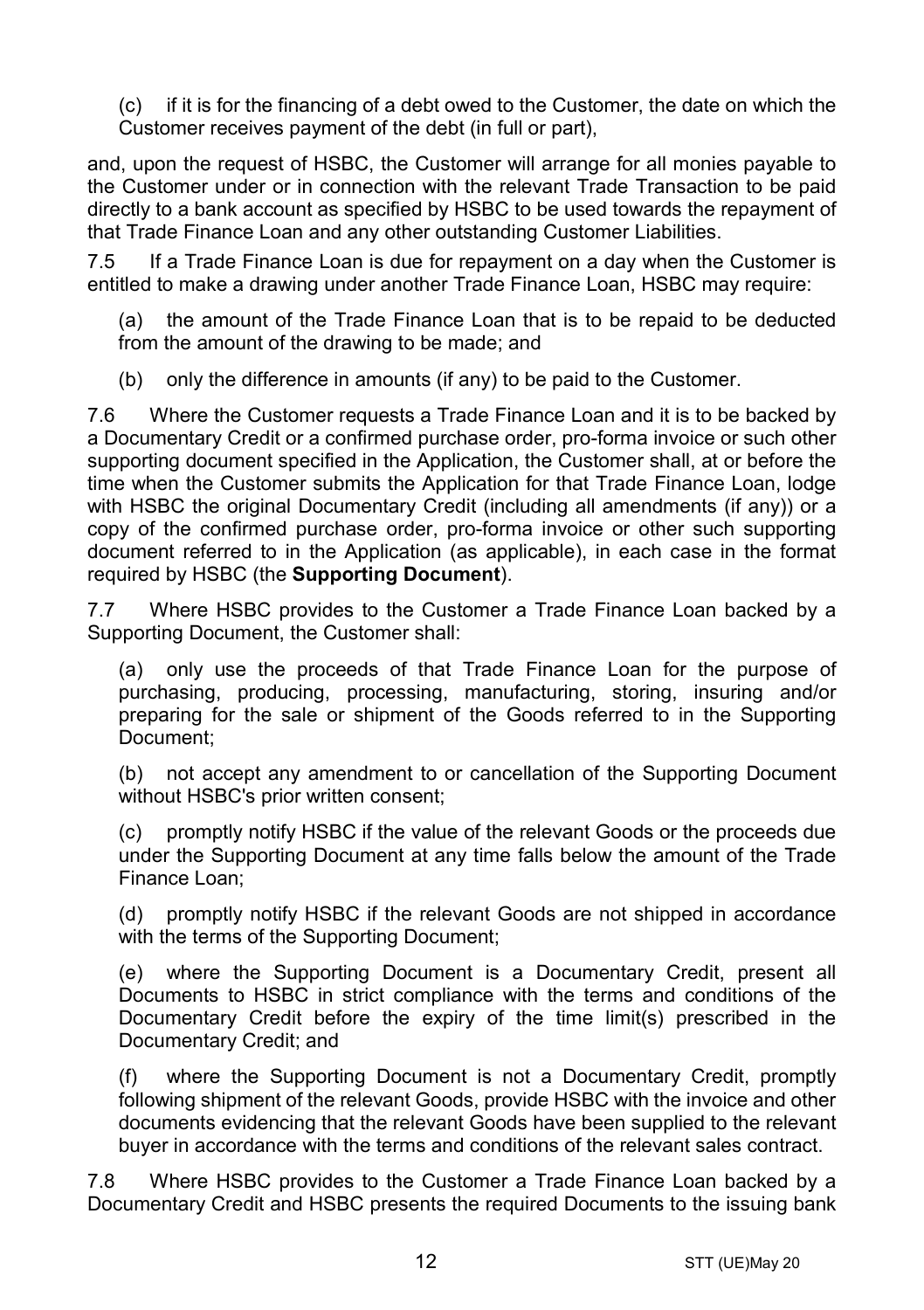for payment or approval and/or HSBC Finances that Documentary Credit or any Document presented under that Documentary Credit, HSBC is authorised to apply the proceeds of the Documentary Credit or the amount of the Finance towards the repayment of that Trade Finance Loan and any other outstanding Customer Liabilities (including accrued interest).

#### <span id="page-12-0"></span>**8. APPLICATIONS FOR RELEASE OF GOODS, SHIPPING GUARANTEES AND LETTERS OF INDEMNITY**

8.1 The terms in this Clause [8](#page-12-0) apply to any Application for the release of Goods, shipping guarantee or letter of indemnity.

8.2 If the Customer requests HSBC to sign or countersign any letter of indemnity or shipping guarantee or (as the case may be) sign, endorse or release any air waybill, bill of lading, parcel post receipt or delivery order (collectively, the **Transport Documents**) to facilitate the release of Goods:

(a) HSBC is authorised (but not obliged):

(i) to honour any Claim (including the acceptance of any Document presented) made under any Documentary Credit, Collection or Document relating to any released Goods and to pay the invoiced amount of the Goods or the value of the Goods (whichever is higher) without examining any of the presented Documents and whether or not aware of any discrepancies; and

(ii) to utilise any Transport Documents in HSBC's possession for the redemption of any letter of indemnity or shipping guarantee; and

(b) the Customer shall promptly accept any Document presented for the payment of the relevant Goods (whether discrepant or not) and shall indemnify HSBC and each other Indemnified Party in accordance with Clause [9.2](#page-13-1) (*[REIMBURSEMENT](#page-13-0)  [AND INDEMNITY](#page-13-0)*).

8.3 Goods and/or Documents are released to the Customer for the purpose of taking delivery of and selling the Goods.

8.4 HSBC may compromise, settle, pay or resist any Claim arising from or in connection with the issuance of any letter of indemnity or shipping guarantee or HSBC signing, endorsing or releasing any Transport Document in such manner as HSBC determines appropriate, without releasing the Customer's obligation and liability to reimburse and indemnify HSBC hereunder.

8.5 The Customer shall redeem and deliver each letter of indemnity or shipping guarantee (if any) to HSBC for cancellation immediately upon receipt of the relevant original Transport Documents.

8.6 The Customer agrees that its Customer Liabilities in respect of a letter of indemnity or shipping guarantee shall continue and shall not be reduced until such letter of indemnity or shipping guarantee has been returned to HSBC and HSBC has been released from all its liabilities under such letter of indemnity or shipping guarantee.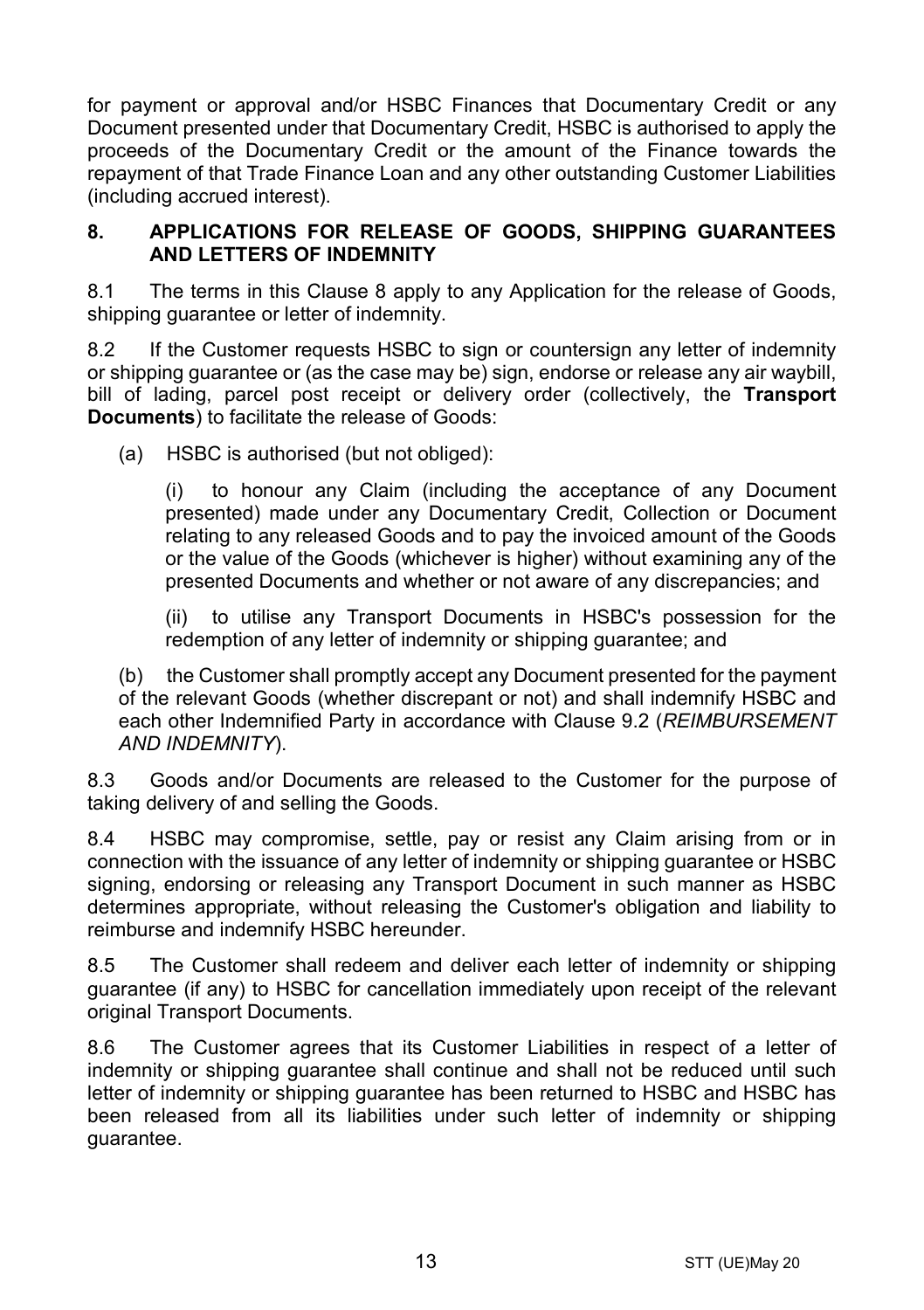# **SECTION 2 – REIMBURSEMENT, INDEMNITY AND OTHER RIGHTS**

# <span id="page-13-0"></span>**9. REIMBURSEMENT AND INDEMNITY**

9.1 The Customer shall upon demand reimburse or pay to HSBC all sums paid (in whatever manner) or due to be paid by HSBC to any person in respect of any Trade Service and shall upon demand pay to HSBC all sums owing at any time by the Customer to HSBC including any principal, interest, commissions, fees, Increased Costs, taxes, customs duties and charges in respect of such Trade Services and any costs and expenses incurred by HSBC in connection with providing such Trade Services.

<span id="page-13-1"></span>9.2 The Customer shall indemnify HSBC, each HSBC Group member, and their officers, employees and delegates (each, an **Indemnified Party**) on demand against all direct, indirect and consequential liabilities and losses, payments, damages, demands, claims, expenses and costs (including legal fees and fees, claims, demands and liabilities from a beneficiary or any other person on a full indemnity basis), proceedings, actions and other consequences (collectively, the **Losses**) which any Indemnified Party may suffer, sustain or incur under or in connection with any Trade Service and the enforcement of its rights under these Terms (except where any such Loss is caused by the Indemnified Party's fraud, gross negligence or wilful misconduct). The Customer shall on demand pay to the Indemnified Party the full amount of the Losses.

9.3 The Customer shall, upon request by any Indemnified Party, forthwith appear and defend at the Customer's own cost and expense any action which may be brought against such Indemnified Party in connection with any Trade Service and to provide such assistance as such Indemnified Party may reasonably require.

9.4 HSBC may, at any time and without notice, debit from any bank account which the Customer holds with any HSBC Group member, or deduct from any proceeds held or received by HSBC which are due to the Customer, any Customer Liabilities outstanding at that time (even if such debit or deduction would cause the relevant bank account to become overdrawn).

9.5 The indemnities contained in these Terms shall not be in any way discharged or diminished, nor shall the liability of the Customer be affected by reason of HSBC or any person from time to time, varying, realising or releasing any of the same, or granting any time, indulgence or concession or compounding with any person, or concurring in accepting or varying any compromise, arrangement or settlement, or omitting to claim or enforce payment, or determining, varying, reducing or extending the terms of any Trade Service, or by anything done or omitted which, but for this provision, might operate to discharge or otherwise exonerate the Customer.

# <span id="page-13-2"></span>**10. CASH COLLATERAL**

10.1 The Customer shall upon demand pay to such bank account as HSBC may direct cash cover in an amount sufficient to cover the Customer Liabilities or such lesser amount if agreed by HSBC (such amount paid, being **Cash Collateral**).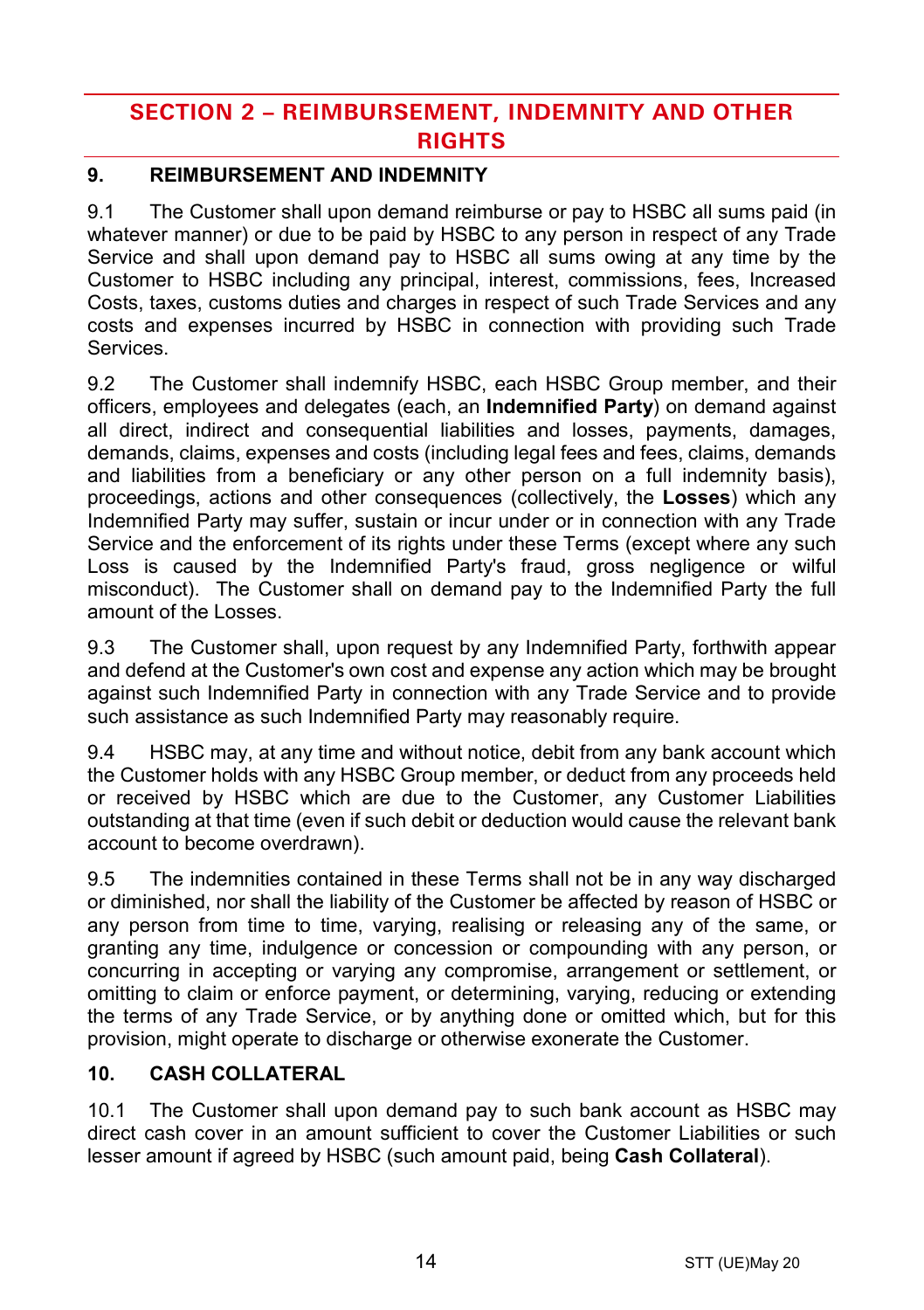10.2 If required by HSBC, the Customer will grant to HSBC, in form and substance satisfactory to HSBC, a security interest which is customary in the Governing Jurisdiction in respect of the bank account and such Cash Collateral, and the Customer shall undertake any filing, registration, recording or enrolment of such security interest for it to be perfected and enforceable against the Customer and shall pay any related fees.

10.3 HSBC may, at any time without notice or demand, apply (whether by way of set-off, transfer or otherwise) any or all Cash Collateral towards the payment of any Claim, the repayment of any Trade Finance Loan and/or the satisfaction of any or all other Customer Liabilities.

10.4 Unless HSBC otherwise agrees:

(a) Cash Collateral shall not constitute a debt owed by HSBC to the Customer or any other person and shall not be repayable or refundable (in whole or in part) by HSBC to the Customer or any other person, in each case, until and unless HSBC is satisfied that all the Customer Liabilities have been unconditionally and irrevocably paid and discharged in full; and

(b) no interest shall accrue on Cash Collateral.

10.5 The Customer shall not create or permit to subsist any mortgage, charge, pledge, lien or other security interest or encumbrance over the Cash Collateral, or any bank account in which such Cash Collateral is held (except for any security in favour of HSBC) or assign, transfer or otherwise deal with the same.

## <span id="page-14-0"></span>**11. PLEDGE**

11.1 The Customer will pay to HSBC on demand all Customer Liabilities.

11.2 The Customer hereby, to the extent permissible, pledges to HSBC as a continuing security for the Customer Liabilities all Documents and Goods which are at any time in actual or constructive possession or control of HSBC or held on trust for, or to the order of, HSBC whether for custody, collection, security, the making of a Claim or any other reason and whether or not in the ordinary course of banking business and whether in the Governing Jurisdiction or elsewhere.

11.3 To the extent required by HSBC, the Customer shall do all acts (including entering into such further documents) to create, evidence and give the full effect of a pledge over the Documents and Goods as security for the Customer Liabilities.

11.4 If, in the Governing Jurisdiction a pledge (or its equivalent) is required to be registered, filed or otherwise publicly recorded for it to be enforceable, upon request of HSBC the Customer shall take all reasonable action to so register, file and/or record such pledge (including making payment of any related fees).

11.5 Any restriction on the right of consolidating securities shall not apply to the pledge under this Clause [11.](#page-14-0)

11.6 The risk in any Documents and Goods pledged shall remain with the Customer and neither HSBC nor any other HSBC Group member shall be responsible for any loss or damage or depreciation in value of any Documents or Goods held by HSBC as security.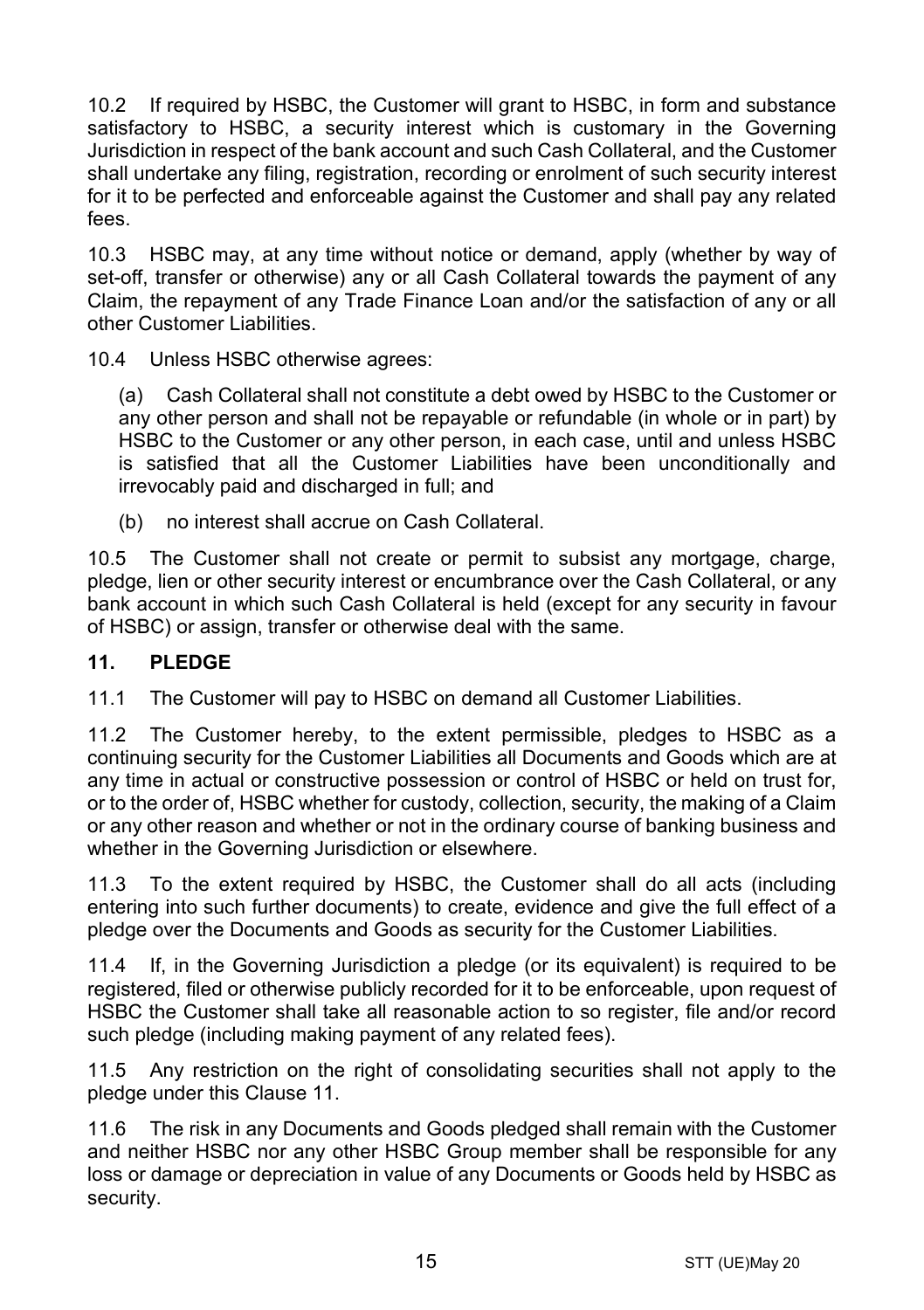11.7 If:

(a) the Customer fails to pay any Customer Liabilities when due or demanded;

(b) the Customer does not comply with any other provision of these Terms;

(c) any representation made by the Customer under these Terms is or proves to have been incorrect when made or deemed to have been made:

(d) the Customer is unable or admits inability to pay its debts as they fall due or the Customer is or is deemed to be insolvent or bankrupt under the laws of its jurisdiction of establishment and/or incorporation (as applicable); or

(e) the Customer enters into or becomes subject to a reorganisation, a composition or other arrangement with one or more creditors, a winding-up, or any other form of bankruptcy or insolvency process or proceeding,

HSBC may enforce its pledge and may, without demand, notice, legal process or any other action with respect to the Customer or any other person, realise, sell, negotiate or otherwise dispose of all or some of the Documents and the Goods at any time and in any way which it deems expedient free from any restrictions and claims and HSBC shall not be liable for any loss arising out of such realisation, sale, negotiation or disposal.

11.8 All monies received, recovered or otherwise realised by HSBC following the enforcement of the pledge may be credited to a separate interest-bearing suspense account for so long as HSBC determines in order to preserve HSBC's rights towards discharge of the whole of the Customer Liabilities.

## **12. TRUST RECEIPTS**

12.1 Whilst any Customer Liabilities remain outstanding in respect of any Trade Service provided in relation to any Documents or Goods, if any such Documents or Goods are held by or released to the Customer or to its order, the Customer:

(a) will hold such Documents and Goods (and the proceeds of sale and/or any insurance) on trust for HSBC (or, if a trust is not recognised and enforceable, hold to the order of HSBC) exclusively for the purpose agreed between HSBC and the Customer from time to time in respect of the Trade Service being provided;

(b) will keep such sale and/or insurance proceeds, and store such Goods, separate from any other property of the Customer and capable of being identified;

(c) confirms that such Documents and Goods will continue to be subject to the pledge in Claus[e 11](#page-14-0) (*[PLEDGE](#page-14-0)*) but at the risk of the Customer;

(d) will, at the request of HSBC, execute and deliver to HSBC trust receipts in form and substance satisfactory to HSBC together with any other documentation HSBC may require;

(e) will comply promptly and fully with any instructions or request which HSBC may give to the Customer in relation to such Documents and Goods;

(f) will, upon receipt, promptly pay to HSBC the proceeds of sale and/or insurance of the Goods; and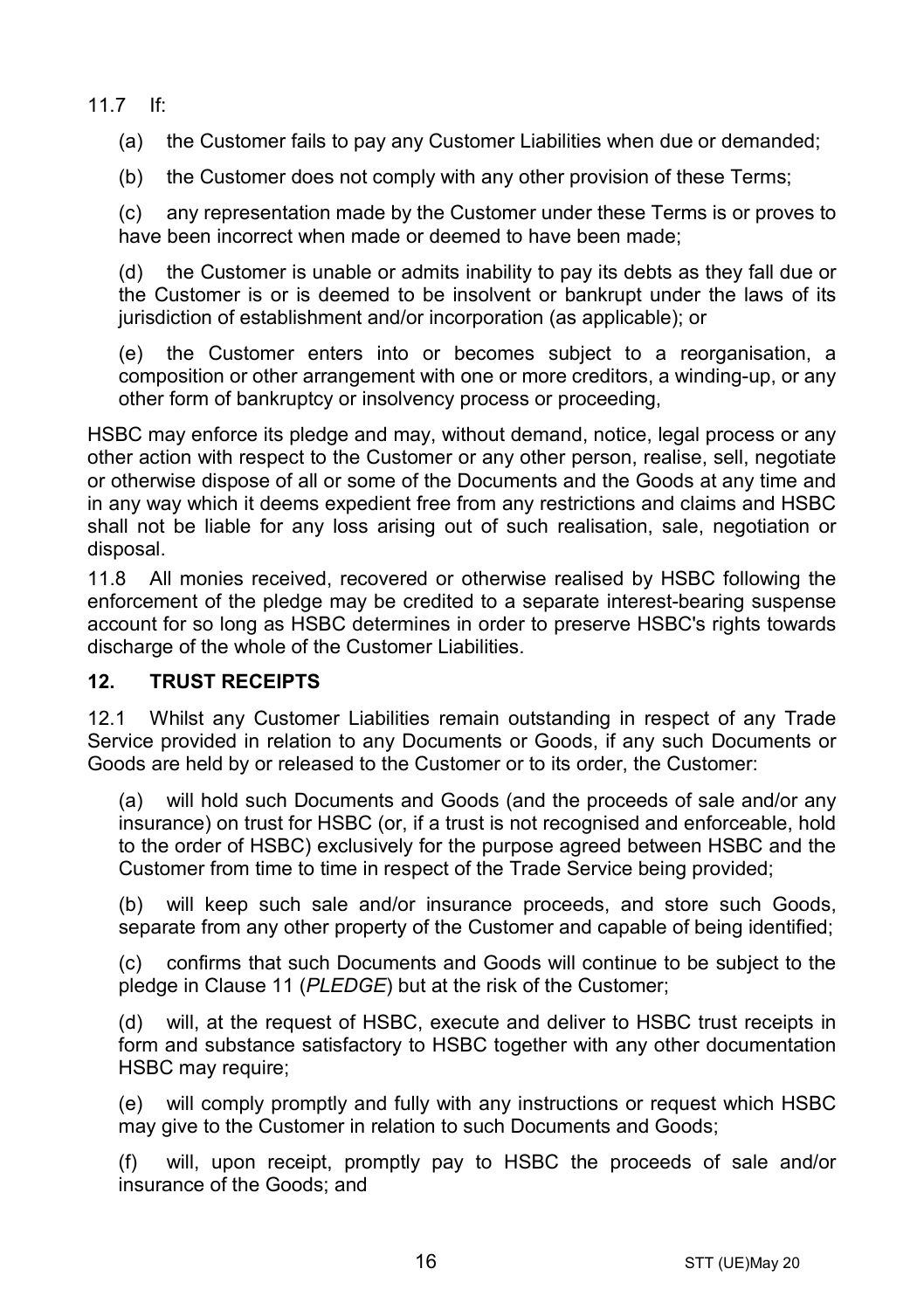- (g) acknowledges that HSBC may at any time take possession and dispose of
- the Goods, Documents and/or sale and/or insurance proceeds of the Goods.

# **13. SET-OFF**

13.1 HSBC may, at any time and without notice, combine or consolidate all the bank accounts of the Customer held with HSBC and/or set-off any Customer Liabilities against any obligation owed by HSBC to the Customer (including in respect of any Cash Collateral, or proceeds received or held by HSBC), regardless of the place of payment, booking branch or currency of either obligation.

13.2 To effect any set-off HSBC may convert to a currency any amount which is in a different currency at the relevant Exchange Rate.

13.3 If any Customer Liabilities are unliquidated or unascertained, HSBC may apply or set off an amount estimated by it in good faith to be the amount of that liability.

# **14. SUPPLEMENTARY RIGHTS**

14.1 HSBC's rights under these Terms are to be in addition to and are not to be in any way prejudiced or affected by any one or more other indemnities, guarantees, securities or other obligations which HSBC may now or subsequently hold whether from the Customer or any other person.

14.2 HSBC may enforce its rights under these Terms or in respect of any other indemnities, guarantees, securities or other obligations which HSBC may now or subsequently hold whether from the Customer or any other person in any order it chooses and the Customer waives any rights it may have which provide otherwise.

# **SECTION 3 – FEES AND PAYMENTS**

## <span id="page-16-0"></span>**15. FEES, COMMISSION, INTEREST AND CHARGES**

15.1 Unless otherwise agreed in writing with the Customer:

(a) fees and other charges (other than interest and commission) shall be payable by the Customer to HSBC in respect of each Trade Service at the rates, in the amounts, and at the times agreed in the relevant Application, Facility Agreement or Tariff Book or as otherwise in accordance with HSBC's standard practices;

(b) interest shall be payable by the Customer to HSBC upon demand in respect of any Trade Finance Loan or Finance, shall accrue on the amount of such Trade Finance Loan or Finance for the period from the date HSBC provides such Trade Finance Loan or Finance to the date such Trade Finance Loan or Finance is repaid or settled in full, and shall be calculated by reference to the rates agreed in the relevant Application, Facility Agreement or Tariff Book or as otherwise in accordance with HSBC's standard practices;

(c) interest shall be payable by the Customer to HSBC upon demand in respect of any Claim paid by HSBC, shall accrue on the amount of the Claim for the period from the date HSBC pays such Claim to the date the Customer Liabilities resulting from such Claim are reimbursed in full, and shall be calculated by reference to the rates agreed in the relevant Application, Facility Agreement or Tariff Book or as otherwise in accordance with HSBC's standard practices; and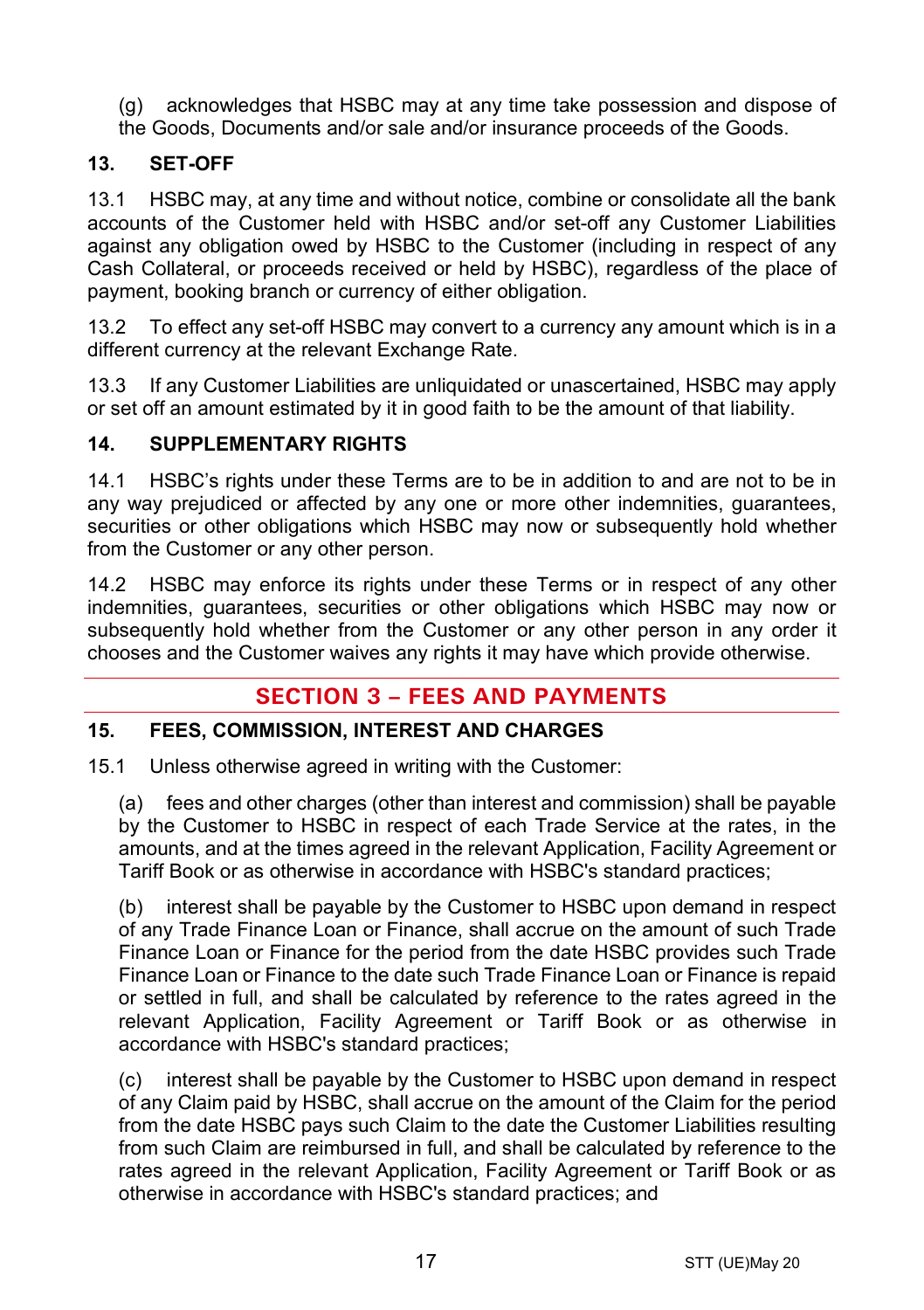(d) commission shall be payable by the Customer to HSBC upon demand in respect of any Documentary Credit or Instrument and shall be calculated by reference to the face value of such Documentary Credit or Instrument and the rates agreed in the relevant Application, Facility Agreement or Tariff Book or as otherwise in accordance with HSBC's standard practices.

15.2 Any fee, interest or commission accruing in respect of a Trade Service will accrue from day to day and is calculated on the basis of the actual number of days elapsed and a year of 365 days or, in any case where the market practice in the relevant Governing Jurisdiction differs, in accordance with that market practice.

15.3 Any fee, commission, interest or charge payable by the Customer to HSBC is non-refundable.

15.4 If the Customer fails to pay any amount payable by it under these Terms on its due date, default interest shall accrue on the overdue amount from the due date up to the date of actual payment (both before and after judgment) at the rate agreed in the relevant Application, Facility Agreement or Tariff Book or as otherwise in accordance with HSBC's standard practices.

## **16. PAYMENTS**

16.1 Payments by the Customer shall be made to HSBC in immediately available, freely transferable, cleared funds and as specified by HSBC, without any set-off, counterclaim, withholding or conditions of any kind unless compelled by law.

16.2 All amounts paid or payable to HSBC in respect of any Trade Service are expressed on a Tax-exclusive basis. The Customer must pay any relevant Tax (as necessary) on any amount that the Customer is required to pay HSBC.

16.3 If any deduction or withholding is required by law (including on account of any Tax), the Customer must:

(a) increase the sum payable so that, after making the minimum deduction or withholding required, HSBC will receive and be entitled to retain a net sum at least equal to the sum that HSBC would have received had that deduction or withholding not been made; and

(b) within 30 days of such payment, forward to HSBC the confirmation in writing from the relevant tax authority evidencing receipt by the relevant tax authority of that deduction or withholding.

16.4 Unless HSBC agrees otherwise, each payment by the Customer to HSBC shall be made in the currency of the relevant Customer Liability for which that payment is being made and the Customer waives any right it may have in any jurisdiction to pay such payment in another currency. If HSBC receives a payment from the Customer or any other person in a currency which is not the currency in which that payment was due or if any Cash Collateral needs to be converted into another currency so that HSBC may apply it to satisfy any outstanding Customer Liabilities in another currency, HSBC shall undertake that conversion using the relevant Exchange Rate (or, if applicable, pursuant to the terms of any hedging agreement that the Customer and HSBC may have entered into for these purposes). Where HSBC undertakes any currency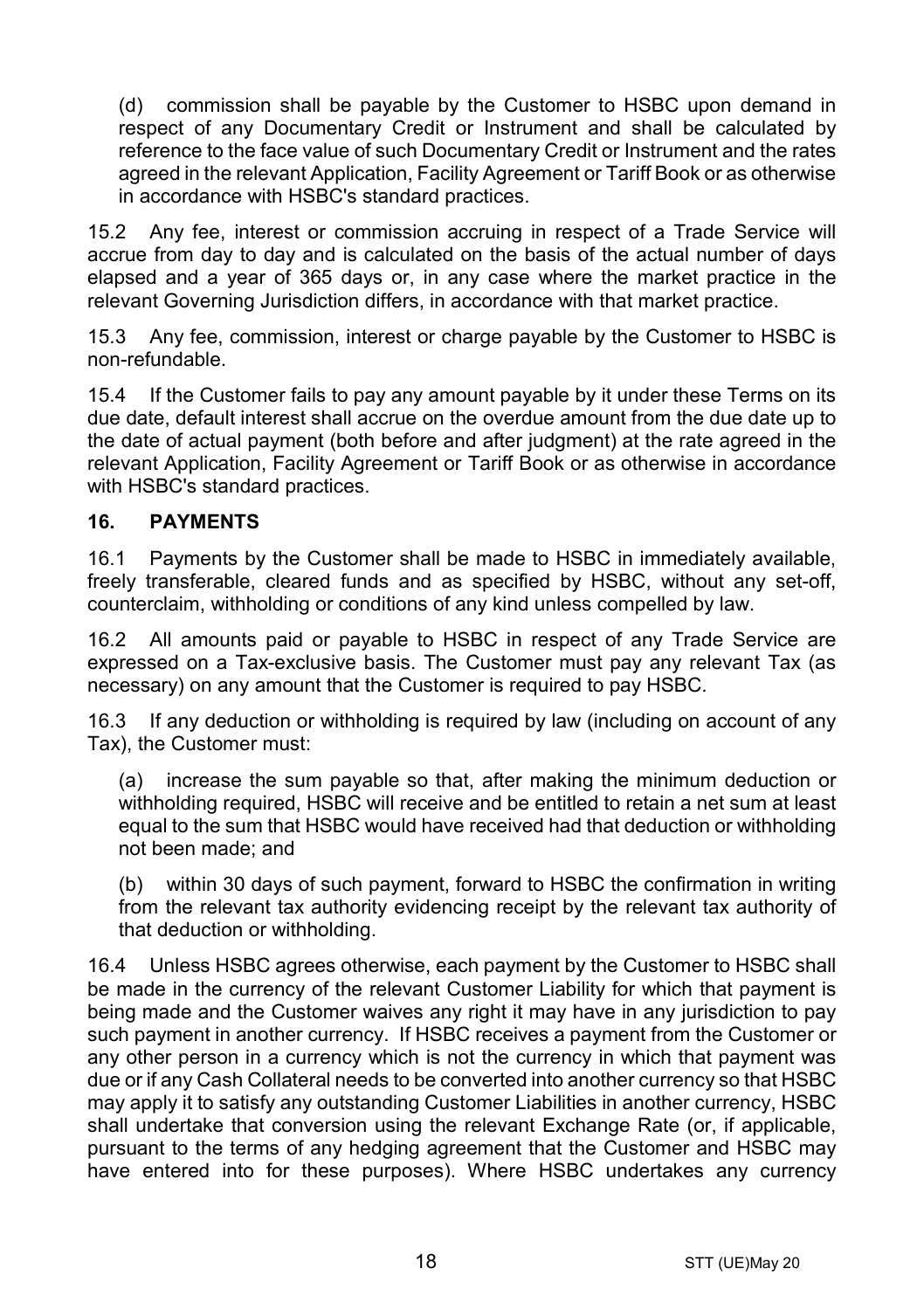conversion permitted by these Terms, the Customer shall indemnify HSBC for any cost, loss or liability incurred by HSBC in undertaking the conversion.

16.5 If any payment due from the Customer, or any order, judgment or award given or made in relation to any payment due from the Customer, has to be converted into another currency for the purpose of making or filing a claim or proof against the Customer or any other person, or obtaining or enforcing an order, judgment or award, the Customer shall indemnify HSBC against any cost, loss or liability arising out of or as a result of the conversion.

16.6 Any notice from, or determination by, HSBC of a rate or amount under these Terms, a Trade Service or any document referred to in these Terms shall (unless it contains an obvious error) be conclusive evidence of that rate or amount. In any legal proceedings connected with these Terms and/or a Trade Service, the account entries of HSBC are prima facie evidence of the matters to which they relate.

16.7 Any moneys paid to HSBC in respect of the Customer Liabilities may be applied in or towards satisfaction of the same or credited to a separate suspense account for so long as HSBC determines in order to preserve HSBC's rights towards discharge of the whole of the Customer Liabilities.

16.8 Moneys received by HSBC shall be applied by it (unless otherwise mandatorily required by law):

(a) first, in discharging all costs, fees and expenses (including legal fees) owing by the Customer to HSBC;

(b) second, in or towards the discharge of any interest or other amounts (not being principal) owing to HSBC; and

(c) thirdly in or towards the discharge of any principal owing by the Customer to HSBC.

16.9 If any moneys paid to HSBC in respect of the Customer Liabilities are required to be repaid by virtue of any law relating to insolvency, bankruptcy or liquidation or for any other reason, HSBC may enforce these Terms and the relevant Trade Service as if such moneys had not been paid.

16.10 Any sums that would fall due on a day other than a Business Day will be due on the next Business Day. In such event, interest and commission calculations will be adjusted accordingly.

16.11 If any amount to be paid by the Customer to HSBC in connection with a Trade Service is calculated by reference to a published benchmark interest rate (such as a central bank reference rate) and that rate is less than zero per cent at the time of calculation, such rate shall be deemed to be zero per cent.

# **SECTION 4 – REPRESENTATIONS, UNDERTAKINGS AND SANCTIONS**

## **17. REPRESENTATIONS AND WARRANTIES**

17.1 In addition to other representations and warranties made by the Customer to HSBC, the Customer represents and warrants to HSBC that: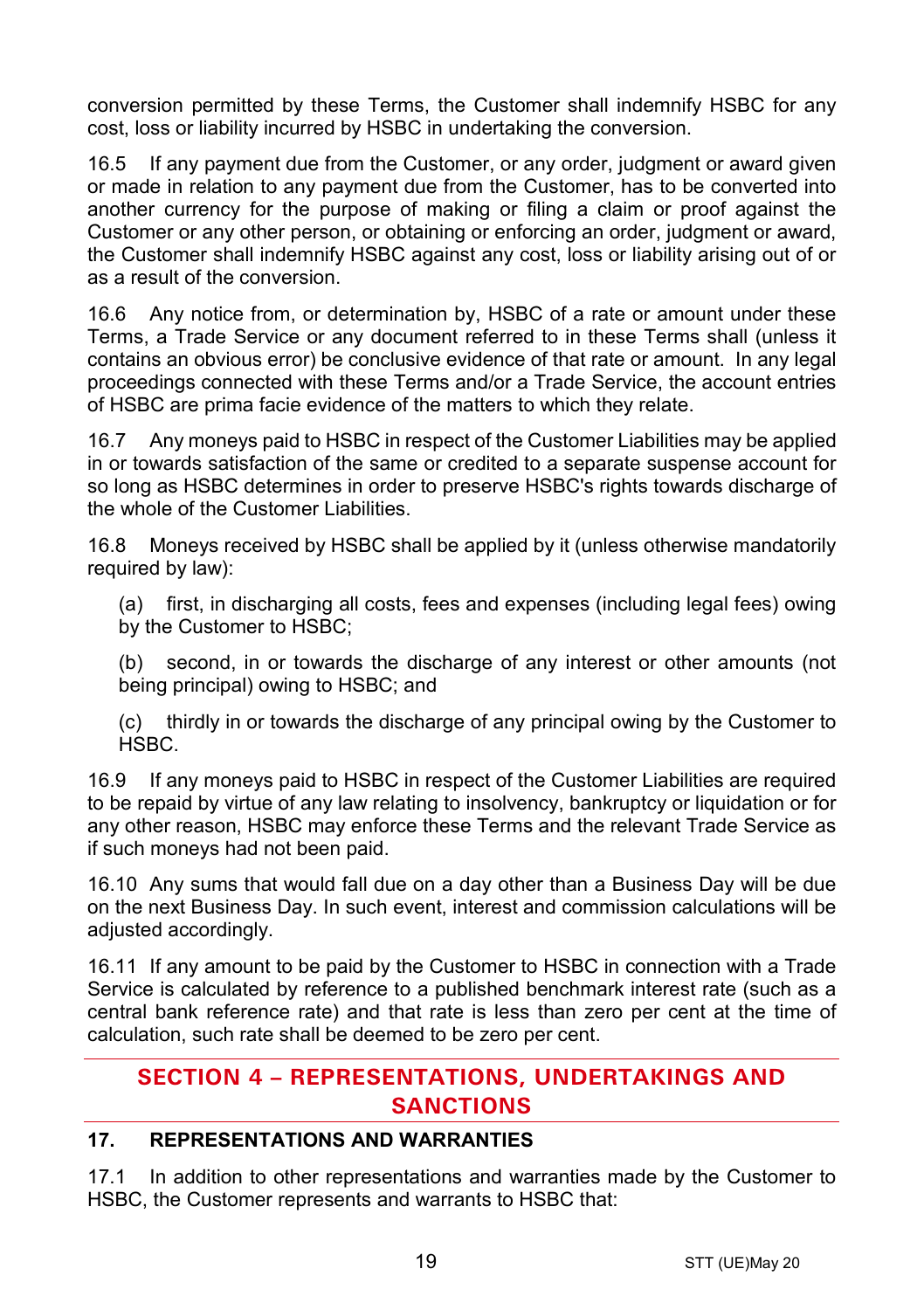(a) it is duly established and/or incorporated under the laws of its jurisdiction of establishment and/or incorporation (as applicable), is validly existing and has full power to carry on its business as now being conducted, to own its assets and to enter into and perform its obligations under these Terms, and shall promptly notify HSBC of any change to its constitution or existence;

(b) the obligations expressed to be assumed by it in these Terms and in each Trade Transaction which it may enter into from time to time are legal, valid, binding and enforceable obligations;

(c) all authorisations, consents, approvals, resolutions, licences, exemptions, filings, notarisations or registrations required or desirable to enable it lawfully to enter into, exercise its rights and comply with its obligations under these Terms and each Trade Transaction have been obtained or effected and are in full force and effect;

(d) these Terms and each Trade Transaction which it may from time to time enter into do not and will not conflict with its constitutional documents or any agreement or instrument binding upon it or any of its assets or constitute a default or termination event (however described) under any such agreement or instrument;

(e) each Trade Service requested by or for the Customer relates to a genuine Trade Transaction as described in the documents pertaining to such Trade Transaction and all documents and information (including in any Application) provided by the Customer to HSBC in relation to each Trade Service or these Terms is/are complete, accurate, genuine and valid;

(f) it has not taken any corporate action, or any other steps and no legal proceedings have been commenced for its liquidation, judicial management, receivership, or any similar or analogous proceedings or for the appointment of a receiver and manager, judicial manager, liquidator or similar officer of it or of all or any material part of its assets or revenues;

(g) any Documents, Goods or proceeds of sale in which HSBC has or is purported to have an interest are free from any security interest(s) and encumbrance(s) (other than in favour of HSBC) and the Customer is the sole and beneficial owner of any such Documents, Goods or proceeds of sale;

(h) as at the date HSBC provides Finance to the Customer in respect of a Document or Documentary Credit, it is not aware of any dispute (actual, pending or threatened) in respect of that Document or Documentary Credit or the relevant Trade Transaction; and

(i) as at the date HSBC provides Finance to the Customer in respect of a Document or Documentary Credit or provides a Trade Finance Loan to the Customer, it has not received any financing in respect of that Document, Documentary Credit or the relevant Trade Transaction from any person other than HSBC.

17.2 All representations and warranties in these Terms are deemed to be made on each day (a) an Application is made and is being processed, (b) any Trade Service is outstanding and (c) any Customer Liabilities remain outstanding.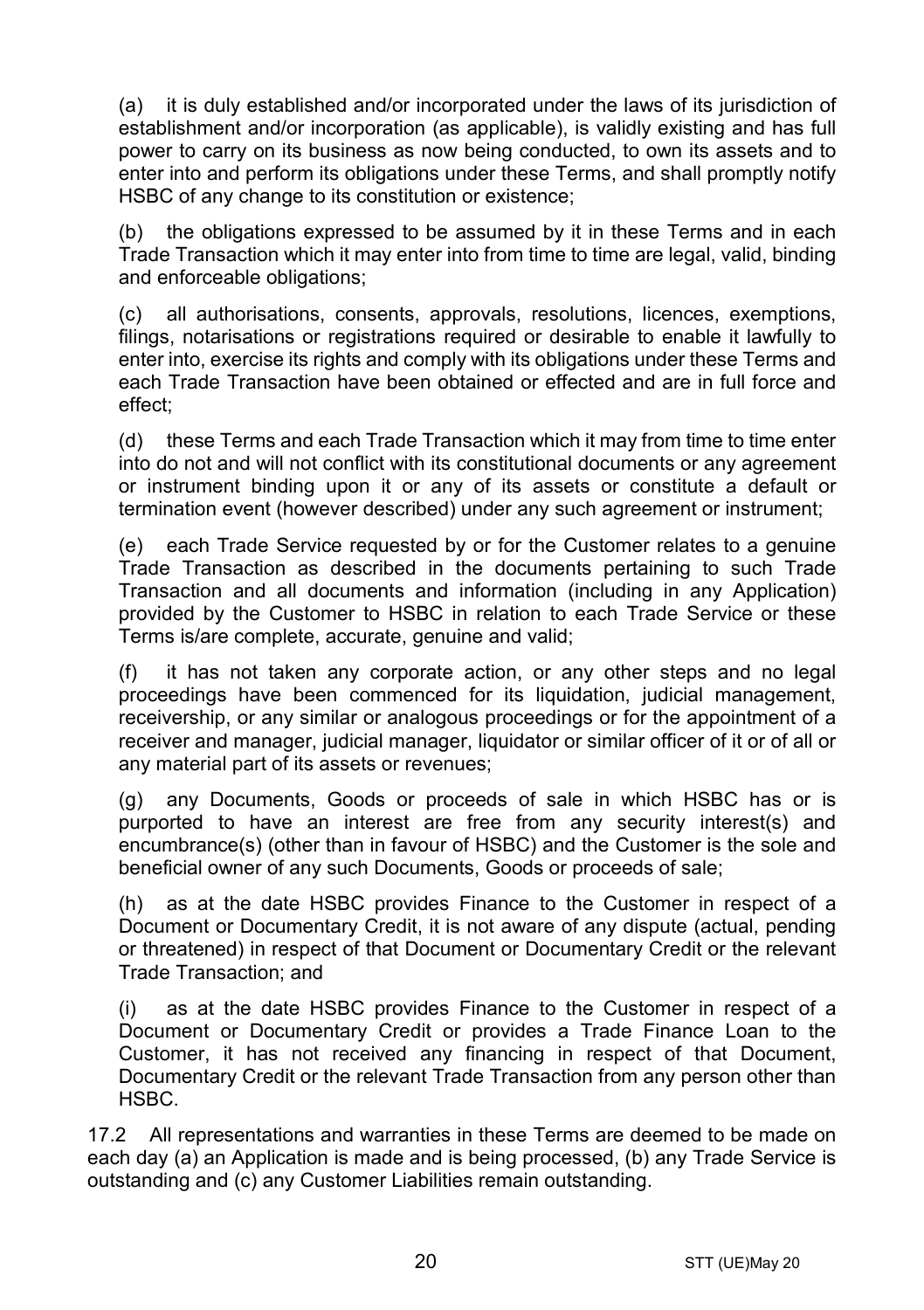17.3 The Customer acknowledges that HSBC will rely on any representations and warranties made by the Customer including when HSBC assesses whether or not to provide a Trade Service to the Customer.

17.4 The Customer shall promptly notify HSBC on becoming aware of any representation or warranty becoming untrue, or the Customer being unable to make any representation or warranty when repeated.

## **18. UNDERTAKINGS**

## **General Undertakings**

18.1 The Customer shall at the request of HSBC:

(a) provide HSBC with such information concerning a Trade Transaction (including copies of sale contracts, purchase order and invoices), Documents and Goods and any proposed sale of Goods as HSBC may require and promptly notify HSBC if any Trade Transaction is cancelled or terminated for any reason or if any material dispute arises in respect of a Trade Transaction;

(b) provide HSBC with such information regarding the financial condition, assets and operations of the Customer and its affiliates as HSBC may reasonably require;

(c) provide HSBC with any information required by HSBC to satisfy its "*know your customer*" or similar identification procedures;

(d) keep HSBC informed of the whereabouts of the Goods and of any change in the condition, quality or quantity of the Goods;

(e) co-operate fully with HSBC and render to HSBC all assistance it requires in the collection and enforcement of any payments under or in connection with any Trade Service whether by legal proceedings or otherwise; and

(f) promptly do all such acts or execute all such documents at its own cost as HSBC may specify:

(i) for the purpose of the creation, perfection, protection or maintenance of any interest conferred or intended to be conferred on HSBC by, pursuant to or in connection with these Terms (including in respect of any Cash Collateral, Documents, Goods or sale proceeds);

(ii) for the exercise of any rights, powers and remedies of HSBC provided by, pursuant to or in connection with these Terms or by law; and

(iii) to facilitate the realisation by HSBC of any Documents or Goods in which HSBC is, or is intended to be, interested.

## **Trade Service Undertakings**

18.2 The Customer shall, to the extent applicable to a Trade Service and/or where HSBC has or is purported to have an interest in the relevant Documentary Credit, Documents, Goods or proceeds of sale referred to:

(a) ensure that the Documentary Credit, Documents, Goods or proceeds of sale (as applicable) are free from any mortgage, charge, pledge, lien or other security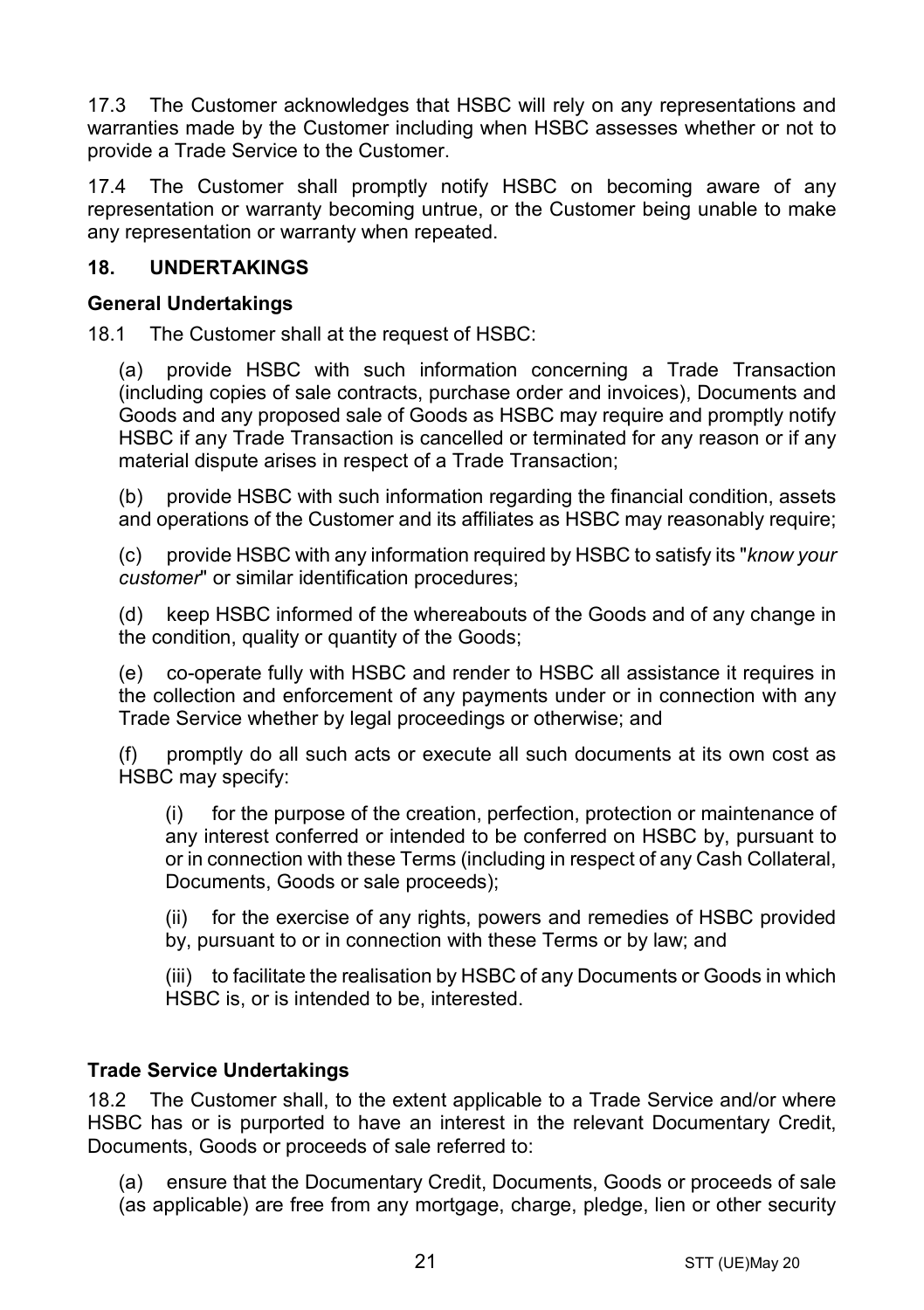interest, encumbrance or claim except for any trust, pledge or other form of security in favour of HSBC or which has been expressly permitted by HSBC;

(b) for so long as the Customer has title to the Goods or if as a condition to the Trade Service the Customer is required to procure the insurance of the Goods:

(i) insure the Goods for such value against such insurable risks as is stipulated in the relevant condition or, in the absence of any such condition, as is customary for those Goods;

(ii) promptly following (and in any event within ten days of) the date of the Application for the relevant Trade Service, provide to HSBC copies of the relevant insurance policies; and

(iii) promptly notify HSBC of any claims made on the relevant insurance policies and direct the insurer to pay to HSBC all insurance proceeds in respect of the Goods;

(c) if so requested by HSBC:

(i) promptly arrange for HSBC's interest in the Goods to be endorsed on any relevant insurance policy; and

(ii) promptly submit claims in respect of the Goods to relevant insurer;

(d) promptly pay to HSBC all insurance proceeds received by it in respect of the Goods and, pending payment, hold such proceeds on trust for HSBC (or, if a trust is not recognised and enforceable, hold to the order of HSBC);

(e) promptly endorse all Documents in favour of HSBC, deposit all Documents with HSBC or to its order and note in its records the interest of HSBC in all Documents and the Goods;

promptly pay all freight, warehouse, dock, transit and other charges, rent and all other costs of and in connection with the Documents and/or Goods;

(g) not permit the Goods to be processed or altered without the prior written consent of HSBC;

(h) not take any action, which might prejudice the value of the Goods or the effectiveness of any pledge or trust under these Terms;

(i) promptly inform HSBC of any event of which it becomes aware that may adversely affect the liability of a buyer to complete the purchase of the Goods or any change or deterioration in the state or quality or otherwise of the Goods;

(j) promptly inform HSBC if it becomes aware of any theft, fraud, illegal activity, loss, damage or other misuse of or in relation to any Goods or Documents;

(k) permit HSBC (or any delegate) access to any premises at which the Goods are stored or located for the purpose of inspecting, taking possession of, or otherwise protecting its interest in the Goods;

(l) not attempt to factor, transfer, sell, dispose of or otherwise deal with the Documents, Goods or proceeds of sale (as applicable), Documentary Credit (or any confirmation (whether given on a disclosed or undisclosed basis)), except as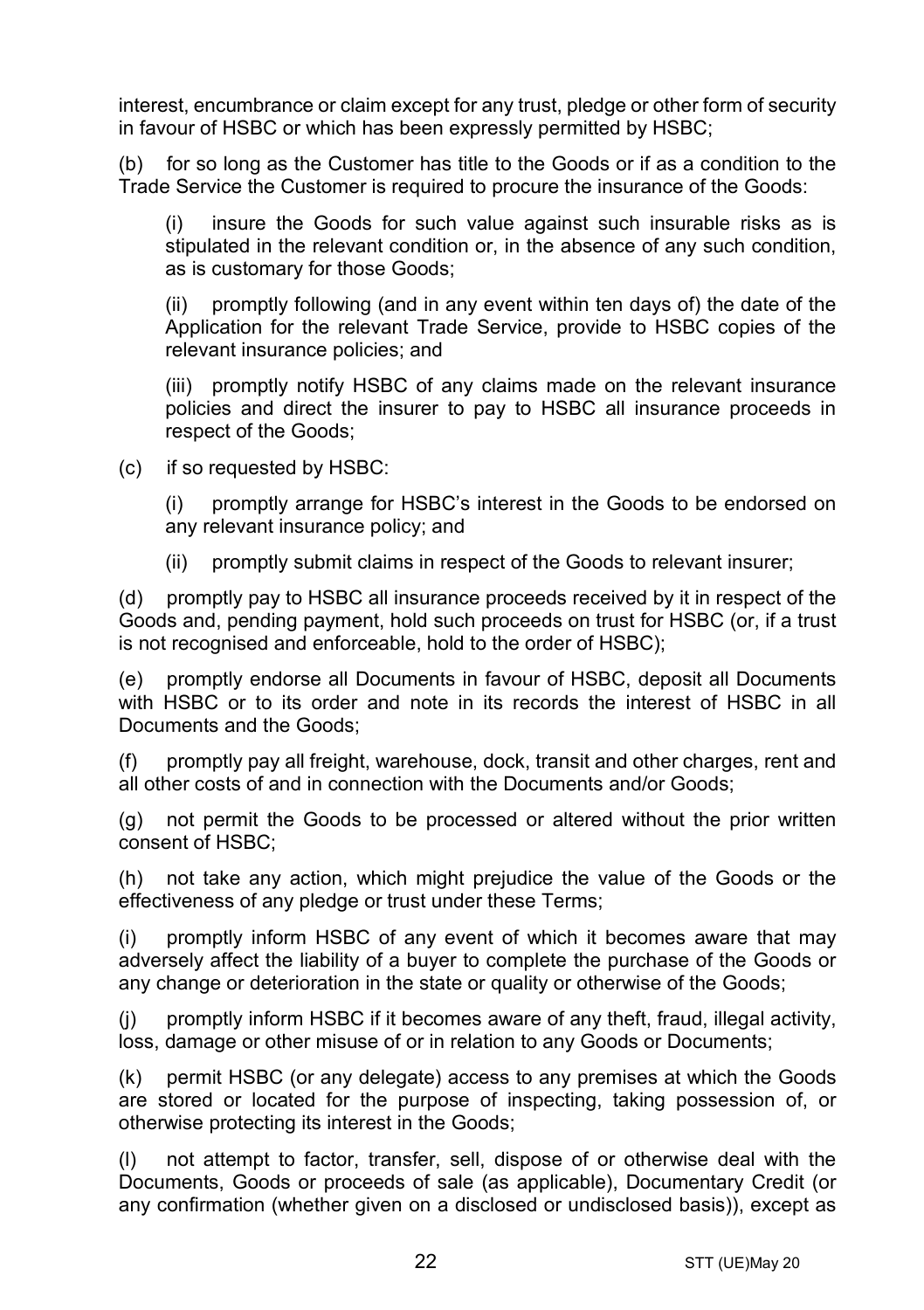agreed between HSBC and the Customer from time to time in respect of the Trade Service(s) being provided;

(m) not present the Documents to any other bank, financial institution or similar type of financing entity or obtain any form of financing and/or borrowing in respect of the same Trade Transaction;

(n) not agree to any amendment to the Documentary Credit, SBLC or Document without the prior written consent of HSBC; and

(o) procure the prompt release of HSBC from any guarantee, indemnity or other commitment that HSBC may have provided in respect of the Documents or the Goods,

and HSBC (or any delegate) is authorised to take such steps and to make any payments, on behalf and at the cost of the Customer, to ship, collect, land, store, insure or inspect the Goods and/or to demand and collect any proceeds of sale.

## <span id="page-22-0"></span>**19. COMPLIANCE WITH LAWS AND SANCTIONS**

19.1 The Customer represents and warrants that:

(a) neither the Customer nor any of its subsidiaries, directors, officers, employees, agents, or affiliates is a person or entity that is, or is owned or controlled by any person or entity that is:

(i) the subject of any sanctions issued, administered or enforced by the US Department of the Treasury's Office of Foreign Assets Control, the US Department of State, the United Nations Security Council, the European Union, Her Majesty's Treasury, the Hong Kong Monetary Authority or any other sanction issuing or enforcement body that may be applicable to HSBC, the Customer, a Trade Service or a Trade Transaction (the **Sanctions**); or

(ii) located, organised or resident in a country or territory that is, or whose government is, the subject of Sanctions;

(b) any required import or export licenses applicable to each Trade Transaction have been obtained and, if the Customer is aware that HSBC may require an export license or other authorisation for the provision of the relevant Trade Service for the Customer, the Customer will notify HSBC prior to HSBC providing the Trade Service; and

(c) the Customer is compliant in all material respects with foreign and domestic laws and regulations pertaining to each jurisdiction in which it operates and to each Trade Transaction and the subject matter of such Trade Transaction including, if applicable, the shipment and financing of the goods described in such Trade Transaction or the associated documents.

19.2 The Customer acknowledges and agrees that:

(a) HSBC Group and its service providers are required to act in accordance with the laws and regulations of various jurisdictions, including those which relate to Sanctions, export controls and the prevention of money laundering, terrorist financing, bribery, corruption and tax evasion;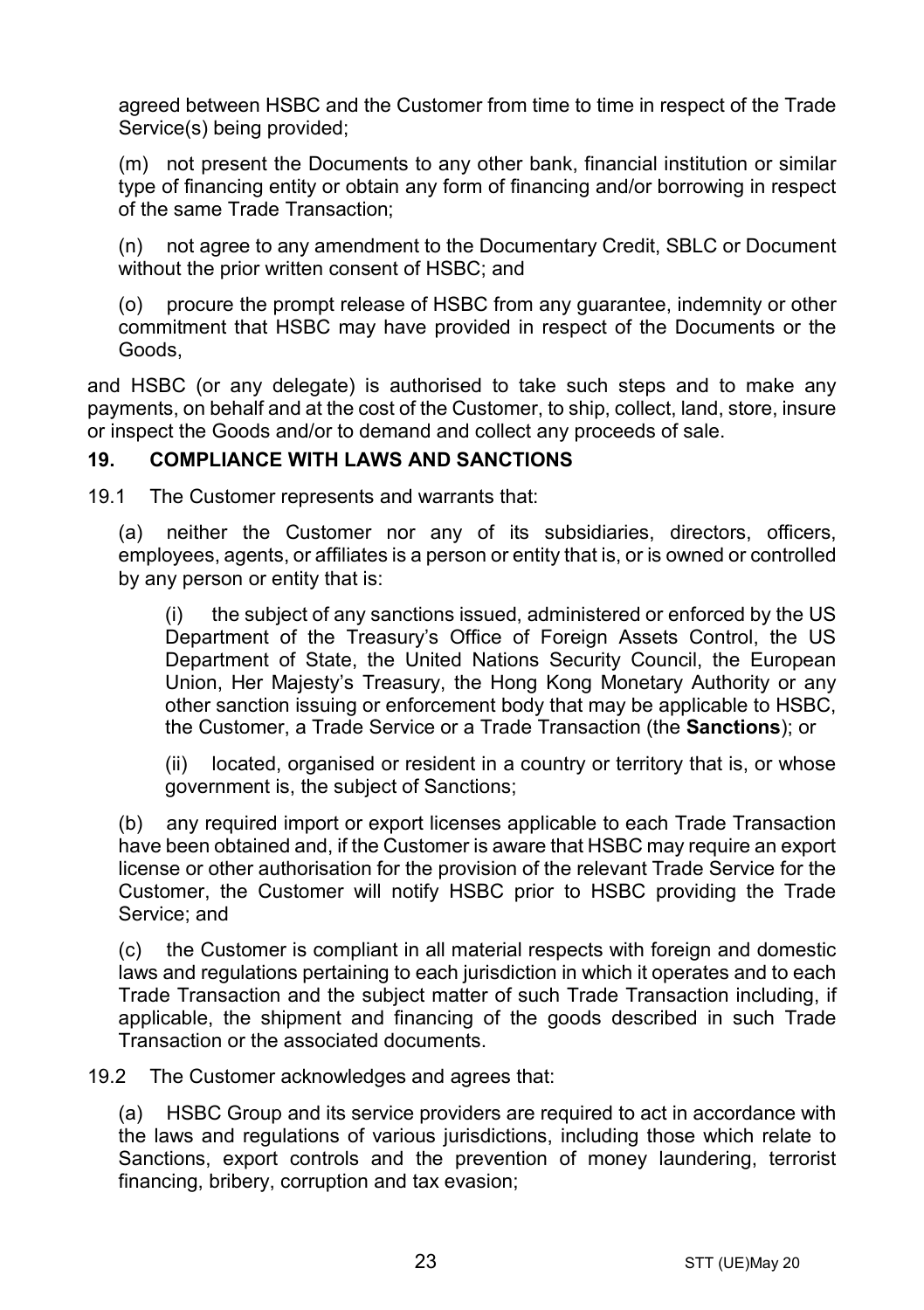(b) at any time, HSBC may require the Customer to immediately provide to HSBC information related to any Trade Transaction, including the underlying contract or other documentation;

(c) HSBC may take, and may instruct other HSBC Group members to take, to the extent it is legally permitted to do so under the laws of its jurisdiction, any action (a **Compliance Action**) which it considers appropriate to act in accordance with Sanctions or domestic and foreign laws and regulations. Such Compliance Action may include:

(i) the interception and investigation of any payment, communication or instruction;

(ii) the making of further enquiries as to whether a person or entity is subject to any Sanctions or export control restrictions; and/or

(iii) the refusal to:

- (A) issue, renew, extend, transfer or assign a Trade Service;
- (B) make payment of any Claim; or

(C) process a Trade Service or instruction that does not conform with Sanctions, export controls or domestic and foreign laws or regulations; and

(d) neither HSBC nor any HSBC Group member will be liable for any loss, damage, delay, or a failure of HSBC to perform its duties under these Terms or a Trade Service:

(i) arising out of or relating to any Compliance Action taken by HSBC, its service providers, or any HSBC Group member; and/or

(ii) being prevented from paying any Claim in respect of a Trade Service or sending or receiving any message or data or taking any other action in connection with any Trade Service because of an applicable law, regulation or ruling of any governmental agency.

# **SECTION 5 – INSTRUCTIONS AND ELECTRONIC PLATFORMS**

# <span id="page-23-0"></span>**20. INSTRUCTIONS**

20.1 HSBC is authorised to accept, act and rely upon, and treat as valid and accurate:

(a) all communications, demands and instructions (including any Applications) given or purporting to be given by the Customer to HSBC (an **Instruction**);

(b) all communications and any Claims made or purported to be made by any person; and

(c) any documents provided to HSBC,

including, in each case, those made or given by way of or through a Platform, email, facsimile, telecopier, telex, cable, telephone or such other electronic means (in each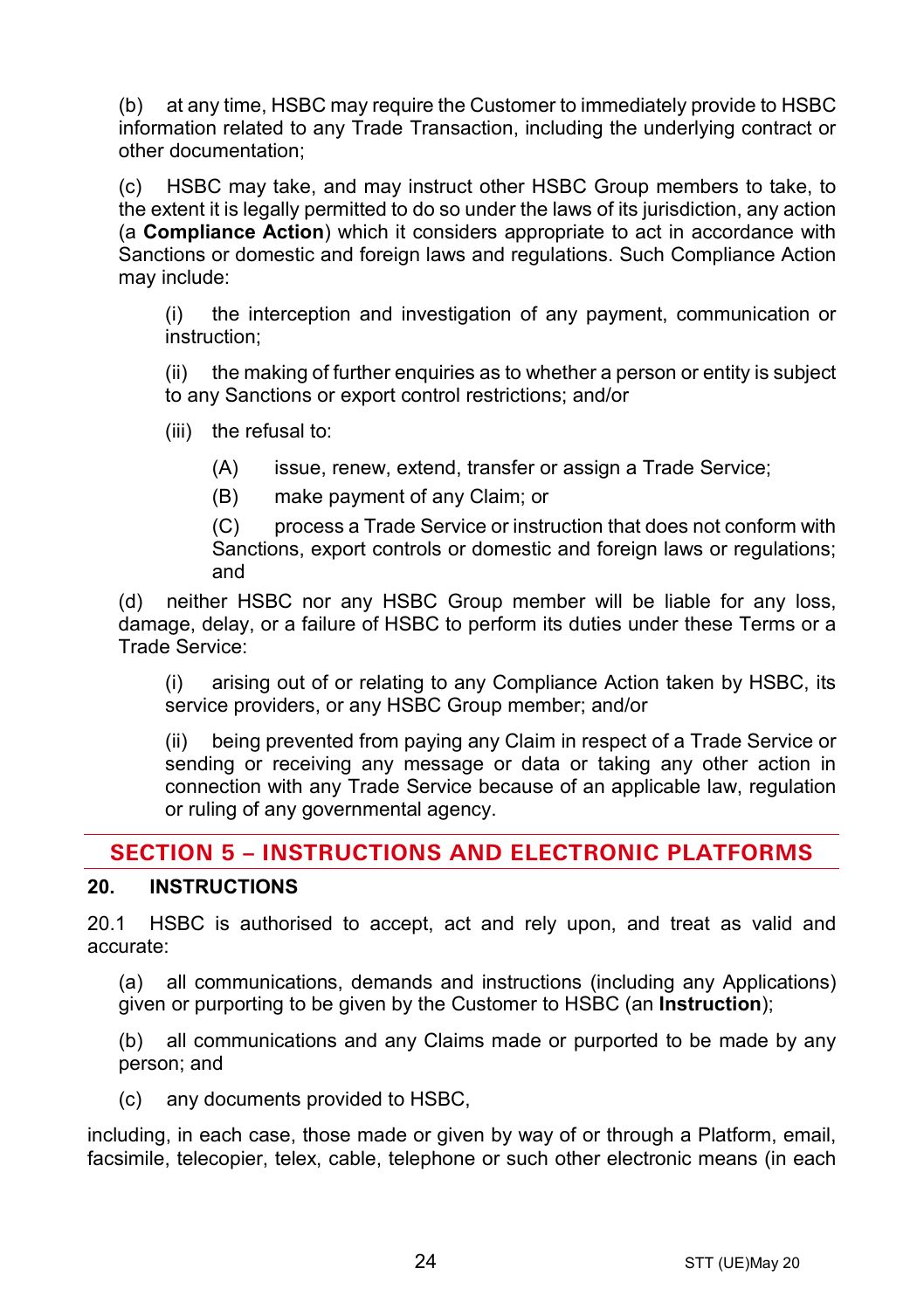case, an Electronic Means) and is under no obligation to enquire as to the authorisation or validity of any such Instruction, communication, Claim or Document.

20.2 The Customer acknowledges and accepts the risk that communications, Instructions, Claims and documents sent to or from HSBC by Electronic Means may be intercepted, monitored, amended, corrupted, contain viruses or be otherwise interfered with by third parties and acknowledges and agrees that HSBC is not responsible or liable to the Customer or any other person for, and the Customer waives any and all claims in respect of, any Losses arising from the same.

20.3 If the Customer communicates, gives an Instruction, makes a Claim or sends a document by Electronic Means, or instructs HSBC to permit a beneficiary or any other person to do the same, the Customer shall indemnify, and hold HSBC harmless from and against, any and all Losses that HSBC may incur (including in respect of any payment made where the relevant Instruction or Claim was unauthorised).

20.4 Where the Customer has made an Application for any Trade Service to be provided for the benefit of an affiliate of the Customer:

(a) the Customer agrees (and will procure the concurrent written agreement of its affiliate) that HSBC has no obligation to obtain instructions from the affiliate and HSBC can deal solely with the Customer on behalf of the affiliate;

(b) the definition of "Trade Transaction" shall be construed to refer to such affiliate rather than the Customer, and the definitions of "Documents" and "Goods" shall be construed accordingly;

(c) references in these Terms to the Customer presenting, handling, disposing, transferring, dealing with or using (however so described) the relevant Documents, Goods or proceeds of sale shall include the affiliate undertaking any such action;

(d) the Customer shall procure that the affiliate complies with all undertakings in these Terms in respect of the relevant Trade Transaction, Documents, Goods and proceeds of sale; and

(e) each representation in these Terms made by the Customer shall be made by the Customer for itself and on behalf of the affiliate or, where it can only be made in respect of the affiliate (due to factual circumstances), by the Customer for and on behalf of the affiliate.

20.5 HSBC has no obligation to:

(a) verify the identity or authority of any person communicating, giving an Instruction, making a Claim or providing a document by Electronic Means**;**

(b) verify the authenticity of any signature(s) (whether electronic or otherwise) on any communication made, Instruction given, Claim made or document provided by Electronic Means; or

(c) seek the Customer's prior approval before acting on any communication made, Instruction given, Claim made or document provided by Electronic Means,

however HSBC may, in its absolute discretion, take steps to ascertain the validity, authenticity and origin of any communication, Instruction, Claim or document (including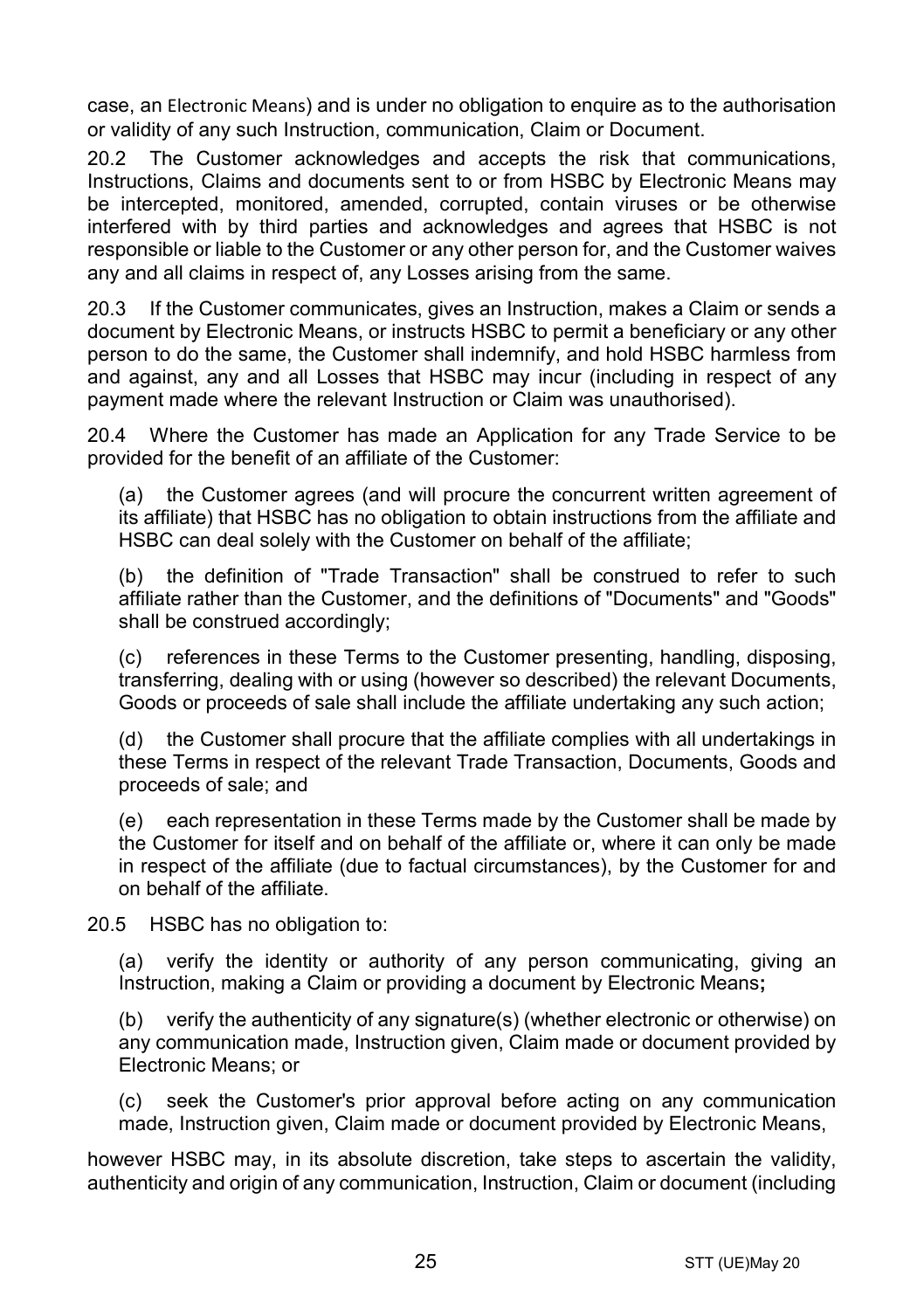requiring telephone verification of any Instructions) and take any steps that may be mandated by an External Provider and may, where it is unable to ascertain the validity, authority or origin of any communication, Instruction, Claim or document, delay or refuse to act upon any communication, Instruction, Claim or document or suspend or terminate any Trade Service at any time.

## **21. PLATFORMS**

21.1 The Customer acknowledges and agrees that:

(a) HSBC may rely on External Providers to provide Platforms so that HSBC can perform its obligations under these Terms (or any other applicable terms and conditions) and provide Trade Services;

(b) External Providers are independent from HSBC and may independently charge the Customer fees for use of their Platform and those fees are the sole responsibility of the Customer;

(c) HSBC's obligations under these Terms and any Trade Service shall be subject to HSBC's rights under External Terms and Conditions and the availability of any Platform provided by such External Providers;

(d) HSBC has no obligation to inform the Customer of, or provide the Customer with, any External Terms and Conditions;

(e) HSBC has no control over the electronic processes used by a Platform provided by an External Provider to process, handle and/or send data or messages;

(f) it shall inform HSBC of all External Terms and Conditions applicable to or any charges imposed by any Platform which it uses (or intends to use) in respect of any Trade Service and shall promptly notify HSBC of any changes; and

(g) it shall promptly provide all information concerning any Platform used by the Customer that HSBC may reasonably request.

21.2 HSBC assumes no liability or responsibility to the Customer or to any other person for any loss or damage that is suffered or incurred as a result of:

(a) the unavailability of any Platform to the Customer, HSBC or any other person for any reason whatsoever; or

(b) the Customer's use of or connection with any Platform, any External Provider or the services provided by HSBC or any External Provider to the Customer involving any Platform.

#### 21.3 The Customer:

(a) shall comply with all security procedures of HSBC and each External Provider and any other reasonable requests HSBC or any External Provider may issue to the Customer regarding the security of any Platform, including instructions on steps to remedy any breach of security; and

(b) acknowledges and agrees that it is the Customer's responsibility to set up, maintain and regularly review all security arrangements concerning access to and use of each Platform and information stored on the Customer's computing and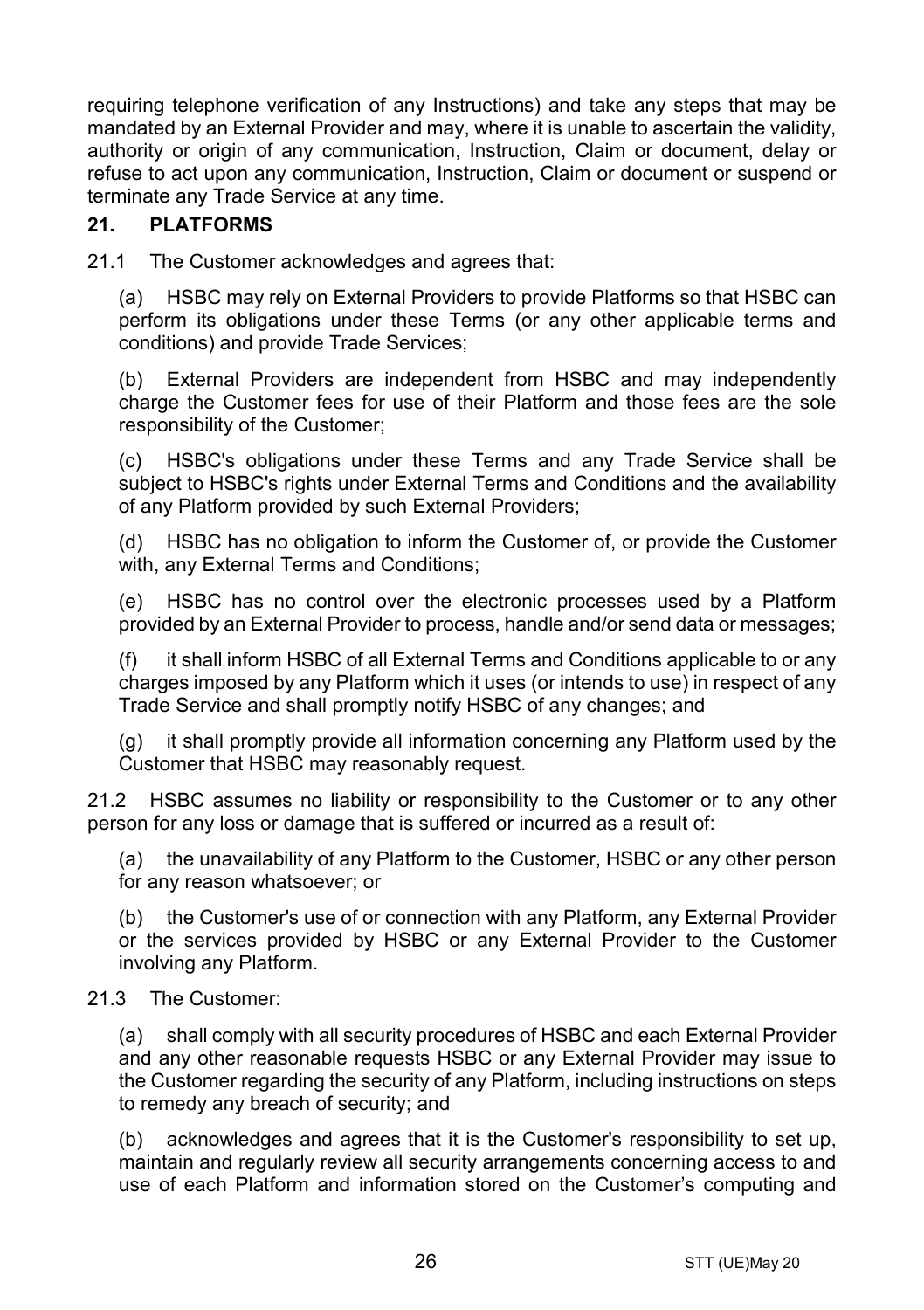communications systems, and confirms that it has assessed the security arrangements of each Platform and has determined that they are adequate to protect the Customer's interests;

(c) shall take all reasonable precautions to prevent fraudulent or unauthorised use of or access to each Platform;

(d) shall ensure that neither the Customer nor its employees do anything which may result in the security of any Platform or the systems or security of HSBC being compromised; and

(e) shall notify HSBC, as soon as reasonably possible upon becoming aware, of any actual or attempted unauthorised access to any Platform or any unauthorised transaction or attempt to execute an unauthorised Instruction. This notification must be by telephone but must be followed by written notice within forty-eight hours of the telephone call.

# **SECTION 6 - OTHER**

## **22. LIMITATION ON LIABILITY**

<span id="page-26-0"></span>22.1 Neither HSBC nor any other HSBC Group member shall be liable for any loss, damages, payments, demands, claims, expenses or costs suffered or incurred by the Customer (or any of its affiliates) arising from or in connection with these Terms or any Trade Service other than where such loss, damage, payment, demand, claim, expense or cost arises as a direct result of HSBC's or such other HSBC Group member's gross negligence or wilful misconduct.

<span id="page-26-1"></span>22.2 Notwithstanding Clause [22.1,](#page-26-0) in no circumstance whatsoever will HSBC or any HSBC Group member be liable to the Customer (or any of its affiliates) for:

- (a) any loss of business, profits or data; or
- (b) indirect, consequential or special loss or damage,

whether or not HSBC or any HSBC Group member has been advised of the possibility of such loss or damage.

22.3 Without limiting Clauses [22.1](#page-26-0) and [22.2,](#page-26-1) HSBC shall not be responsible or liable for, and the Customer waives all claims against HSBC in respect of:

(a) any act, omission, loss or delay relating to forwarding documents or payments to any person or correspondent bank, or any suspense, act, omission, insolvency or bankruptcy of any correspondent bank;

(b) any delay and/or loss in transit of any messages, letters or documents sent by mail, as an electronic communication, through a Platform or a telecommunication channel, or for any delay, mutilation or other errors arising in the transmission or delivery of any communications by third parties and the Customer acknowledges that, notwithstanding any contrary instruction, HSBC may send a document by any method that it considers appropriate;

(c) any delay in performing or failure to perform any of its obligations under these Terms due to any cause beyond its reasonable control, including, but not limited to, the failure, malfunction or unavailability of telecommunications, data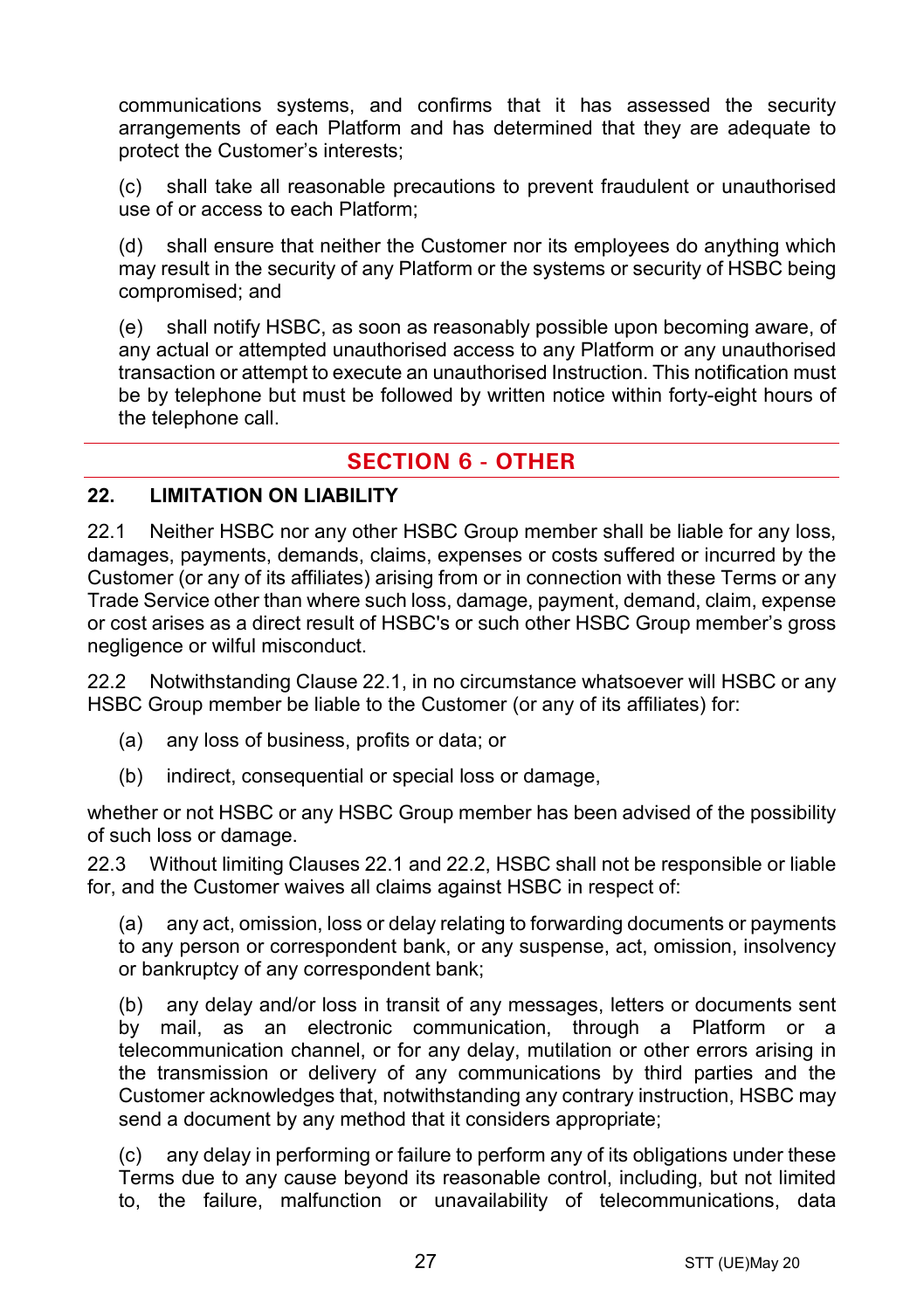communications and computer systems and services over which HSBC has no control, war, hostilities, invasion, civil unrest, strikes, lock-outs or other industrial action or trade disputes (whether involving HSBC's employees or any other person) or any law or government order (whether or not having the force of law);

(d) any failure by HSBC to pay a Claim or other HSBC's act or failure to act because of any domestic or foreign law, regulation, ruling or interpretation of any domestic or foreign court or governmental agency;

(e) the form, sufficiency, correctness, genuineness, authority of any person signing or endorsing (including any person making presentations, demands, giving Instructions (including by Electronic Means) to HSBC purportedly on the authority of the Customer or a beneficiary), falsification, or the legal effect of, any documents if such documents on their face reasonably appear to be in order;

(f) the source, accuracy, validity, authenticity, falsification or legal effect of any data, documents or statements made, presented or received from any Platform or any party to a Trade Transaction, any related documents, or the description, quantity, weight, quality, condition, packing, delivery, value or existence of the goods, services or other performance to which such data, documents or statements relates, or for the good faith or acts or omissions, solvency, performance or standing of any party to a Trade Transaction, the consignor, carrier, forwarder, consignee, insurer of the goods, or any other person;

(g) any improper acts of the beneficiary, including breach of contract in respect of a Trade Transaction, in which circumstances the Customer shall assume and undertake all such risks; and

(h) the Customer acting or relying on any advice received from HSBC whether or not such advice was requested by the Customer.

22.4 If HSBC uses the services of another party, correspondent bank, agent or Platform for the purposes of issuing an Instrument or Documentary Credit, making payment, handling Goods or Documents or for any other purpose to support the services contemplated by these Terms, HSBC shall do so for the Customer's account and at the Customer's risk and HSBC shall assume no liability or responsibility should any instructions which HSBC gives to any such other party not be carried out even if the choice of such other party was HSBC's. Additionally, HSBC shall not be liable for any act, failure to act, default, suspension, bankruptcy or insolvency of such other party.

22.5 Where HSBC performs a review of any Document at the request of the Customer, such review is indicative only and not final or conclusive and HSBC shall not be responsible or liable for, and the Customer waives all claims against HSBC in respect of, an omission by or failure of HSBC to identify any discrepancies during any such review.

22.6 Where HSBC agrees to advise a Documentary Credit or any Instrument which is not issued by a bank or present any Document in respect of, or otherwise handle, such Documentary Credit or Instrument, the Customer acknowledges and agrees that:

(a) such Documentary Credit or Instrument may not be an independent third party undertaking and may not guarantee payment by the issuer or applicant;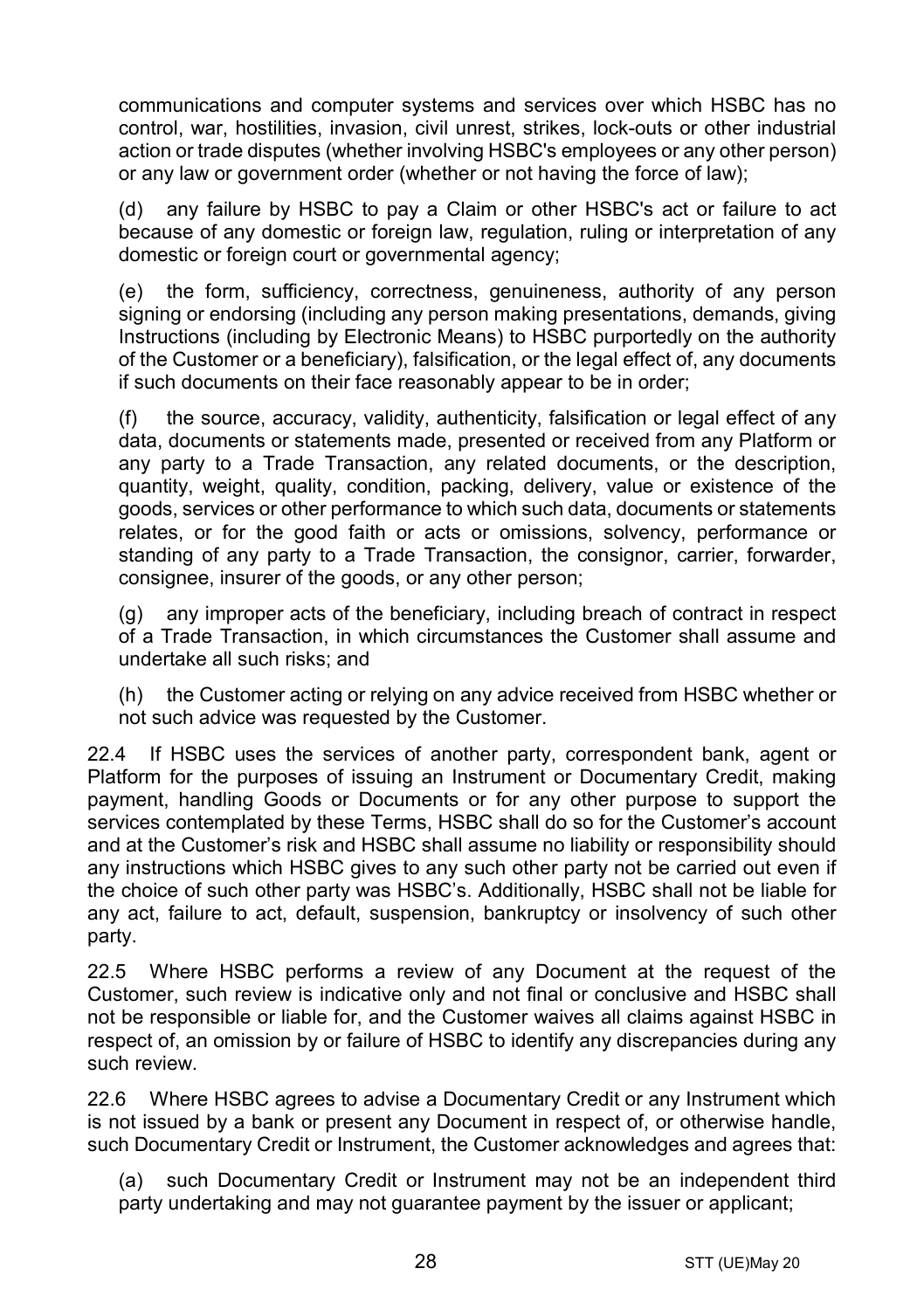(b) the applicable ICC Rules may not address, cover or extend to such type of Documentary Credit or Instrument:

HSBC may not be able to pursue the issuer for payment in the same manner as it would be able to in respect of a Documentary Credit or Instrument issued by a bank; and

(d) the Customer should seek independent legal advice,

and the Customer assumes all such risks and waives all claims against HSBC for losses, damages, costs, fees, claims, actions or demands with respect to such Documentary Credit or Instrument including any claims that HSBC failed to alert the Customer that it was advising such type of Documentary Credit or Instrument, failed to pay such Documentary Credit or Instrument in the manner of a Documentary Credit or Instrument issued by a bank, or failed to collect payment from the issuer of such Documentary Credit or Instrument.

22.7 Subject to the provisions above, where any liability of HSBC or any HSBC Group member to the Customer (or any of its affiliates) arises under these Terms or in connection with any Trade Service, such liability shall not exceed USD 1,000,000 in aggregate in any calendar year.

## <span id="page-28-1"></span>**23. DISCLOSURE, CONFIDENTIALITY AND PRIVACY**

23.1 Without limiting any other terms between the Customer and HSBC or any HSBC Group member, HSBC is authorised:

<span id="page-28-0"></span>(a) to appoint any other person as its correspondent, nominee or agent in connection with these Terms and any Trade Service and HSBC may delegate any of its powers under these Terms or a Trade Service to such person;

(b) to notify any other person of its interest in any Documents, Goods or proceeds of sale; and

(c) to transfer and disclose any Customer Information to the following recipients (who may also process, transfer and disclose such Customer Information):

(i) any HSBC Group member and any of its or their officers, directors, employees, professional advisors, insurers, brokers, auditors, partners, subcontractors, correspondents, nominees, agents, delegates, service providers (including External Providers and Platforms) and associates;

(ii) any Authorities;

(iii) anyone acting on the Customer's behalf, payment recipients, beneficiaries, account nominees, intermediary, correspondent and agent banks, clearing houses, clearing or settlement systems, market counterparties, upstream withholding agents, swap or trade repositories, stock exchanges, and companies in which the Customer has an interest in securities (where such securities are held by HSBC for the Customer);

(iv) any person or entity who acquires (or may acquire) an interest in or assumes (or may assume) risk in or in connection with any Trade Service;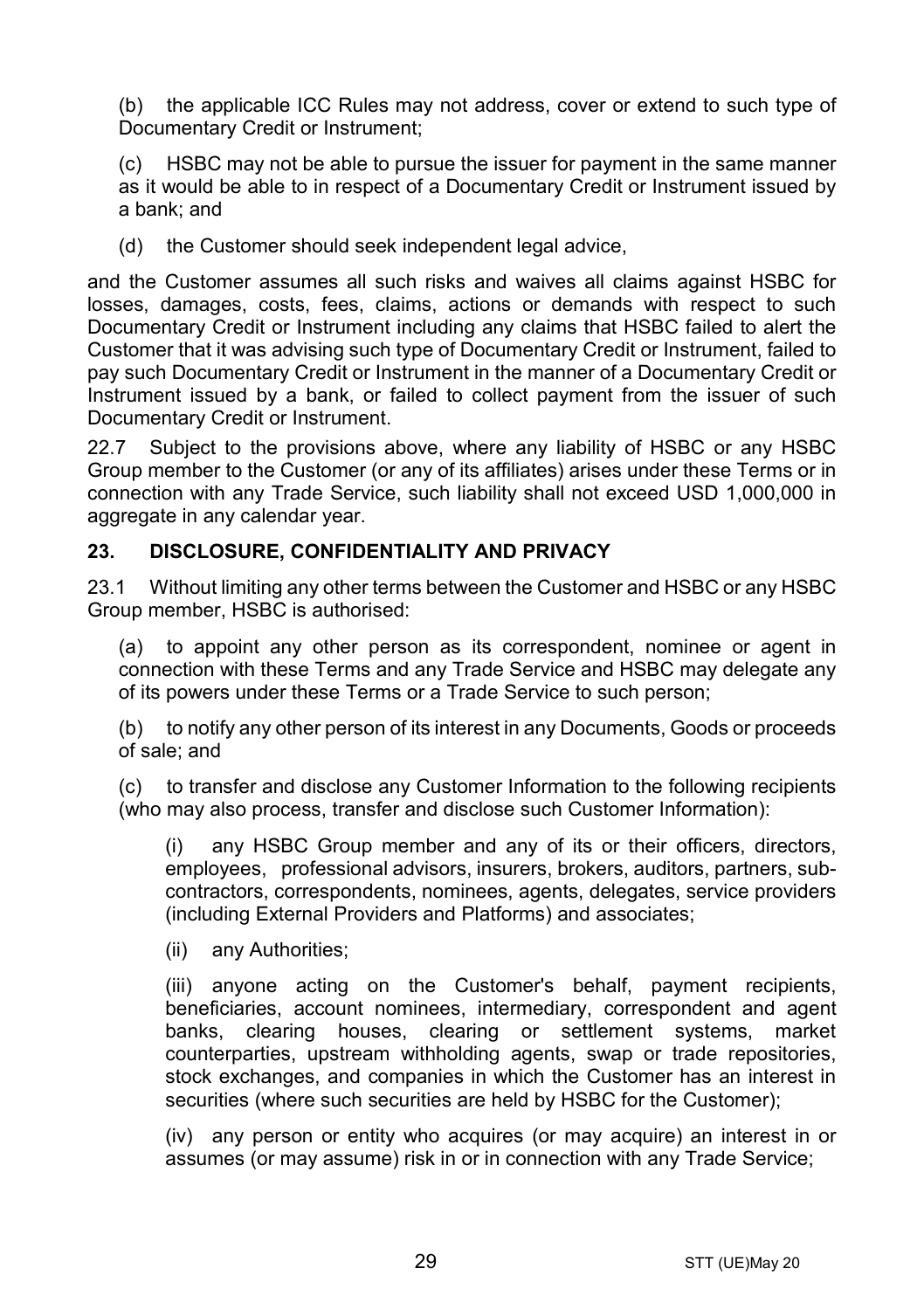(v) any other financial institutions, credit reference agencies or credit bureaus, for obtaining or providing credit references; and/or

(vi) any person or entity in connection with any HSBC Group business transfer, disposal, merger or acquisition, wherever located, including in jurisdictions which do not have data protection laws that provide the same level of protection as the jurisdiction in which the Trade Service is supplied,

including where the recipient of any such appointment, notification, transfer or disclosure is located outside of the relevant Governing Jurisdiction.

23.2 HSBC will not be liable for the acts or omissions of any External Provider as to the collection, use or disclosure by that External Provider of Customer Information.

23.3 Where the Customer has given HSBC information about natural persons (such as authorised signatories), the Customer confirms that those natural persons have authorised the Customer to do so (and to receive any data protection notices on their behalf) and have consented to HSBC's collection, use, storage, processing, transfer and disclosure of their Personal Data and data for the purpose of HSBC carrying out any action contemplated by these Terms or providing a Trade Service to or for the Customer.

23.4 The Customer shall ensure that any information that the Customer asks HSBC to forward to third parties is complete, accurate and will not give rise to any claim against HSBC (including any claim in defamation, in relation to privacy, banking secrecy or data protection or for infringement of any other third party rights) and the Customer confirms and represents that it has obtained the requisite consent and/or waiver (where required) for HSBC to forward such information.

## **24. MISCELLANEOUS**

24.1 Other than a Trade Service which has been provided on an irrevocable or committed basis, HSBC may at any time withdraw a Trade Service or refuse to provide a Trade Service in its absolute discretion.

24.2 Any waiver, release or consent by HSBC under or in respect of these Terms or a Trade Service will only be effective if made in writing (which may be made through a Platform).

24.3 HSBC may at any time change these Terms by providing the Customer with at least 30 days' written notice and any Trade Service requested on or after the effective date in such notice shall be subject to the amended Terms.

24.4 HSBC is authorised to take such steps and to make such payments as it considers necessary, at the cost of the Customer, to remedy any default by the Customer in respect of its obligations under these Terms or any Trade Service.

24.5 Neither HSBC's failure to exercise, nor HSBC's delay in exercising, any of its rights or remedies under these Terms or in respect of a Trade Service shall operate as a waiver of any such right or remedy, nor shall any single or partial exercise of any right or remedy prevent any further or other exercise of any other right or remedy.

24.6 The Customer may not assign or transfer any of its rights or obligations under these Terms or a Trade Service. HSBC may assign, transfer or create security over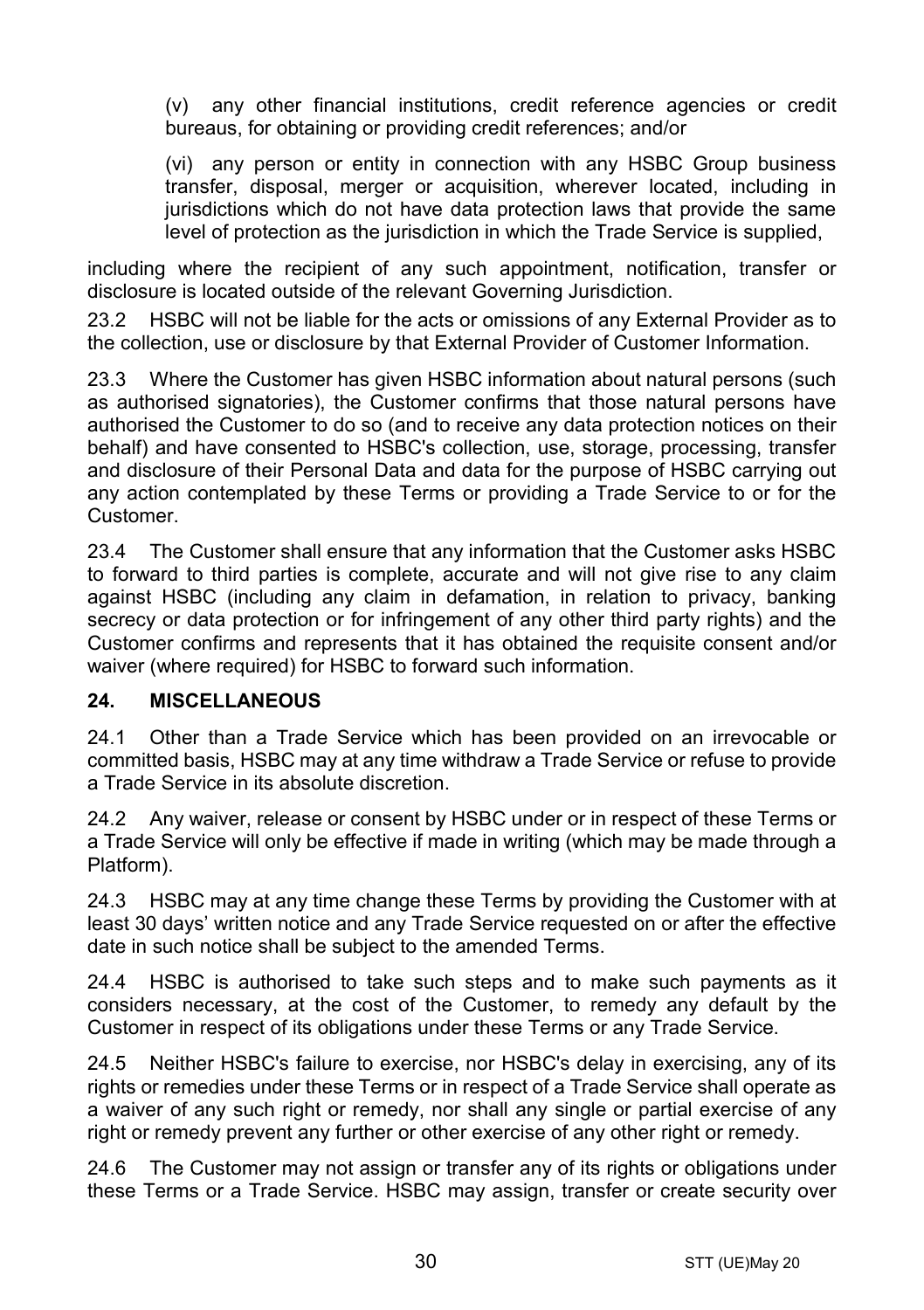any of its rights under or in respect of these Terms or a Trade Service without restriction or notice.

24.7 Without prejudice to Claus[e 20](#page-23-0) (*[INSTRUCTIONS](#page-23-0)*), any notices by the Customer in connection with these Terms or a Trade Service must be given to HSBC in writing at the address of HSBC most recently advised by HSBC to the Customer. HSBC may give notice to the Customer in person, by telephone or facsimile, by post, through a Platform or, if agreed by the Customer, through another electronic channel at the address or number most recently notified by the Customer to HSBC. A notice sent by post will be deemed to have been received 7 calendar days after posting if within the same country, or 15 calendar days after posting if cross border.

24.8 Each of the provisions of these Terms is severable and distinct from the others and, if one or more of such provisions is or becomes illegal, invalid or unenforceable, the remaining provisions shall not be affected in any way.

24.9 If the Customer includes two or more persons, the obligations and liabilities of these persons under or in respect of a Trade Service and these Terms shall be joint and several.

24.10 Nothing in these Terms shall be deemed to create any partnership, joint venture or relationship of principal and agent between HSBC and the Customer or create or give rise to any fiduciary relationship of any nature.

24.11 To the extent permitted by the laws of the Governing Jurisdiction, the Customer irrevocably waives any right of sovereign immunity from suit, jurisdiction or adjudication (including in respect of pre-judgement interim relief and execution of any judgement) that it may have in the Governing Jurisdiction or otherwise, whether that immunity relates to itself or to any commercial or non-commercial assets (including land, bank accounts or other assets held in the name of a diplomatic mission or otherwise or belonging to the Customer's central bank or other monetary authority).

24.12 These Terms are for the benefit of the Customer, HSBC and each HSBC Group member, and are not intended to benefit any other third party or be enforceable by any other third party. Any rights of HSBC to bring to an end or change these Terms or any contract to which they form part are not subject to the consent of any other third party.

# **25. GOVERNING LAW AND JURISDICTION**

25.1 For the purposes of a Trade Service:

(a) that Trade Service and these Terms will be governed by the laws of the Governing Jurisdiction; and

(b) the courts of the Governing Jurisdiction shall have non-exclusive jurisdiction to settle any disputes that may arise out of, or in connection with, that Trade Service and these Terms, their interpretation or any non-contractual obligations arising from or connected with them.

25.2 If a process agent is specified in an Application or Facility Agreement in respect of a Trade Service, service of any legal process on the person whose name and address is specified in such Application or Facility Agreement shall constitute service on the Customer.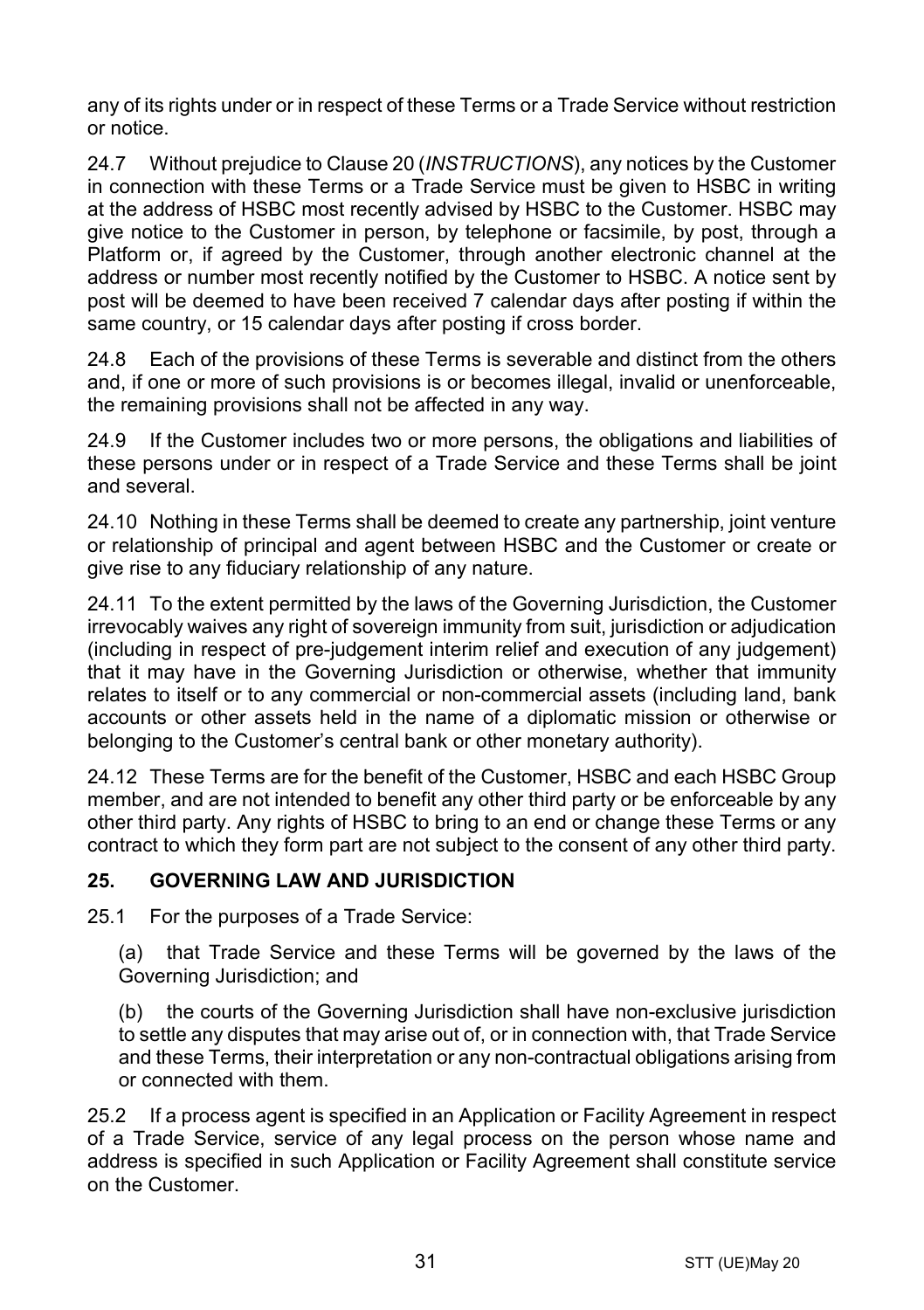25.3 If no process agent has been appointed by the Customer, upon request from HSBC the Customer will, within five Business Days, appoint a process agent (with an office in the Governing Jurisdiction) for service of all legal process relating to these Terms and the relevant Trade Service on the Customer and the Customer will notify the process agent's address to HSBC. If the Customer does not do this, HSBC may appoint a process agent on the Customer's behalf and at its expense and shall, as soon as practicable, notify the Customer of such appointment.

# **SECTION 7 – DEFINITIONS AND INTERPRETATION**

## **26. DEFINITIONS AND INTERPRETATION**

#### 26.1 In these Terms:

**Application** means an application, instruction or request by the Customer for a Trade Service (whether for itself or for another person) using an application form, or pursuant to the terms of a Facility Agreement or made using a Platform.

**Authorities** includes any judicial, administrative, public or regulatory body (including any self-regulatory body), any government, any tax authority, any securities or futures exchange, any court, any central bank or law enforcement body, or any of their agents, with jurisdiction (direct or indirect) over any part of the HSBC Group at any time.

**Back-to-Back Documentary Credit** has the meaning given to it in Clause [3.14](#page-5-0) (*[DOCUMENTARY CREDITS](#page-3-0)*).

**Business Day** means, in respect of a Trade Service, a day on which banks are open for general business in the Governing Jurisdiction.

**Cash Collateral** has the meaning given to it in Clause [10](#page-13-2) (*[CASH COLLATERAL](#page-13-2)*).

**Claim** means any demand, request for payment or for acceptance and payment, claim, presentation or drawing made in respect of a Trade Service by a beneficiary, the Customer or any other person.

**Collection** means a collection transaction in respect of the handling of Documents where HSBC may act as either a remitting bank, collecting bank or presenting bank.

**Compliance Action** has the meaning given to it in Clause [19](#page-22-0) (*[COMPLIANCE WITH](#page-22-0)  [LAWS AND SANCTIONS](#page-22-0)*).

**Country Conditions** means HSBC's additional terms and conditions for the country in which the HSBC entity providing the relevant Trade Service is located.

**Customer** means the person who requests the relevant Trade Service and with whom HSBC contracts with respect to the provision of that Trade Service (and, without limitation, as may be specified in the relevant Application). If HSBC provides a Trade Service to a person that is not a customer of HSBC, references in these Terms to the "Customer" shall apply to that person even though that person is not a customer of HSBC.

**Customer Information** means any Personal Data, confidential information, and/or Tax Information (including accompanying statements, waivers and consents) of either the Customer, or a person or entity whose information (including any Personal Data or Tax Information) which the Customer provides, or which is provided on the Customer's behalf, to any HSBC Group member in connection with the provision of any Trade Service.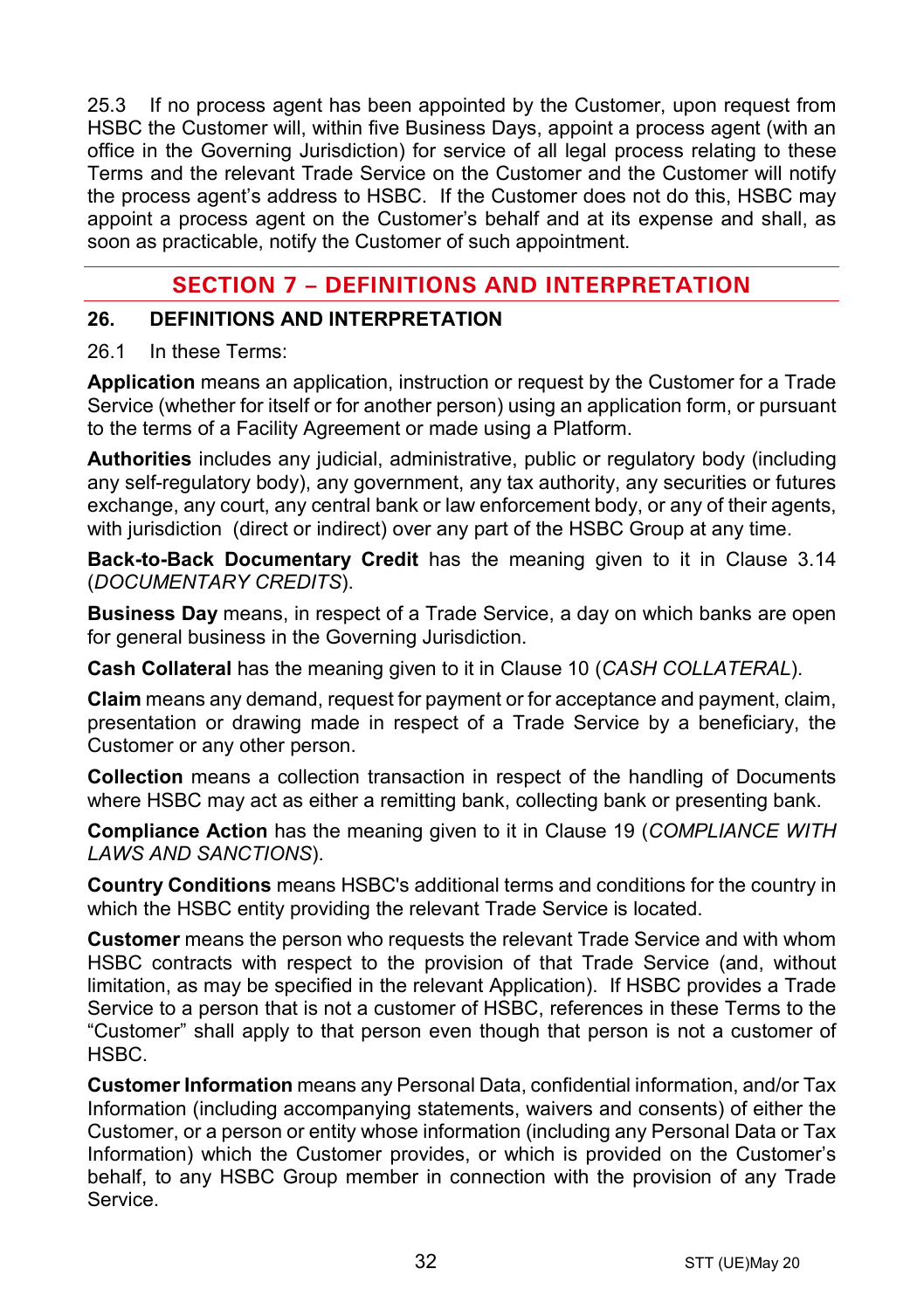## **Customer Liabilities** means at any time:

(a) all liabilities of the Customer to HSBC or any HSBC Group member (including arising under or in connection with any Trade Service and these Terms) incurred in any currency and in any capacity and whether present or future, actual or contingent, direct or indirect, or incurred alone or jointly with any other person;

(b) interest on such liabilities (both before and after any demand or judgment) to the date on which HSBC or any such HSBC Group member receives payment, at the rates payable by the Customer or which would have been payable but for any circumstances which restricts payment;

(c) any costs and expenses incurred by HSBC or any HSBC Group member in making payment under or in respect of a Trade Service on behalf of the Customer (but without HSBC being under any obligation to do so) as a result of failure by the Customer to make such payment when due or demanded; and

(d) all costs and expenses (including legal fees on a full indemnity basis) of HSBC or any HSBC Group member in perfecting or enforcing its rights under or in respect of a Trade Service and these Terms.

**Documentary Credit** means a documentary credit or letter of credit or any commitment to issue a documentary credit or letter of credit (including any extension, renewal or amendment of the same).

**Documents** means any drafts, bills of exchange, promissory notes, cheques, documents of title, certificates, invoices, statements, transport documents, insurance policies, warehouse warrants, warehouse receipts or any other similar instruments relating to a Trade Transaction in respect of which HSBC has provided Trade Service(s) to the Customer.

**Electronic Means** has the meaning given to it in Clause [20](#page-23-0) (*[INSTRUCTIONS](#page-23-0)*).

**Exchange Rate** means HSBC's spot rate of exchange (or if HSBC does not have an available spot rate of exchange for the relevant currency, any other publicly available spot rate of exchange selected by HSBC) for the purchase of the required currency in the relevant foreign exchange market at the relevant time using the currency in which the relevant payment was paid (where any such spot rate of exchange shall be selected by HSBC acting reasonably in the circumstances).

**External Provider** means a person (other than HSBC) that makes any Platform available to HSBC and/or the Customer.

**External Terms and Conditions** means any agreement which is entered into between an External Provider and either HSBC or the Customer setting out the terms and conditions applicable to HSBC's or the Customer's use of a Platform.

**Facility Agreement** means a letter or agreement between the Customer and HSBC pursuant to which HSBC agrees to provide to the Customer a facility in respect of Trade Services.

**Finance** means discounting, negotiating, purchasing, prepaying, early paying or endorsing a Document (whether or not drawn under a Documentary Credit or Collection) or Documentary Credit and **Financed** and **Finances** shall be construed accordingly. For the avoidance of doubt, **Finance** does not include a Trade Finance Loan.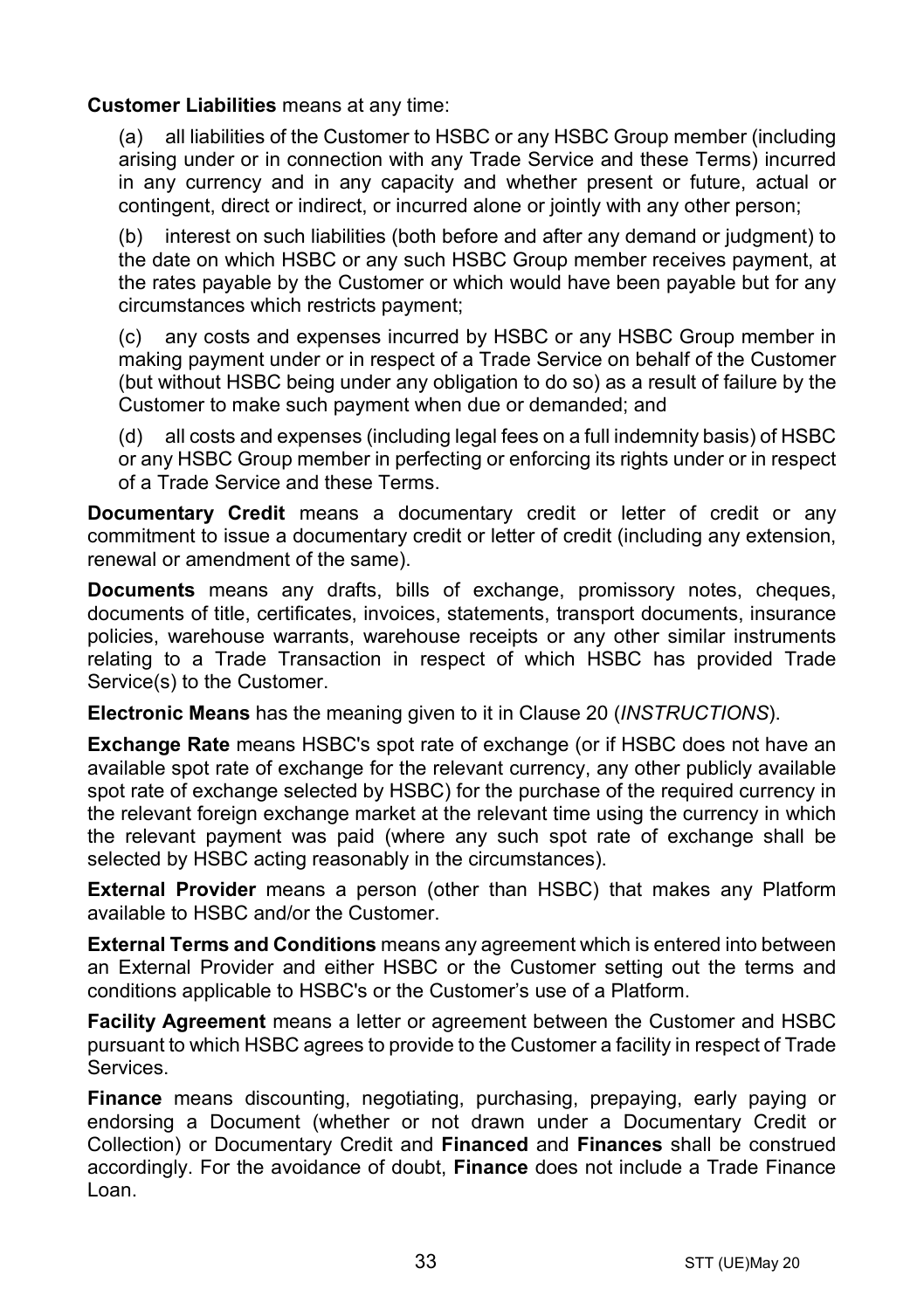**Goods** means the goods or products which are the subject of a Trade Transaction in respect of which HSBC has provided Trade Service(s) to the Customer.

**Governing Jurisdiction** means the jurisdiction in which the relevant HSBC entity providing the Trade Service is located or such other jurisdiction agreed in writing between the Customer and HSBC or specified in the relevant Country Conditions.

**HSBC** means the HSBC Group member (or, if applicable, the branch of such HSBC Group member) providing the relevant Trade Service, and its successors and assigns and, where the context permits, includes any person appointed by HSBC under Clause [23.1\(a\)](#page-28-0) (*[DISCLOSURE, CONFIDENTIALITY AND PRIVACY](#page-28-1)*).

**HSBC Group** means HSBC Holdings plc and its subsidiaries and affiliates from time to time.

**ICC** means the International Chamber of Commerce.

**Increased Costs** means a reduction in the rate of return from a Trade Service or on HSBC's overall capital, an additional or increased cost or a reduction of any amount due and payable under these Terms or in respect of a Trade Service, which is incurred or suffered by HSBC to the extent that it is attributable to HSBC performing its obligations under these Terms or a Trade Service.

**Indemnified Party** has the meaning given to it in Claus[e 9](#page-13-0) (*[REIMBURSEMENT AND](#page-13-0)  [INDEMNITY](#page-13-0)*).

**Instruction** has the meaning given to it in Clause [20](#page-23-0) (*[INSTRUCTIONS](#page-23-0)*).

**Instrument** means any SBLC, demand guarantee (including an avalisation, coacceptance or acceptance of a Document), bond, counter-guarantee, counter-SBLC, or similar independent payment obligation (including any extension, renewal or amendment of the same).

**Losses** has the meaning given to it in Clause [9](#page-13-0) (*[REIMBURSEMENT AND](#page-13-0)  [INDEMNITY](#page-13-0)*).

**Master Documentary Credit** has the meaning given to it in Clause [3.14](#page-5-0) (*[DOCUMENTARY CREDITS](#page-3-0)*).

**Personal Data** means any information relating to an individual from which such individual can be identified, including sensitive personal data, name(s), residential address(es), contact information, age, date of birth, place of birth, nationality, citizenship, personal and marital status.

**Platform** means any electronic platform (a) used by HSBC, the Customer or any other person for giving or receiving any Instruction, Claim or other communication in relation to any Trade Service, and/or (b) used by HSBC or any other person for issuing or providing any Trade Service, and shall include HSBCnet.

**Recourse Event** means in respect of a Trade Service:

(a) any misrepresentation, alleged or actual fraud, illegality or unauthorised act of the Customer and/or any other party to the Trade Transaction;

(b) any alleged or actual invalidity, non-compliance or unenforceability of the Documentary Credit, SBLC, Document(s) or Trade Transaction (as applicable); or

(c) any injunction, court order, law, regulation or Sanctions which restrict any payment (whether to or from HSBC and/or not subsequently discharged).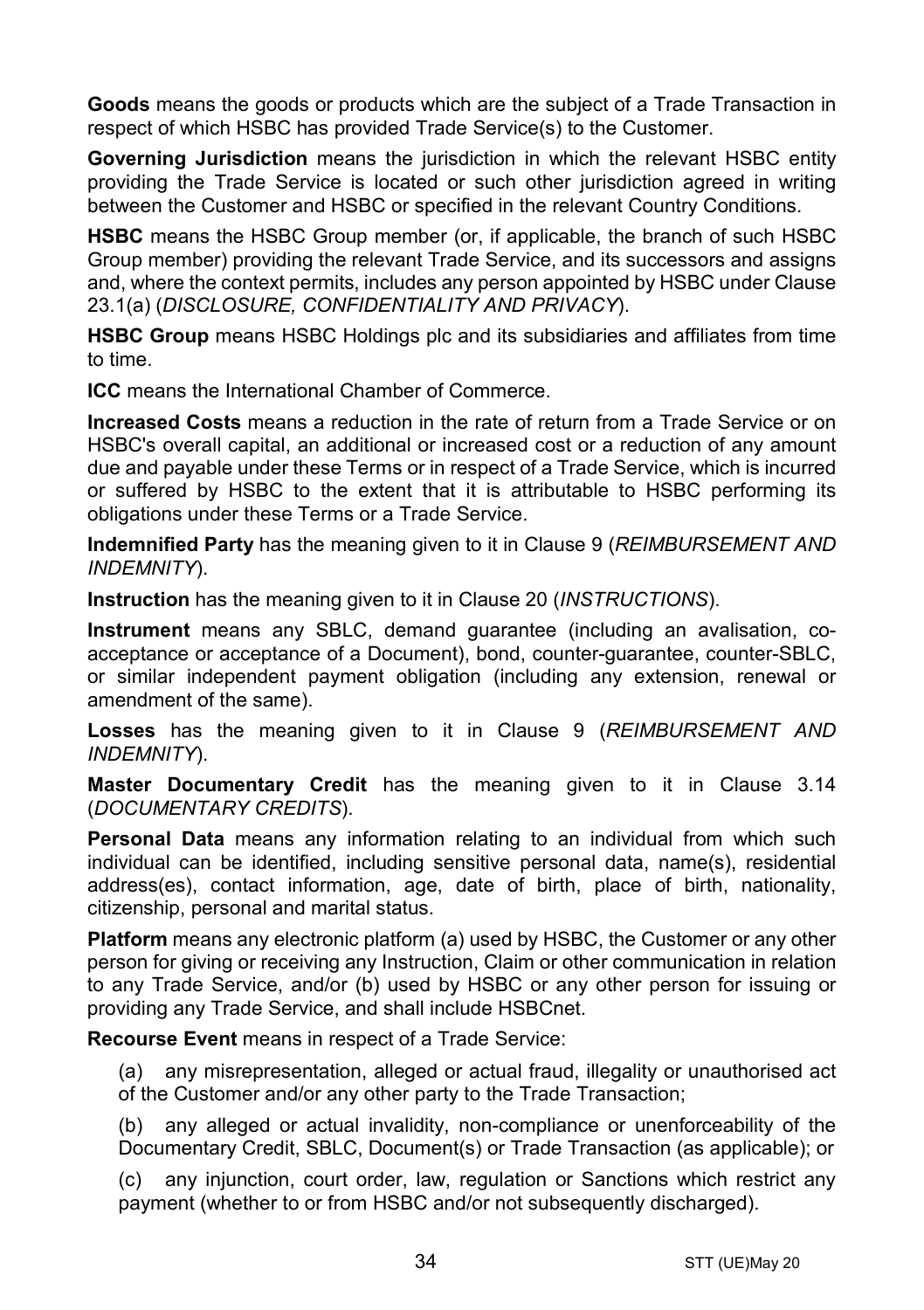**SBDC** means a standby documentary credit.

**SBLC** means a standby letter of credit (which includes an SBDC).

**Sanction** has the meaning given to it in Clause [19](#page-22-0) (*[COMPLIANCE WITH LAWS AND](#page-22-0)  [SANCTIONS](#page-22-0)*).

**Security Agreement** means any document creating security or quasi-security over any of the Customer's rights and/or assets in support of any obligations which the Customer may have to any HSBC Group member from time to time.

**Tariff Book** means, if applicable in the relevant jurisdiction, HSBC's tariff book setting out HSBC's fees, commissions, interest rates and other rates for Trade Services as is available upon request by the Customer and/or can be accessed online.

**Tax** includes goods and services tax, value added tax, sales tax, stamp duty or any tax, levy, impost, deduction, charge, rate, duty, compulsory loan or withholding which is levied or imposed by a government agency, and any related interest, penalty, charge, fee or other amount (but does not include tax on the overall net income of HSBC).

**Tax Information** means any documentation or information (and accompanying statements, waivers and consents) relating, directly or indirectly, to the Customer's tax status and the tax status of any owner, "controlling person", "substantial owner" or beneficial owner of the Customer.

**Trade Finance Loan** means a loan, advance, credit or other financial accommodation provided by HSBC to the Customer in respect of a Trade Transaction.

**Trade Service** includes:

(a) the issue of a Documentary Credit and instructing any advising bank, nominated bank or confirming bank in relation to such Documentary Credit;

(b) acting as the advising bank, nominated bank or confirming bank (on a disclosed or undisclosed basis) in relation to a Documentary Credit;

(c) the issue of an Instrument and/or instructing any correspondent bank in relation to, and issuing an counter-guarantee, counter-SBLC or indemnity in respect of, an Instrument;

(d) acting as the advising bank, confirming bank or correspondent bank in relation to an Instrument;

(e) the handling of a Documentary Credit, Instrument or Document;

- (f) Collections;
- (g) the provision of any Finance;
- (h) the provision of a Trade Finance Loan;

(i) the issue of a letter of indemnity or shipping guarantee and/or the signing, endorsement or release of any Transport Document;

- (i) the release of Documents:
- (k) any other service or product relating to a Trade Transaction provided,

by HSBC to, at the request of, or in respect of the Customer.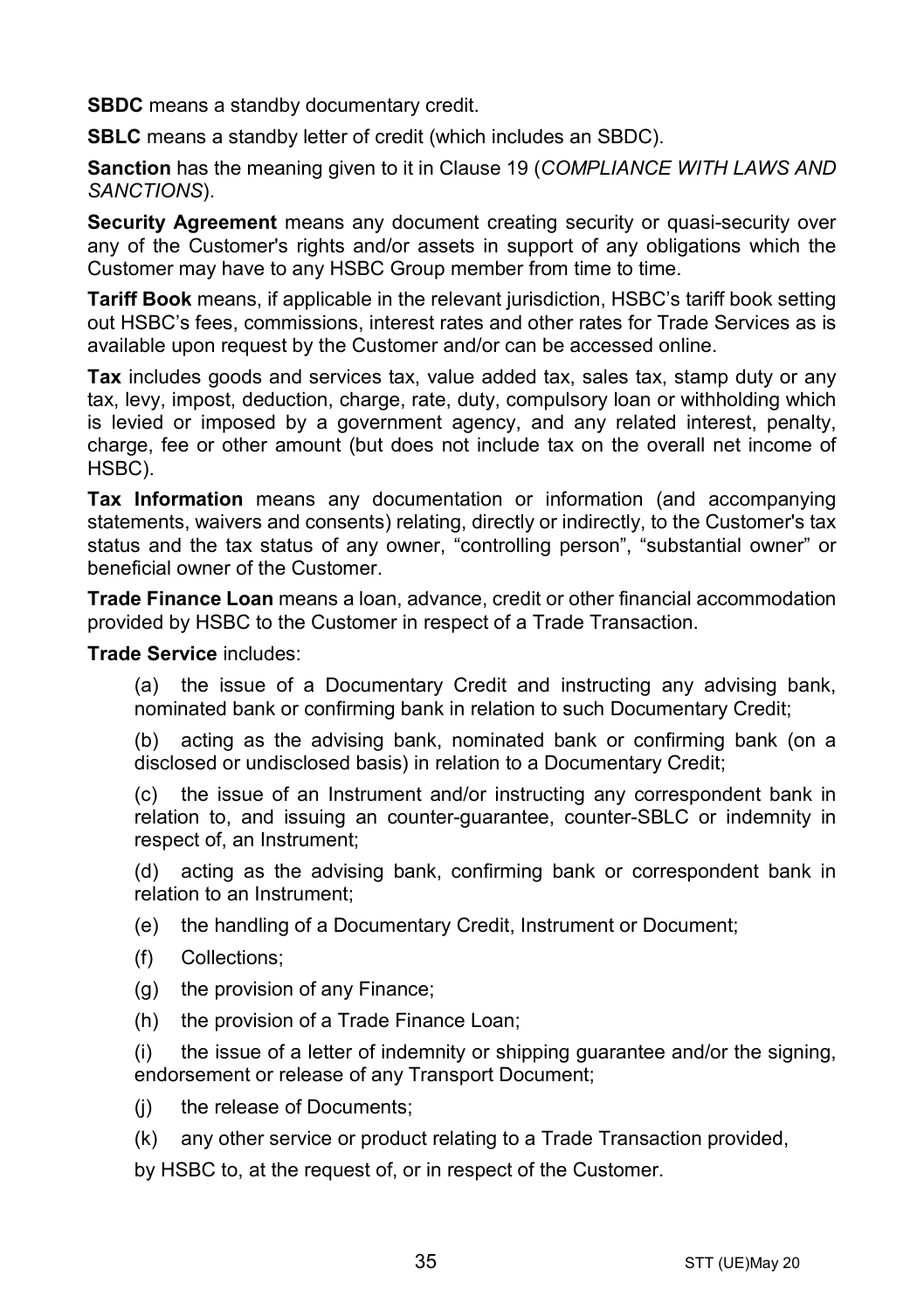**Trade Transaction** means a transaction involving the sale or purchase by the Customer of goods or services from/to a third party, and includes any contract(s) on which such transaction may be based.

**Transport Documents** has the meaning given to it in Clause [8](#page-12-0) (*[APPLICATIONS FOR](#page-12-0)  [RELEASE OF GOODS, SHIPPING GUARANTEES AND](#page-12-0) LETTERS OF INDEMNITY*).

**USD** means the lawful currency of the United States of America.

26.2 Unless contrary indication appears, any reference in these Terms to:

an **Application** or **Trade Service** (and any reference in an Application to a **Trade Service**) includes (where applicable) the contract created between the Customer and HSBC by HSBC accepting that Application by providing or undertaking that Trade Service;

(a) the **Customer**, **HSBC** or any other person shall be construed so as to include its successors in title, permitted assigns and permitted transferees to, or of, its rights and/or obligations under these Terms, an Application, a Facility Agreement or Country Conditions;

(b) **include** or **including** means include or including "without limitation";

(c) HSBC making a determination or decision or undertaking an action means that HSBC is making or undertaking, and is permitted to make or undertake, such determination, decision or action in its sole discretion or opinion without reference to, or consent from, the Customer or any other person;

(d) an authorisation or confirmation by, or instruction from, the Customer means that such authorisation, confirmation or instruction is irrevocable unless waived by HSBC;

(e) a **person** includes any individual, firm, company, corporation, government, state or agency of a state or any association, trust, joint venture, consortium, partnership or other entity (whether or not having separate legal personality);

(f) a **regulation** includes any regulation, rule, official directive, request or guideline (whether or not having the force of law) of any governmental, intergovernmental or supranational body, agency, department or of any regulatory, self-regulatory or other authority or organisation;

(g) these **Terms** include the Country Conditions;

(h) these **Terms** or any other agreement or instrument is a reference to these Terms or, as the case may be, other agreement or instrument as amended, supplemented, novated and/or replaced from time to time;

- (i) the singular shall include the plural and vice versa; and
- (j) section and clause headings are for ease of reference only.

In addition to these Terms being incorporated into each Application, these Terms may also be incorporated by HSBC into a Facility Agreement or any other document or agreement.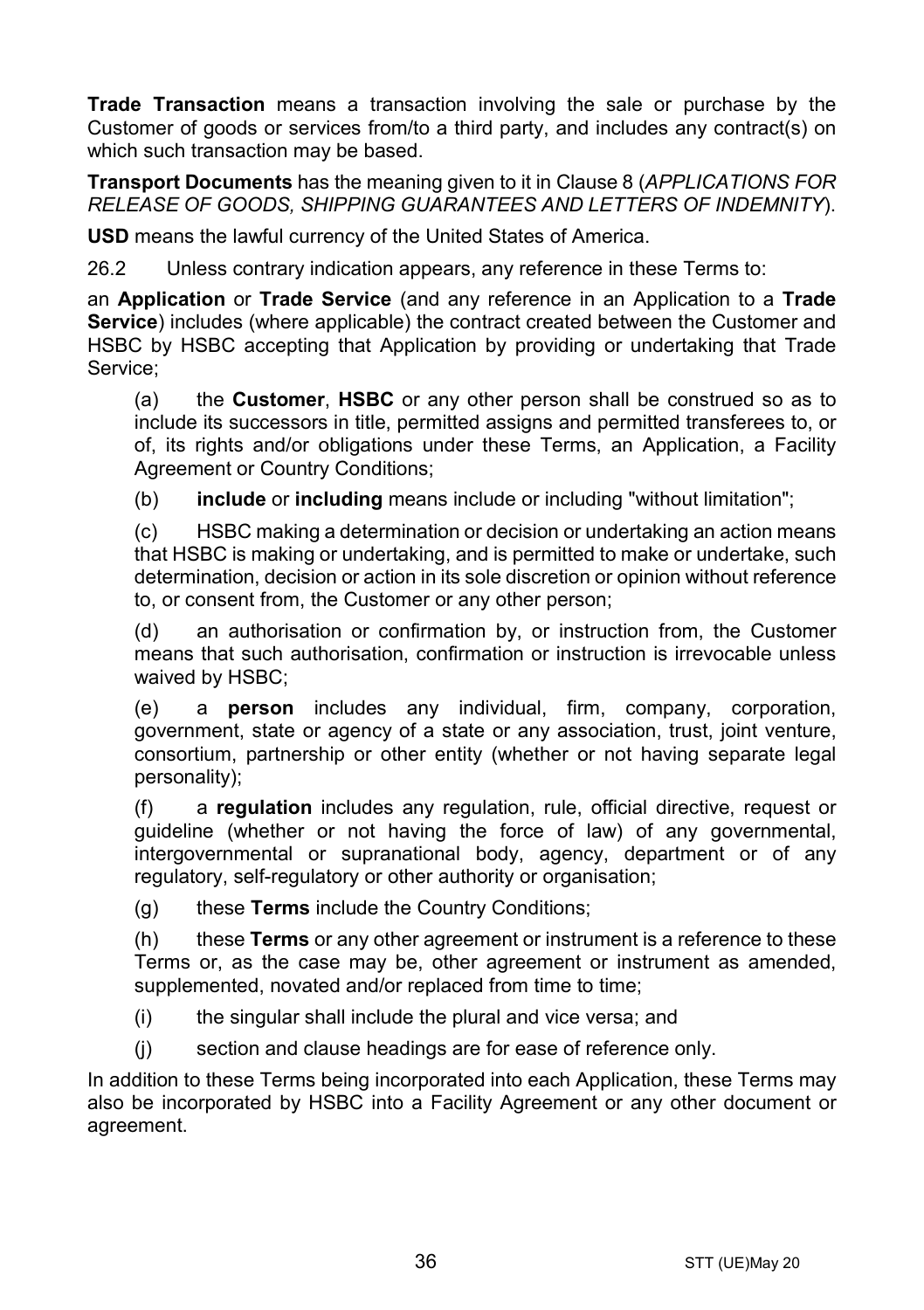#### **STANDARD TRADE TERMS**

## **COUNTRY CONDITIONS**

#### **UNITED ARAB EMIRATES**

## **1. APPLICATION**

1.1 These Country Conditions are supplemental to, and form part of, the Standard Trade Terms (the **Terms**) which the Customer has accepted and/or may accept from time to time.

1.2 Any terms defined in, or construed for the purposes of, the Terms have the same meanings when used in these Country Conditions (unless the same are otherwise defined in these Country Conditions).

1.3 These Country Conditions shall apply where the HSBC entity providing the relevant Trade Service is located in the country named above.

## **2. ADDITIONAL/SUPPLEMENTAL TERMS AND CONDITIONS**

2.1 The Governing Jurisdiction is the United Arab Emirates and any disputes shall be settled by the Dubai Courts.

2.2 Where the goods imported are for consumption within the United Arab Emirates and the relevant Documents are not legalised in accordance with the laws of the United Arab Emirates, the Customer undertakes to pay any legalisation fees before clearing such goods.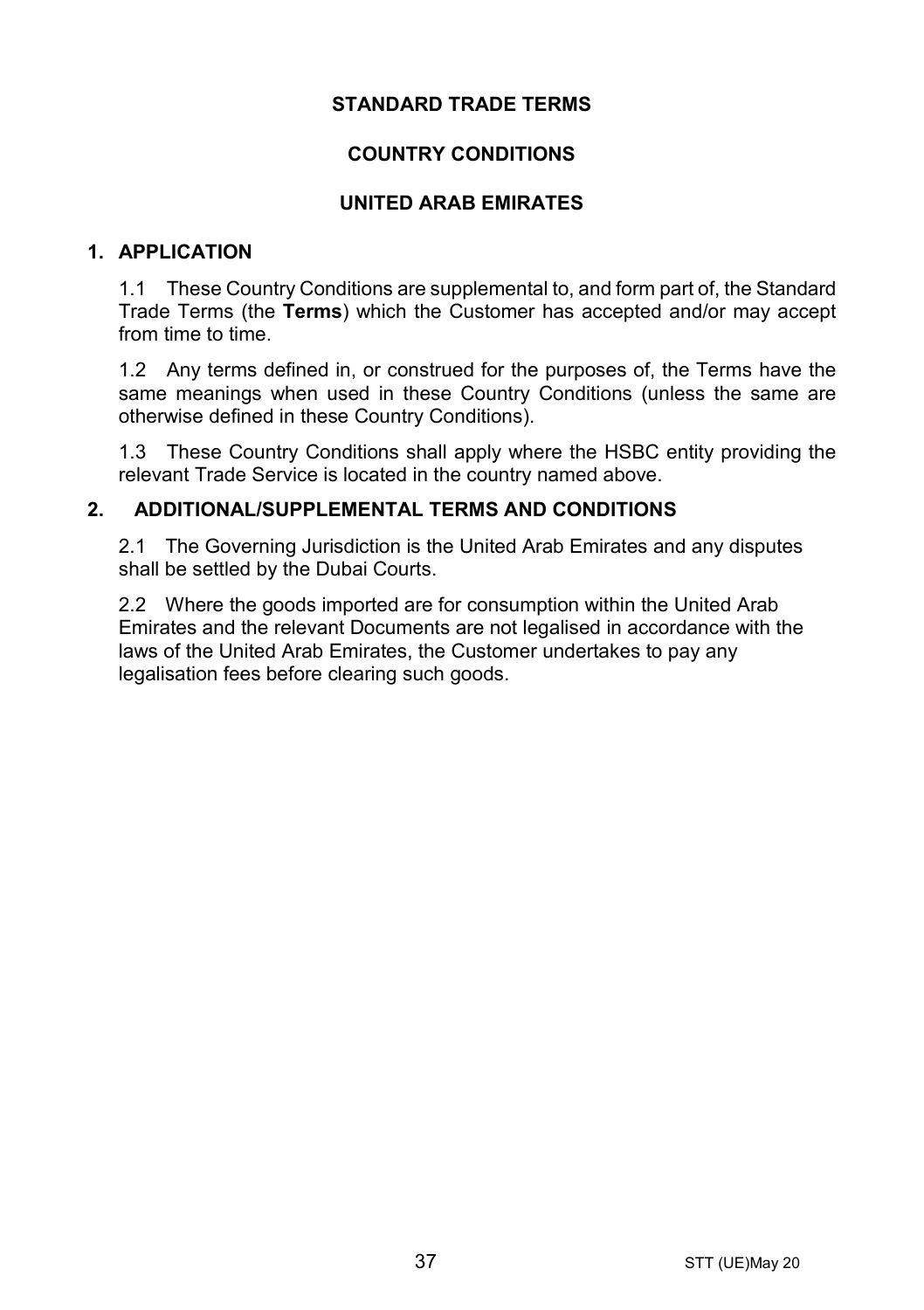# **ISLAMIC TRADE AND RECEIVABLES FINANCE SUPPLEMENT**

## **1. Application**

1.1 This Supplement is supplemental to, and forms part of, the Standard Trade Terms (the **Terms**).

1.2 Any terms defined in, or construed for the purposes of, the Terms and the Facility Offer Letter have the same meanings when used in this Supplement (unless the same are otherwise defined in this Supplement).

1.3 In the event of any inconsistency between the provisions in the Standard Trade Terms and this Supplement, the provisions of this Supplement shall prevail.

1.4 This Supplement shall apply where the HSBC entity providing the relevant Trade Service is located in the United Arab Emirates and is providing the relevant Trade Service on a Shariah compliant basis.

1.5 The provisions of the Standard Trade Terms shall, except as amended and supplemented by this Supplement, continue in full force and references in the Standard Trade Terms to "these Terns" shall be references to the Standard Trade Terms as amended and supplemented by this Supplement.

1.6 Any provisions of the Standard Trade Terms that relate solely to Trade Services in respect of which Applications have not been submitted by the Customer shall not apply to the Shariah compliant Trade Services in respect of which the Customer has submitted application forms to the Bank.

## **2. Amendments and supplements**

With effect from the date of this Supplement and for the purposes of the Trade Transactions entered into pursuant to the Facilities and under the Standard Trade Terms, the Standard Trade Terms shall be amended and supplemented as set out below.

(A) Clause 3.9 of the Standard Trade Terms shall be replaced with the following:

"3.9 If HSBC effects payment under a Documentary Credit prior to the maturity date of such Documentary Credit:

(a) (in the case where the Documentary Credit beneficiary bears the cost of finance) the Customer shall be liable to pay to HSBC the full amount of the Documentary Credit on the maturity date, even if HSBC only paid a discounted amount under the Documentary Credit; and

(b) (in the case where the Customer is required to enter into a Murabaha Contract pursuant to the Facility Agreement in respect of such Documentary Credit pursuant to any other agreement with HSBC) the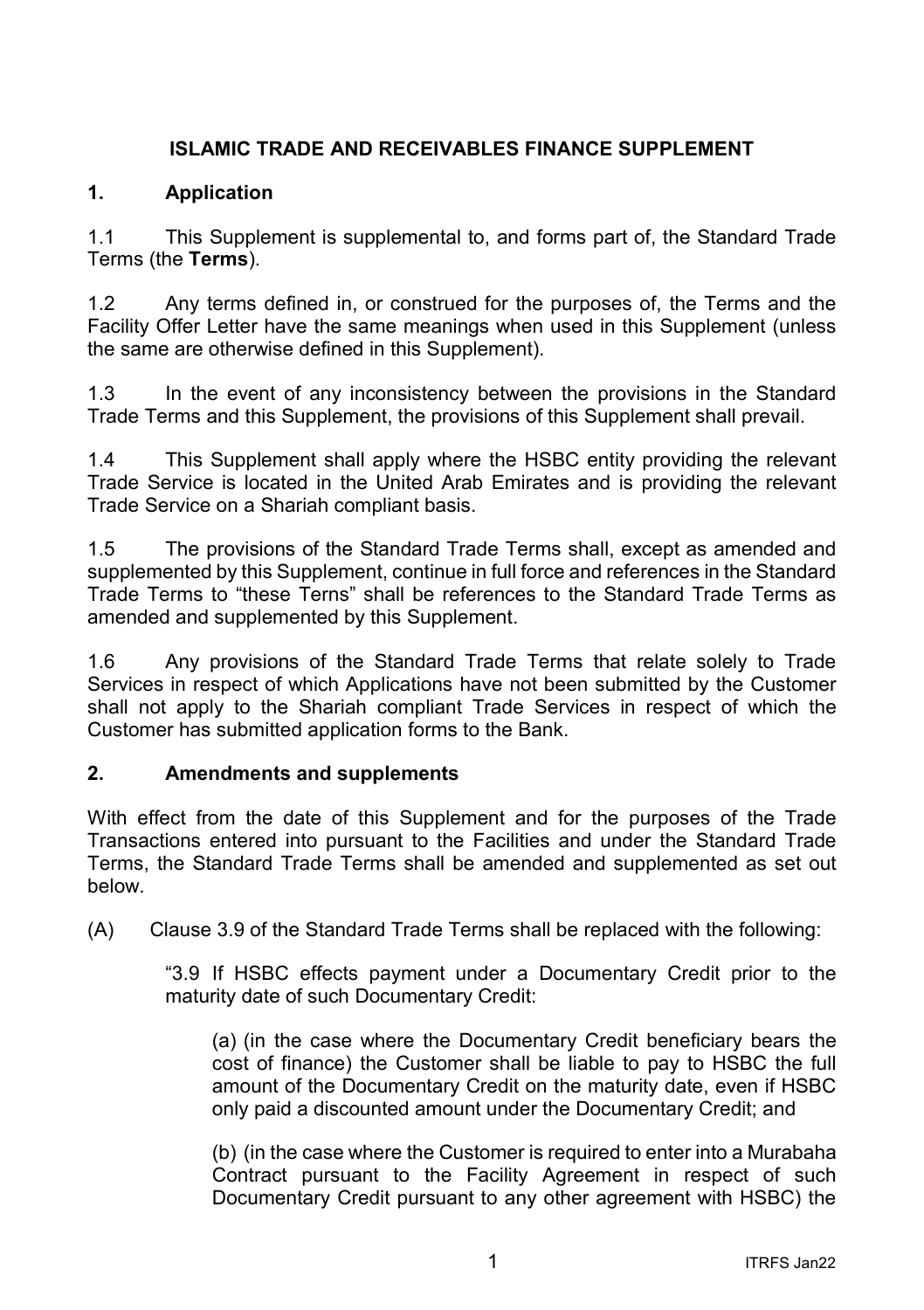Customer shall, on the maturity date of such Documentary Credit or such earlier date where an "Event of Default" has occurred and is continuing (as defined in and as determined in accordance with the Facility Agreement) as may be required by HSBC, pay to HSBC the full amount of the Claim together with the applicable Deferred Payment Price (as defined in the Facility Agreement) in accordance with the relevant Facility Agreement."

(B) For the avoidance of doubt, references to "interest payable in accordance with Clause 15 (Fees, commission, interest and charges)" in clauses 3.10, 3.16 and 4.9, 6.3 and 6.4 of the Standard Trade Terms shall not be applied and, if applicable, the Customer shall enter into a Murabaha Contract in accordance with the terms of the Facility Offer Letter.

(C) The reference to "such earlier date as may be demanded by HSBC" in Clause 3.10 shall be replaced with "such earlier date where an Event of Default has occurred and is continuing (as determined in accordance with the Facility Agreement) as may be demanded by HSBC".

(D) References to "interest" in clauses 9.1, 15.1(a), 15.3, 16.8(b), 16.10 and 26.1 of the Standard Trade Terms shall be replaced with "profit".

(E) Reference to "Increased Costs" in clause 9.1 of the Standard Trade Terms shall be deleted.

(F) The suspense account referred to in clauses 11.8 and 16.7 of the Standard Trade Terms shall not be interest-bearing.

(G) Clauses 15.1(b) and 15.1(c), 15.2 of the Standard Trade Terms shall not be applied.

(H) Reference to "benchmark interest rate" in clause 16.11 of the Standard Trade Terms shall be replaced with "benchmark rate".

(I) In Clause 26.1 (Definitions and interpretation) of the Standard Trade Terms, references to "Trade Finance Loan" shall be replaced with "Trade Finance facility".

(J) In Clause 26.1 (Definitions and interpretation) of the Standard Trade Terms, reference to "facility agreement" in the definition of "Facility Agreement" shall be replaced with "Master Murabaha Agreement".

(K) Reference to "discounting" in the definition of "Finance" in Clause 26.1 (Definitions and interpretation) of the Standard Trade Terms shall be deleted.

(L) The following definitions shall be added to Clause 26.1 (Definitions and interpretation) of the Standard Trade Terms:

"**Day Count Fraction** means, in relation to any period of time, A/B where:

(a) A is the number of days in the period of time; and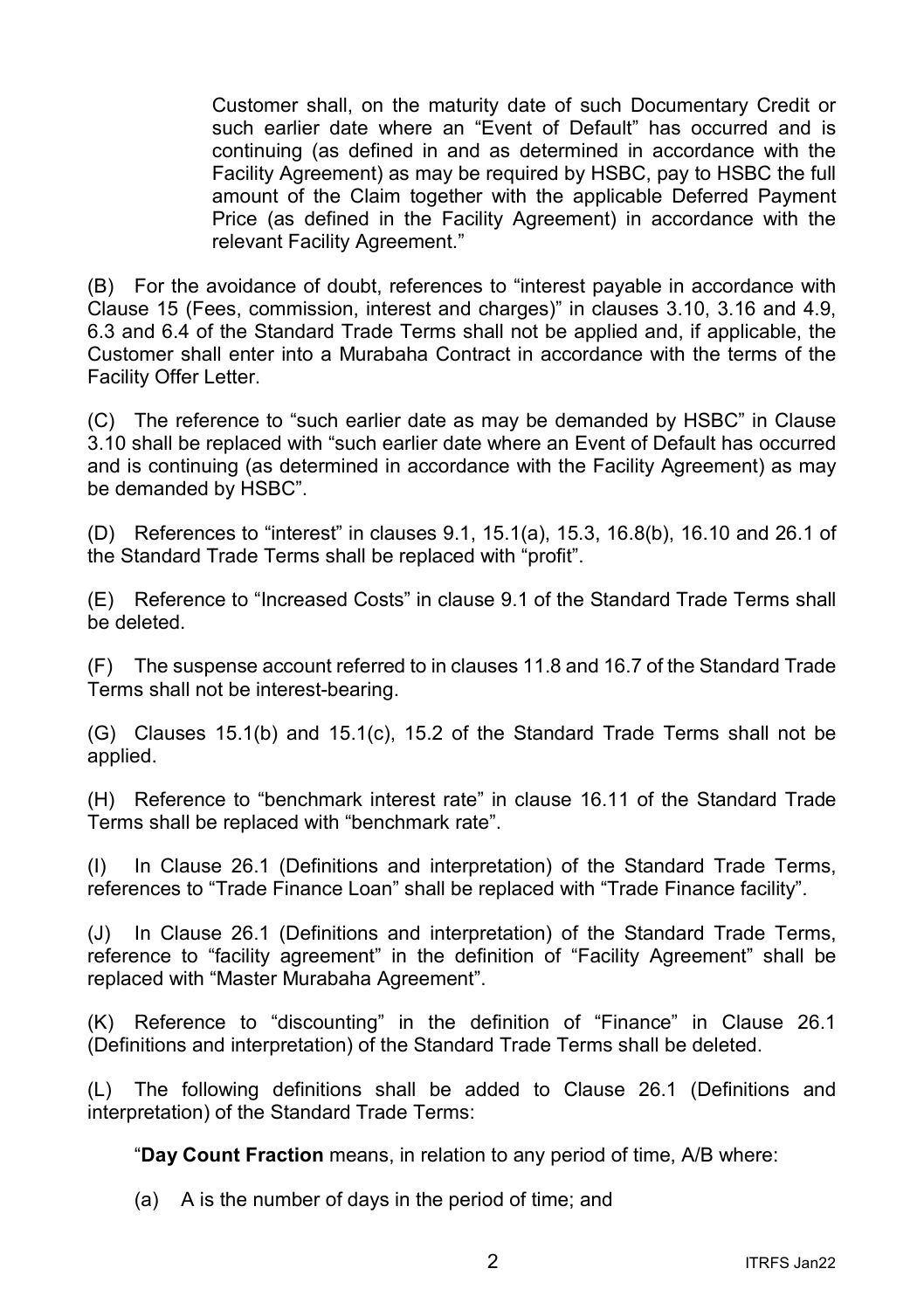(b) B is 360 or, in relation to any amount payable in pounds sterling, 365.

**Murabaha Contract** has the meaning given to it in the Facility Agreement"

(M) The definitions "Increased Costs", "Manufacturer's Advance" and "Packing Loan" in Clause 26.1 (Definitions and interpretation) of the Standard Trade Terms shall be deleted.

(N) References to "repay", "repayable", "repayment" and "repaid" shall be replaced with "pay", "payable", "payment" and "paid".

(O) References to "cost" or "costs" in clauses 9.1, 9.2, 16.4, 16.5 and 16.8 of the Standard Trade Terms and in the definition of "Customer Liabilities" shall be replaced with "actual cost" or "actual costs".

## **3. COMMITMENT TO DONATE**

With effect from the date of this Supplement and for the purposes of the Trade Transactions entered into pursuant to the Facilities and under the Standard Trade Terms, Clause 15.4 of the Standard Trade Terms shall be replaced with the following:

"15.4 Commitment to Donate

(A) If all or any part of any sum due and payable by the Customer under the terms of any Trade Transaction is not paid on the due date (the **Due Date**), the Customer undertakes to pay an additional amount to the Bank (the **Donation Amount**) calculated in accordance with Clause 15.5 (*Calculation of Donation Amount*), save where the Bank notifies the Customer after the Due Date that no such Donation Amount needs to be paid. The Customer acknowledges and agrees that the Bank shall be entitled:

(1) to deduct the Donation Amount from any accounts held by the Customer with the Bank in accordance with Clause 9.4 of the Standard Trade Terms; and

(2) shall be entitled to assume that a failure by the Customer to make payment on the Due Date is not as a result of such Customer's insolvency (unless evidence of such insolvency is proven to the Bank to its satisfaction).

(B) For the purposes of Clause 15.5 (*Calculation of Donation Amount*) and Clause 15.6 (*Payment of Donation Amount*), the overdue sum shall be called the **Unpaid Sum**, and the period beginning on the Due Date and ending on the date upon which the obligation of the Customer to pay the Unpaid Sum is discharged in full shall be called the **Applicable Period**.

#### **15.5 Calculation of Donation Amount**

The Donation Amount shall be an amount calculated on a daily basis equal to the Unpaid Sum: